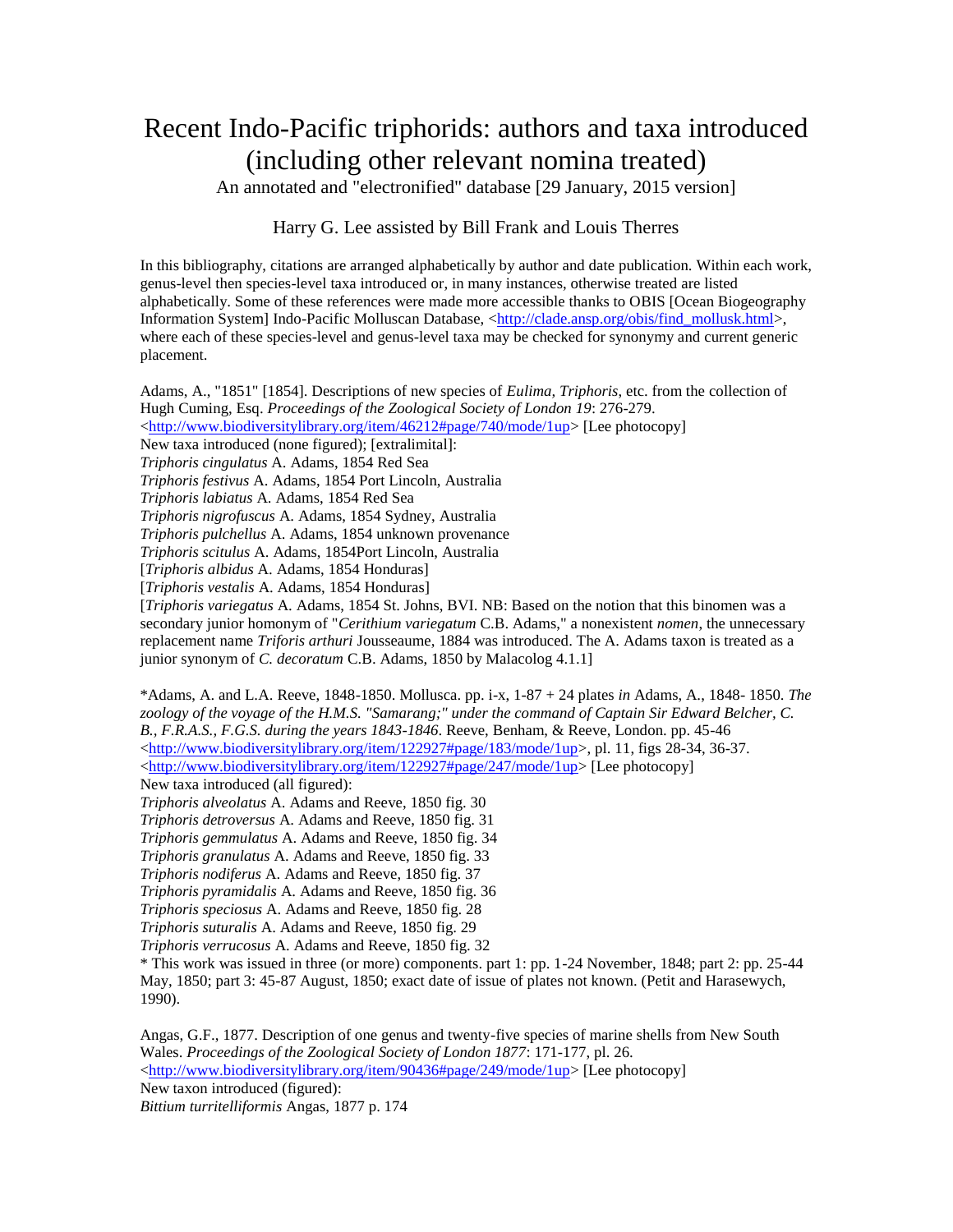[<http://www.biodiversitylibrary.org/item/90436#page/252/mode/1up>](http://www.biodiversitylibrary.org/item/90436#page/252/mode/1up) pl. 26, fig. 14 [<http://www.biodiversitylibrary.org/item/90436#page/247/mode/1up>](http://www.biodiversitylibrary.org/item/90436#page/247/mode/1up)

Baker, F. and V.D.P. Spicer, 1935. New species of mollusks of the genus *Triphora*. *Transactions of the San Diego Society of Natural History* 8(7): 35-46, p. 5. 31 March [<http://www.biodiversitylibrary.org/item/28517#page/47/mode/1up>](http://www.biodiversitylibrary.org/item/28517#page/47/mode/1up) [Lee reprint] New taxa introduced (all figured): *Triphora abbotti* F. Baker &. Spicer, 1935 39, pl. 5, fig. 4 *Triphora cookeana* F. Baker &. Spicer, 1935 41, pl. 5, fig. 7 *Triphora granti* F. Baker &. Spicer, 1935 40, pl. 5, fig. 5 *Triphora harrisi* F. Baker &. Spicer, 1935 37, pl. 5, figs. 1-2 *Triphora ofuensis* F. Baker &. Spicer, 1935 38, pl. 5, fig. 3 *Triphora peleae* F. Baker &. Spicer, 1935 40, pl. 5, fig. 6 *Triphora stephensi* F. Baker &. Spicer, 1935 42, pl. 5, figs. 8-9 Baudon, A., 1856. Description des coquilles fossiles nouvelles. *Journal de Conchyliologie 5*: 92-96, pl. 4

[<http://www.biodiversitylibrary.org/item/53871#page/98/mode/1up>](http://www.biodiversitylibrary.org/item/53871#page/98/mode/1up) [Lee photocopy] New taxon introduced: *Triforis bitubularis* Baudon, 1856 p. 95, 96 [<http://www.biodiversitylibrary.org/item/53871#page/101/mode/1up>](http://www.biodiversitylibrary.org/item/53871#page/101/mode/1up), pl. 4 [<http://www.biodiversitylibrary.org/item/53871#page/437/mode/1up>](http://www.biodiversitylibrary.org/item/53871#page/437/mode/1up)

Bayle, E., 1879. Liste rectificative de quelques noms de Genres. *Journal de Conchyliologie 27*: 34-35. [<http://www.biodiversitylibrary.org/item/54087#page/40/mode/1up>](http://www.biodiversitylibrary.org/item/54087#page/40/mode/1up) [Lee photocopy] New taxon introduced:

*Inella* Bayle, 1879 p. 35 [<http://www.biodiversitylibrary.org/item/54087#page/41/mode/1up>](http://www.biodiversitylibrary.org/item/54087#page/41/mode/1up) replacement name for *Ino* Hinds, 1843 *non* Samsuelle, 1817.

Beu A.G. (2004) Marine Mollusca of oxygen isotope stages of the last 2 million years in New Zealand. Part 1: Revised generic positions and recognition of warm-water and cool-water migrants. *Journal of the Royal Society of New Zealand 34*(2): 111-265.

*Brucetriphora* Beu, 2004; replacement name for *Tetraphora* Laseron, 1958 non *Tetraphora* Philippi, 1865 [Diptera].

Blainville, H.-M. D. de, 1825-27. *Manuel de Malacologie et de Conchyliologie*. Paris, Levrault, Paris. viii + 664 + 2 folded tab + 109 pls. [<http://www.biodiversitylibrary.org/item/49327#page/65/mode/1up>](http://www.biodiversitylibrary.org/item/49327#page/65/mode/1up) [Lee photocopy]

Informal generic unit and specific taxa introduced:

Under the category "Cerite" (p. 401): "(G. Triphore ou Tristome Deshayes.) ;" "Triphore tristome" Blainville, 1825 Figured later in the same work (1827: pl. 20 fig. 3) and captioned "CERITE tristome." [Taxa unavailable under the provisions of the Code]

Blainville, H.-M. D. de, 1828. *Tome 55:* 344 *in* Levrault, F.G. [ed.], 1816-1830. *Dictionnaire des sciences naturelles, dans lequel on traite méthodiquement des différens êtres de la nature, considérés soit en euxmêmes, d'apres l'état actuel de nos connaissances, soit relativement à l'utilité qu'en peuvent retirer la médecine, l'agriculture, le commerce et les artes. Suivi d'une biographie des plus célèbres naturalistes. Tomes 1-60, 12 [atlases of] Planches.* F.G. Levrault, Paris.

[<http://www.biodiversitylibrary.org/bibliography/42219#/summary>](http://www.biodiversitylibrary.org/bibliography/42219#/summary) [Lee photocopy] New taxa introduced (figured):

*Triphora* Blainville, 1828 TS *T. gemmatum* Blainville, 1828 (MT)

*Triphora gemmatum* Blainville, 1828 pl. 20, fig. 3 in his Blainville, 1827 work (*q.v.*):

 $\langle \frac{\text{http://www.biodiversitylibrary.org/item/49327#page/65/mode/1up}{\text{page}}$  [As noted above "*Triphora tristoma* Blainville, 1825" is an unavailable name. The first subsequent usage of that binomen may have conferred availability, but the nominal taxon must be considered an objective junior synonym of *Triphora gemmatum* Blainville, 1828 since it is based on the same concept and figure]. These actions provided the first named Indo-Pacific triphorid species, the first genus-level name applied to the group, and the basis for the family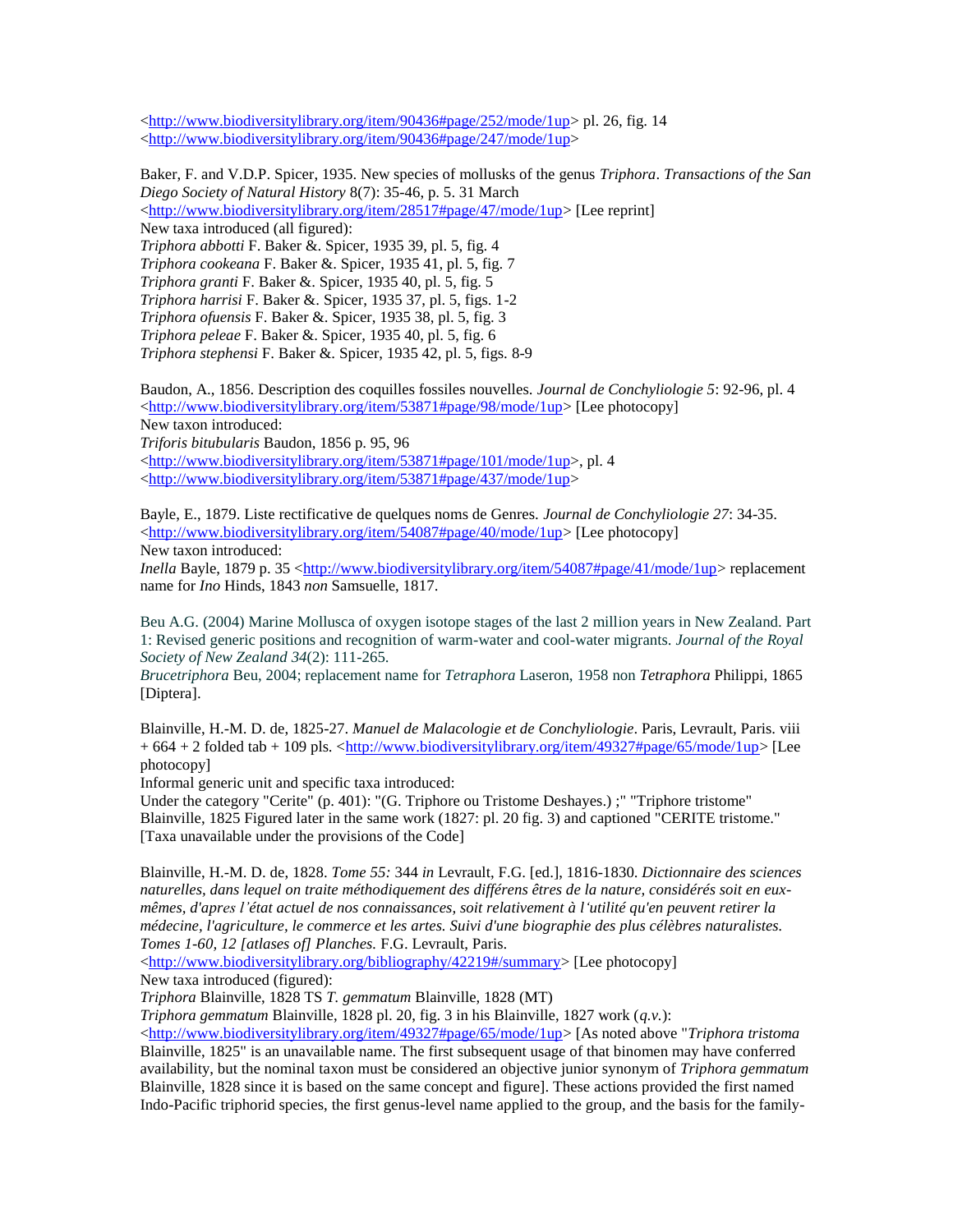level name Triphoridae.

Bouchet P. and J.-P. Rocroi , 2005. Classification and nomenclator of gastropod families. *Malacologia*  $47(1-2)$ : 1-397. Page 254 [<http://www.biodiversitylibrary.org/item/81069#page/264/mode/1up>](http://www.biodiversitylibrary.org/item/81069#page/264/mode/1up): Triphoridae J.E. Gray, 1847 + Triforidae Jousseaume, 1884 Triphorinae J.E. Gray, 1847 + Triforidae Jousseaume, 1884 + Mastoniinae Kosuge, 1966 Iniforinae Kosuge, 1966 Metaxiinae B.A. Marshall, 1977 [no mention of Adelacerithiinae B.A. Marshall, 1984]

[Brazier *in*] Henn, A.U. & and J.W. Brazier, 1894. List of molluscs found at Green Point, Watsons Bay, Sydney: with a few remarks upon some of the most interesting species, and descriptions of the new species. *Proceedings of the Linnean Society of New South Wales 9*:165-176, pl. 14.[<http://www.biodiversitylibrary.org/item/29750#page/179/mode/1up>](http://www.biodiversitylibrary.org/item/29750#page/179/mode/1up) [Lee photocopy] New taxon introduced: *Triforis graniferus* Brazier, 1894 p. 173  $\langle \frac{\text{http://www.hiodiversitylibrary.org/item/29750#page/187/mode/1un>14, fig. 10}}{\text{http://www.hiodiversitylibrary.org/item/29750#page/187/mode/1un>14, fig. 10}}$ [<http://www.biodiversitylibrary.org/item/29750#page/227/mode/1up>](http://www.biodiversitylibrary.org/item/29750#page/227/mode/1up) Other taxa treated (none figured): *Triforis granulatus* A. Adams and Reeve, 1850 *"Triforis maculosus* A. Adams " [ms name only; see Hedley, 1903: 615]

Cernohorsky, W.O., 1977. The taxonomy of some Indo-Pacific Mollusca, part 5, with descriptions of new taxa and remarks on *Nassarius albus* (Say). *Records of the Auckland Institute and Museum 14*: 121-132. *Sinistroseila* Oliver, 1915: 523 TS *Triforis* [sic] *incisus* [sic] Pease, 1861 Recent, Tropical Pacific OM; = *Viriola* Jousseaume, 1884.

Chang C.-K. and W.-L. Wu, 2005. *The Taiwan mollusks - II. Triphoridae (Mollusca: Mesogastropoda) from Lutao, Taitung*. Research Center for Biodiversity, Academia Sinica, Taipei. 116 pp. [Lee .pdf (excerpts)] New taxa introduced: *Viriola kosugei* Chang and Wu, 2005: 15; fig. 22 *Mesophora shihi* Chang and Wu, 2005: 35; fig. 74 *Mesophora tryoni* Chang and Wu, 2005: 37; fig. 79

Chen, W-J., C-F. Tseng, and L-C. Lo, 2012. Triphoridae pp. 186-196 in *The Marine Mollusca from Siaoliouciou, Taiwan, Pingiung County Government, Taiwan*. 243 pp. December. [Lee .pdf (chapter)] New taxon introduced (figured): *Mesophora loi* Chen, Tseng, and Lo, 2012: 191 [*Mesophora* Laseron, 1958 is a junior homonym of *Mesophora* Borgmeier, 1937 (Arthroptera: Diptera); *Coriophora* Laseron, 1958 is an available subjective synonym (Ödikmen, 2013)] Other taxa treated (all figured): *Viriola abbotti* (F. Baker &. Spicer, 1935) p. 196 *Viriola cancellata* (Hinds, 1843) p. 194 *Inoforis formosula* (Hervier, 1897) p. 187 *Inoforis fusiformis* (Kosuge, 1961) p. 188 *Triphora galapagenis* Bartsch, 1907 p. 197 *Mastonia granosa* (Hervier, 1897) p. 189 *Mastoniaeformis jousseaumei* (Hervier, 1897) p. 189 *Triphora laddi* Kay, 1979 p. 194 *Mastonia lamberti* (Hervier, 1897) p. 190 *Mesophora monilifera* (Hinds, 1843) p. 191 *Inoforis progressa* (Laseron, 1958) p. 188 *Mastonia rubra* (Hinds, 1843) p. 190 *Triphora rufotincta* (Kosuge, 1963) p. 192 *Subulophora rutilans* (Hervier, 1897) p. 193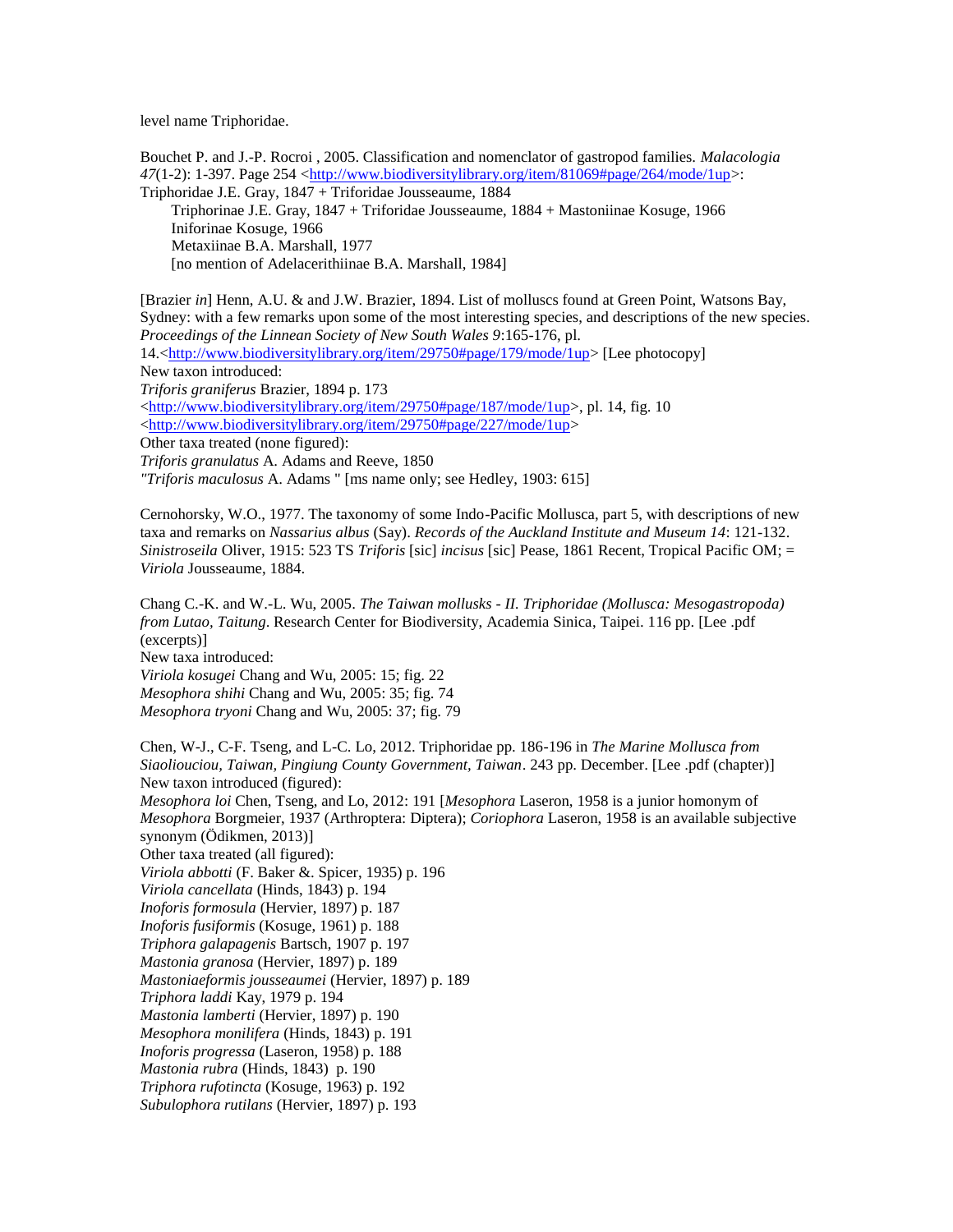*Opimaphora sarcira* Laseron, 1958 p. 196 *Mastonia thetis* (Hedley, 1899) p. 187 *Inella tricolor* (Jousseaume, 1884) p. 197 *Viriola trilirata* (Deshayes, 1863) p. 195 *Nanaphora triticea* (Pease, 1861) p. 193 *Mesophora tubularis* (Laseron, 1958) p. 192

Cotton B.C., 1951. Australian Recent and Tertiary Mollusca, family Cerithiopsidae. *Records of the South Australian Museum. 9*(4): 383-396. 30 June. <<http://www.biodiversitylibrary.org/item/127415#page/442/mode/1up>> New taxon introduced: *Seilarex verconis* Cotton, 1951: 394  $\langle$ <http://www.biodiversitylibrary.org/item/127415#page/453/mode/1up>>; pl. 28, fig. 4  $\langle$ [www.biodiversitylibrary.org/item/127415#page/456/mode/1up](http://www.biodiversitylibrary.org/item/127415#page/456/mode/1up) >

Cotton, B.C., 1953. New species and records of Mollusca from South Australia*. Transactions of the Royal Society of South Australia 76*: 21-26. <<http://www.biodiversitylibrary.org/item/128923#page/40/mode/1up>> New taxon introduced: *Teretriphora mcgilpi* Cotton, 1953: 25 <<http://www.biodiversitylibrary.org/item/128923#page/44/mode/1up>> (unfigured)

Cotton, B.C and F.K. Godfrey, 1931. New species and records of Mollusca from South Australia. *The South Australian Naturalist 12*(4): 51- 63. [<http://www.biodiversitylibrary.org/item/132605#page/66/mode/1up>](http://www.biodiversitylibrary.org/item/132605#page/66/mode/1up); plate 1 [<http://www.biodiversitylibrary.org/item/132605#page/76/mode/1up>](http://www.biodiversitylibrary.org/item/132605#page/76/mode/1up) [Lee photocopy] New taxa introduced: *Eutriphora* Cotton and Godfrey, 1931: 51 TS *Triphora cana* Verco, 1909 OD *Isotriphora* Cotton and Godfrey, 1931: 52 TS *Triforis tasmanica* Tenison-Woods, 1876 OD *Hypotriphora* Cotton and Godfrey, 1931: 56 TS *Triphora subula* Verco, 1909 OD Other taxa treated: *Cautor* Finlay, "1926" [1927] *Notosinister* Finlay, "1926" [1927] *Teretriphora* Finlay, "1926" [1927] *Cautor ampulla* (Hedley, "1902" [1903]) *Teretriphora angasi* (Crosse and P. Fischer, 1865) *Notosinister armillata* [sic] (Verco, 1909) *Isotriphora aureocincta* (Verco, 1909) *Eutriphora cana* (Verco, 1909) figs. 1, 2 *Teretriphora cinerea* (Hedley, 1909) *Eutriphora dexia* (Verco, 1909) *Isotriphora disjuncta* (Verco, 1909) *Eutriphora epallaxa* (Verco, 1909) *Notosinister festiva* [sic] (A. Adams, "1851" [1854]) fig. 16 *Teretriphora gemmegens* (Verco, 1909) figs. 7, 8 *Notosinister granifera* [sic] (Brazier, 1894) figs. 5, 6 *Notosinister innotabilis* (Hedley, "1902" [1903]) fig. 15 *Teretriphora kesteveni* (Hedley, [1903]) *Cautor labiata* [sic] (A. Adams, "1851" [1854]) *Notosinister latilirata* [sic] (Verco, 1909) *Teretriphora leuca* (Verco, 1909) *Isotriphora lilacina* (Tenison-Woods, 1876) *Cautor maculosa* (Hedley, "1902" [1903]) fig. 13 *Notosinister mamillata* [sic] (Verco, 1909) *Isotriphora nivea* (Verco, 1909) *Cautor novapostrema* [sic] (Hedley, 1910)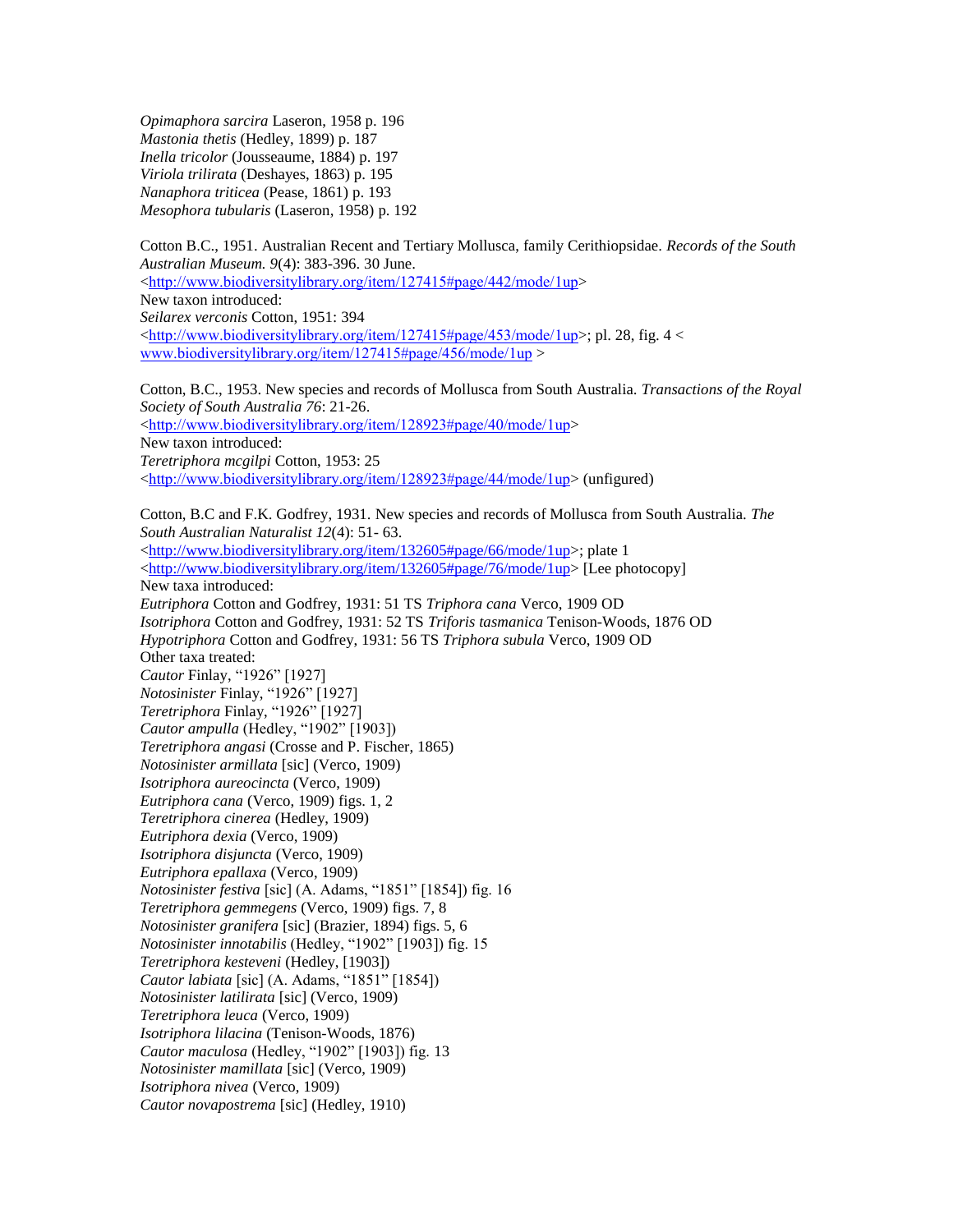*Cautor obliqua* (May, 1915) figs. 9, 10 *Notosinister pfeifferi* (Crosse and P. Fischer, 1865) fig. 14 *Cautor regina* (Hedley, "1902" [1903]) *Notosinister scitula* [sic] (A. Adams, "1851" [1854]) *Teretriphora spica* (Verco, 1909) *Notosinister spina* (Verco, 1909) *Hypotriphora subula* (Verco, 1909) figs. 11, 12 *Isotriphora tasmanica* (Tenison-Woods, 1876) figs. 3, 4

Crosse, H. and P. Fischer. 1865. Description d'espèces nouvelles de l'Australie méridionale. *Journal de Conchyliologie 13*: 38-55, pls. 1-3. January [<http://www.biodiversitylibrary.org/item/52229#page/42/mode/1up>](http://www.biodiversitylibrary.org/item/52229#page/42/mode/1up) New taxa introduced (both figured [<http://www.biodiversitylibrary.org/item/52229#page/475/mode/1up>](http://www.biodiversitylibrary.org/item/52229#page/475/mode/1up)): *Triphoris angasi* Crosse and P. Fischer. 1865 p. 46 [<http://www.biodiversitylibrary.org/item/52229#page/50/mode/1up>](http://www.biodiversitylibrary.org/item/52229#page/50/mode/1up), pl. 1 figs. 12, 13. *Triphoris pfeifferi* Crosse and P. Fischer. 1865 pp. 47-48  $\langle$ http://www.biodiversitylibrary.org/item/52229#page/51/mode/1up> pl. 1, figs 14, 15.

Deshayes, G.P., 1824-1837. *Descriptions des Coquilles Fossiles des Environs de Paris 2 vols, Atlas*. Deshayes, Paris. *1*: Pp 1-390, *2*: Pp. 1-814, Atlas.

[<http://www.biodiversitylibrary.org/bibliography/52303>](http://www.biodiversitylibrary.org/bibliography/52303)

New taxa introduced in 2: 429 [<http://www.biodiversitylibrary.org/item/112044#page/439/mode/1up>](http://www.biodiversitylibrary.org/item/112044#page/439/mode/1up): *Triforis* Deshayes, 1834 TS *Triforis plicatus* Deshayes, 1834 MT [not *Triphora* Blainville or Triphoridae; see Marshall, 1980]

*Triforis plicatus* Deshayes, 1834

Deshayes, G.P., 1832. *Encyclopédie Méthodique. Histoire Naturelle des Vers 3*. Agasse, Paris. Pp. 595- 1152.

New taxon introduced (1052 [<http://www.biodiversitylibrary.org/item/35799#page/468/mode/1up>](http://www.biodiversitylibrary.org/item/35799#page/468/mode/1up)): *Triphoris* Deshayes, 1832 [subsequent incorrect spelling of *Triphora* Blainville, 1828]

Deshayes, G.P., 1863. *Catalogue des mollusques de l'île de la Réunion (Bourbon). Extrait des Notes sur l'Île de la Réunion.* J.B. Baillière et Fils, Paris. Pp 1-140, plates 28-41.  $\langle \frac{http://www.biodiversitylibrary.org/item/47124#page/11/mode/1up>}{p}$ ; pp 98-105  $\langle$ [http://www.biodiversitylibrary.org/item/47124#page/114/mode/1up>](http://www.biodiversitylibrary.org/item/47124#page/114/mode/1up); pls. 38, 39 [<http://www.biodiversitylibrary.org/item/47124#page/181/mode/1up>](http://www.biodiversitylibrary.org/item/47124#page/181/mode/1up) [Lee photocopy] New taxa introduced (all figured; see Jay, 2007 for types of all ten new taxa and figures thereof): *Triphoris adamsi* Deshayes, 1863 pl. 38, figs. 23, 24 *Triphoris angustissimus* Deshayes, 1863 pl. 39, figs. 1, 2 *Triphoris crenulatus* Deshayes, 1863 pl. 38, figs. 21, 22 *Triphoris distinctus* Deshayes, 1863 pl. 38, figs. 30, 31 *Triphoris formosus* Deshayes, 1863 pl. 38, fig. 2 *Triphoris hindsi* Deshayes, 1863 pl. 38, fig's. 19, 20 *Triphoris mirificus* Deshayes, 1863 pl. 38, figs. 32, 33 *Triphoris pupaeformis* Deshayes, 1863 pl. 39, figs. 3, 4 *Triphoris reevei* Deshayes, 1863 pl. 38, figs. 25, 26 *Triphoris triliratus* Deshayes, 1863 pl. 38, figs. 27, 28 Other taxa treated (not figured): *Triphoris monilifer* Hinds, 1843 *Triphoris sculptus* Hinds, 1843

Dunker W.R., 1860. Neue japanische Mollusken. *Malakozoologische Blätter 6*: 221-240.  $\langle$ http://www.biodiversitylibrary.org/item/54316#page/493/mode/1up> [Lee photocopy] N.B. Dunker's usage of *Triforis* Deshayes, 1834 is a *lapsus*; clearly he meant *Triphora* Blainville, 1828 New taxa introduced (on pp. 236-237; none figured, but see Dunker, 1861): *Triforis cingulata* Dunker, 1860 [homonym, non *Triphoris cingulatus* A. Adams, 1854; replacement name: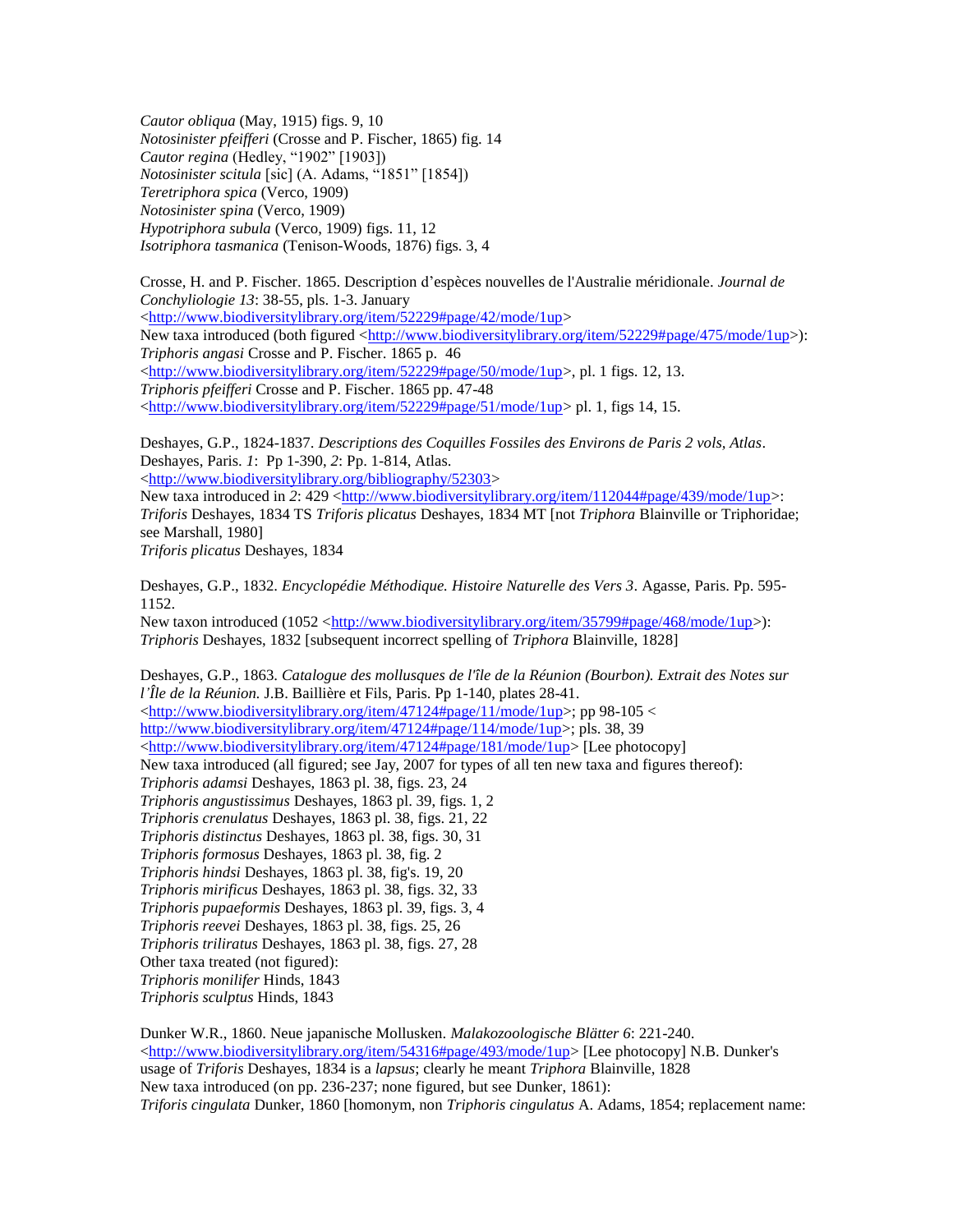*Triforis tricincta* Dunker, 1882; *Triforis dunkeri* Jousseaume, 1884] *Triforis exilis* Dunker, 1860 *Triforis fusca* Dunker, 1860

Dunker, R.W., 1861. *Mollusca Japonica descripta et tabulis tribus iconum illustrata a Guilielmo Dunker.*  E. Schweizerbart, Stuttgart. Pp  $1-36 + 3$  pls, facing pl. explanations. [<http://www.biodiversitylibrary.org/item/40928#page/7/mode/1up>](http://www.biodiversitylibrary.org/item/40928#page/7/mode/1up); [<https://archive.org/details/indexmolluscorum00dunk>](https://archive.org/details/indexmolluscorum00dunk) [Lee photocopy] N.B. See above re *Triforis.* No new taxa, but treated on p. 10 [<http://www.biodiversitylibrary.org/item/40928#page/22/mode/1up>](http://www.biodiversitylibrary.org/item/40928#page/22/mode/1up) and figured for the first time [<http://www.biodiversitylibrary.org/item/40928#page/55/mode/1up>](http://www.biodiversitylibrary.org/item/40928#page/55/mode/1up): *Triforis cingulata* Dunker, 1860 pl. 2, figs. 1 [homonym, non *Triphoris cingulatus* A. Adams, 1854; replacement name: *Triforis tricincta* Dunker, 1882; *Triforis dunkeri* Jousseaume, 1884] *Triforis exilis* Dunker, 1860 pl. 2, figs. 9 *Triforis fusca* Dunker, 1860 pl. 2, figs. 22 *Triforis granulata* A. Adams and Reeve, 1850 var? pl. 2 figs. 7

"Dunker W.R., 1881" cited by Jousseaume (1884: 227) apparently exists only in manuscript form as neither I nor Bieler and Petit (2012) were able to find any evidence of its being published. It was said to contain the following new unavailable taxa from the Society Is. localities cited (or not): *Triphoris distinguenda* Dunker, 1881 Upolu *Triphoris granulifera* Dunker, 1881 Upolu *Triphoris janthina* Dunker, 1881 Upolu *Triphoris lactea* Dunker, 1881 Upolu *Triphoris margaritacea* Dunker, 1881 Huahim *Triphoris nana* Dunker, 1881 *Triphoris penuticulata* Dunker, 1881 *Triphoris pusiola* Dunker, 1881 Upolu *Triphoris quadrilineata* Dunker, 1881 Upolu *Triphoris schmeltziana* Dunker, 1881 *Triphoris ventrosula* Dunker, 1881 *Triphoris venustula* Dunker, 1881 Huahim

Dunker W.R., 1882. *Index Molluscorum Maris Japonici.* Theo Fischer, Cassel, Germany. Pp 1-360 + 16 pls. [<https://archive.org/stream/indexmolluscorum00dunk#page/n6/mode/1up>](https://archive.org/stream/indexmolluscorum00dunk#page/n6/mode/1up) [Lee photocopy] New taxon introduced on p. 109

[<https://archive.org/stream/indexmolluscorum00dunk#page/109/mode/1up>](https://archive.org/stream/indexmolluscorum00dunk#page/109/mode/1up):

*Triforis tricincta* Dunker, 1882 Replacement name for *Triforis cingulata* Dunker, 1860 non *Triphoris cingulatus* A. Adams, 1854 [*Triforis dunkeri* Jousseaume, 1884, another replacement name, is an objective junior synonym]

Fenaux, A., 1943.Complèment a l'étude de la faune malacologique de Paumotou. *Bulletin de l'Institut Oceanographique (Fondation Albert Ier, Prince de Monaco) 40*: [5]-7 incl. 1 unnumbered plate. 15 Feb. *Triphora (Inella) alba* Fenaux, 1943 figs. 1, 3 [*Triphora alba* Kosuge, 1961 is a primary junior homonym] *Triphora (Inella) ustulata* (Hwas.) var. *elongata* fig. 6. "Hwas." must be a *lapsus* for Hervier.

Finlay, H.J., 1927. A further commentary on New Zealand molluscan systematics. *Transactions and Proceedings of the New Zealand Institute 57*: 320-485.  $\lt$ http://rsnz.natlib.govt.nz/volume/rsnz\_57/rsnz\_57\_00\_003550.html#n358> New taxa introduced: *Cautor* Finlay, 1927: 384 TS *Triphora lutea* Suter, 1908 OD *Notosinister* Finlay, 1927: 384 TS *Triphora fascelina* Suter, 1908 OD *Teretriphora* Finlay, 1927: 384 TS *Triphora huttoni* Suter, 1908 OD

Finlay, H.J., 1930. A further commentary on New Zealand molluscan systematics. *Transactions and Proceedings of the New Zealand Institute 61*: 222- 23 New taxon introduced: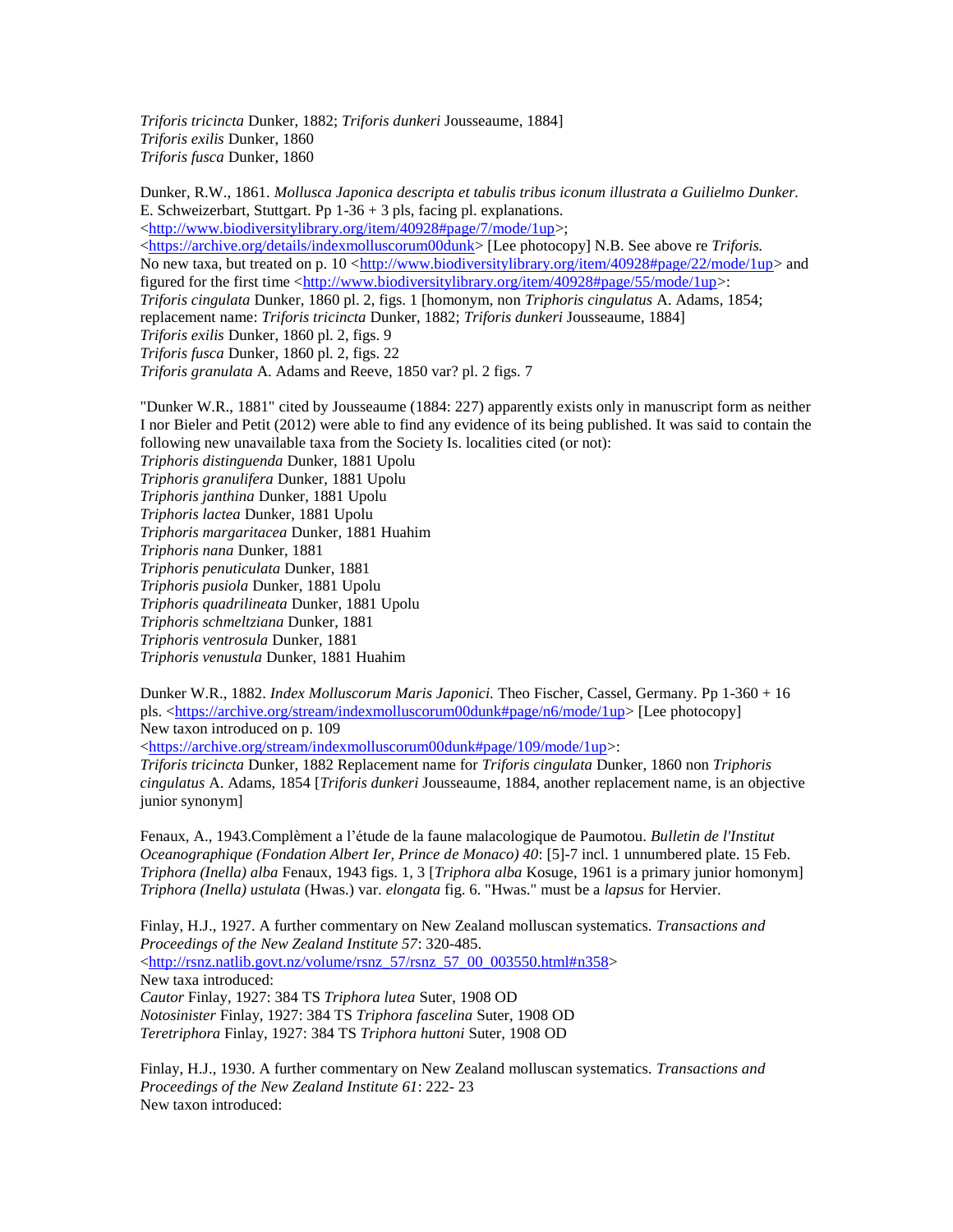*Socienna maoria* Finlay, 1930: 230  $\langle \frac{http://rsnz.natlib.govt.nz/volume/rsnz_61/rsnz_61_01_000.html}{http://rsnz.natlib.govt.nz/volume/rsnz_61/rsnz_61_01_001600.html}{#n279>}$ ; fig 45  $\langle$ http://rsnz.natlib.govt.nz/image/rsnz\_61/rsnz\_61\_01\_0295\_0000f\_ac\_01.html> [transferred to *Metaxia* by Marshall, 1979]

Fischer, P.J., 1927. Beitrag zur Kenntniss der Pliozänfauna der Molukkeninseln Ceram und Obi. *Paläontologie von Timor 15*: (25): 1-179. *Triforis serranus* P.J. Fischer, 1927: 54; pl. 1, fig. 22.

Gould, A.A., 1861. Descriptions of new shells collected by the North Pacific Exploring Expedition. *Proceedings of the Boston Society of Natural History 7*: 282-289. [Lee photocopy] New taxa introduced (none figured): *Triforis calculiferus* Gould, 1861 *Triforis clathratus* Gould, 1861 *Triforis intercalaris* Gould, 1861 *Triforis interfilatus* Gould, 1861 Holotypes (2) located and lectotypes (2) designated, all four figured, by Johnson (1964: 50, 56, 93, pl. 13; figs. 1-4) [<http://www.biodiversitylibrary.org/page/7892487#page/11/mode/1up>](http://www.biodiversitylibrary.org/page/7892487#page/11/mode/1up).

Grillo, G.G., 1877. Sul *Cirropteron semilunare* Sars & del nuovo sottogenere *Monophorus. Bullettino della Societa Malacologica Italiana 3*: 54-60. [<http://www.biodiversitylibrary.org/item/121433#page/58/mode/1up>](http://www.biodiversitylibrary.org/item/121433#page/58/mode/1up). *Monophorus* Grillo, 1877 TS *Trochus perversus* Linnaeus, 1758 Recent, Mediterranean MT

Hedley, C., 1899. XVII. The Mollusca of Funafuti Part I. 395-488 *in* C. Hedley "1896-1897" [1896-1900] The Atoll of Funafuti, Ellice Group: its Zoology, Botany and General Structure based on collections made by Mr. Charles Hedley of the Australian Museum Sydney, N.S.W. *Australian Museum Memoir 3*: 1-609. Dec.-May. [<https://archive.org/stream/atolloffunafutie00austiala#page/n6/mode/1up>](https://archive.org/stream/atolloffunafutie00austiala#page/n6/mode/1up). [Lee photocopy] New taxa introduced (pp. 439-448

 $\langle$ https://archive.org/stream/atolloffunafutie00austiala#page/439/mode/1up>; all figured):

*Triforis clio* Hedley, 1899 fig. 30 *Triforis thetis* Hedley. 1899 fig. 32 *Triforis torquatus* Hedley, 1899 fig. 28 Other taxa treated (all but one figured): *Triforis aegle* Jousseaume, 1884 fig. 27 *Triforis corrugatus* Hinds, 1843 *Triforis* [sic] *incisus* [sic] Pease, 1861 18 fig. 33 *Triforis obesula* Jousseaume, 1884 fig. 31 *Triforis ruber* Hinds, 1843 fig. 29

Hedley, C., 1900. Studies on Australian Mollusca. Part I. *Proceedings of the Linnean Society of New South Wales 25*: 87-100. [<http://www.biodiversitylibrary.org/item/30484#page/99/mode/1up>](http://www.biodiversitylibrary.org/item/30484#page/99/mode/1up) [Lee photocopy] New taxon introduced (figured): Seila attenuata Hedley, 1900 p. 91 [<http://www.biodiversitylibrary.org/item/30484#page/103/mode/1up>](http://www.biodiversitylibrary.org/item/30484#page/103/mode/1up), pl. 3, figs 9, 9a [<http://www.biodiversitylibrary.org/item/30484#page/145/mode/1up>](http://www.biodiversitylibrary.org/item/30484#page/145/mode/1up)

Hedley, C., 1903. Studies on Australian mollusca part vii. *Proceedings of the Linnean Society of New South Wales for 1902, 27:* 596-619 [<http://www.biodiversitylibrary.org/item/29995#page/742/mode/1up>](http://www.biodiversitylibrary.org/item/29995#page/742/mode/1up), pls. 29, 31-33 [<http://www.biodiversitylibrary.org/item/29995#page/921/mode/1up>](http://www.biodiversitylibrary.org/item/29995#page/921/mode/1up). [Lee photocopy] New taxa introduced (all figured): *Triphora albovittata* Hedley, 1903 pl. 32, figs. 26, 27 *Triphora ampulla* Hedley, 1903 pl. 33, figs. 38, 39 *Triphora cinerea* Hedley, 1903 pl. 33, figs. 36, 37 *Triphora innotabilis* Hedley, 1903 pl. 32, figs. 23-25 *Triphora kesteveni* Hedley, 1903 pl. 33, fig. 45 *Triphora maculosa* Hedley, 1903 pl. 32, figs. 32, 33 [originally an A. Adams ms. name but applied to an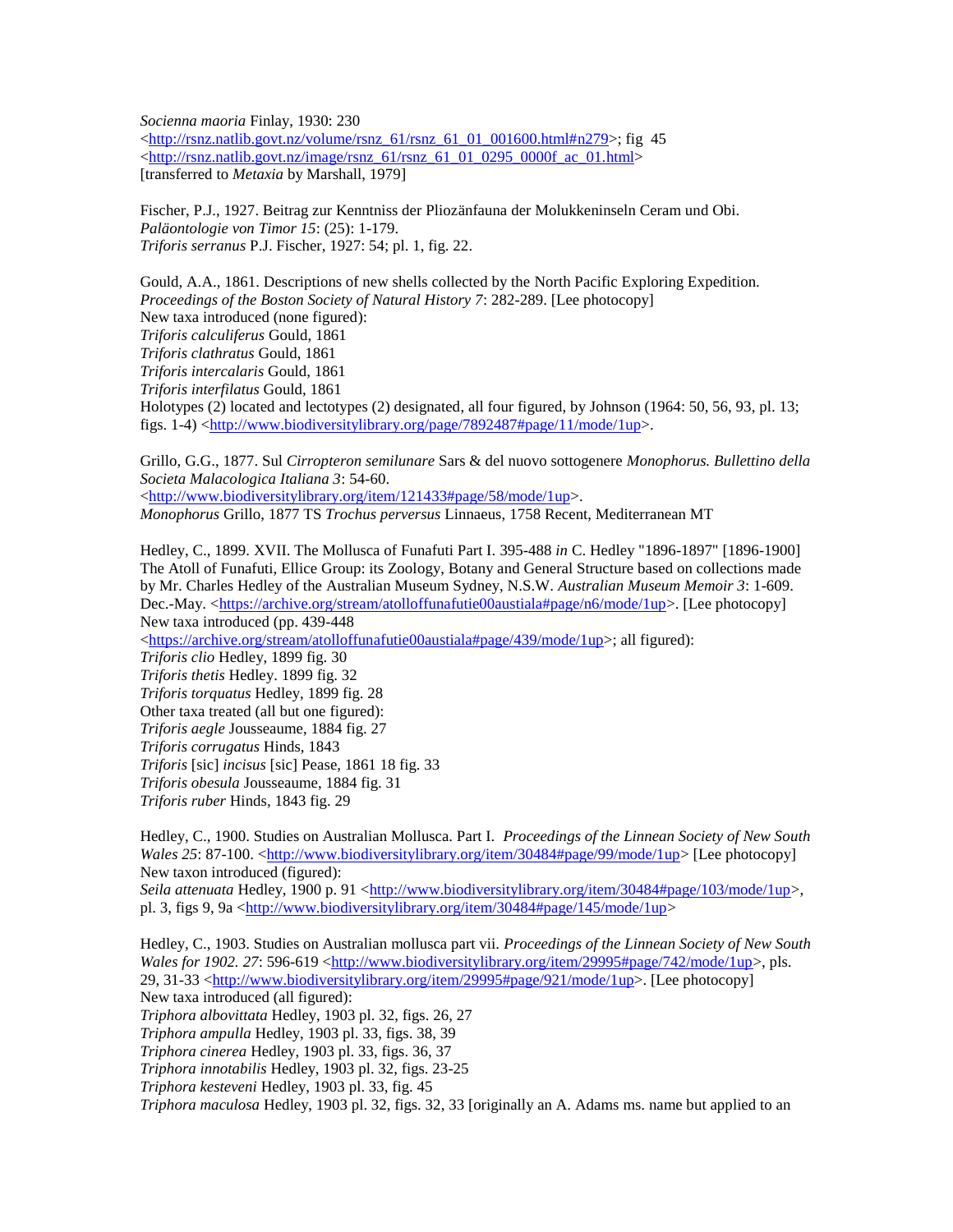Australian shell previously, e.g. Brazier, 1894 ] *Triphora nocturna* Hedley, 1903 pl. 32, figs. 30, 31 *Triphora regina* Hedley, 1903 pl 32, fig. 21 Other taxa treated: *Triphora angasi* Crosse and Fischer, 1865 *Triphora fasciata* Tenison-Woods, 1879 p. 33, figs., 40, 41 *Triphora granifera* Brazier, 1894 pl. 33, figs. 28, 29 *Triphora labiata* A. Adams, "1851" [1854] pl. 33, figs. 42-44 *Triphora nigrofusca* A. Adams, "1851 " [1854] pl. 33, figs. 34, 35 *Triphora tasmanica* Tenison-Woods, 1876 pl. 32, fig. 22

Hedley, C., 1909. Mollusca from the Hope Islands, North Queensland. *Proceedings of the Linnean Society of New South Wales 34:* 420-466. [<http://www.biodiversitylibrary.org/item/30113#page/496/mode/1up>](http://www.biodiversitylibrary.org/item/30113#page/496/mode/1up) [Lee photocopy] New taxon introduced (figured): *Triphora tribulationis* Hedley, 1909 p. 440  $\langle$ http://www.biodiversitylibrary.org/item/30113#page/516/mode/1up>, pl. 40, figs. 53-54 [<http://www.biodiversitylibrary.org/item/30113#page/681/mode/1up>](http://www.biodiversitylibrary.org/item/30113#page/681/mode/1up)

Hervier, R.P.J., 1897. Diagnoses d'espèces nouvelles de *Triforis*, provenant de l'Archipel de la Nouvelle-Calédonie. *Journal de Conchiliologie 45*: 249-266. [<http://www.biodiversitylibrary.org/item/54070#page/255/mode/1up>](http://www.biodiversitylibrary.org/item/54070#page/255/mode/1up) [Lee photocopy] New taxa introduced (none figured): *Triforis turricula* var. *albicans* Hervier, 1897 *Triforis trilirata* var. *albomarmorata* Hervier, 1897 *Triforis amoena* Hervier, 1897 *Triforis aurea* Hervier, 1897 *Triforis cornuta* Hervier, 1897 *Triforis episcopalis* Hervier, 1897 *Triforis formosula* Hervier, 1897 *Triforis fulvescens* Hervier, 1897 *Triforis goubini* Hervier, 1897 *Triforis intergranosa* Hervier, 1897 *Triforis jousseaumei* Hervier, 1897 *Triforis lamberti* Hervier, 1897 *Triforis leucomys* Hervier, 1897 *Triforis mirifica* var. *lifuana* Hervier, 1897 *Triforis mirifica* Deshayes varietas β*. lifuana* Hervier, 1897 *Triforis montrouzieri* var*. liliacea* Hervier, 1897 *Triforis loyaltyensis* Hervier, 1897 *Triforis lucidula* Hervier, 1897 *Triforis lucidula* var. *imperfecta* Hervier, 1897 *Triforis mediotincta* Hervier, 1897 *Triforis melantera* Hervier, 1897 *Triforis violacea* Quoy and Gaimard varietas *minor* Hervier, 1897 *Triforis monacha* Hervier, 1897 *Triforis montrouzieri* Hervier, 1897 *Triforis papillata* Hervier, 1897 *Triforis poecila* Hervier, 1897 *Triforis quadrimaculata* Hervier, 1897 *Triforis rutilans* Hervier, 1897 *Triforis taeniolata* Hervier, 1897 *Triforis troglodytes* Hervier, 1897 *Triforis turricula* Hervier, 1897 *Triforis ustulata* Hervier, 1897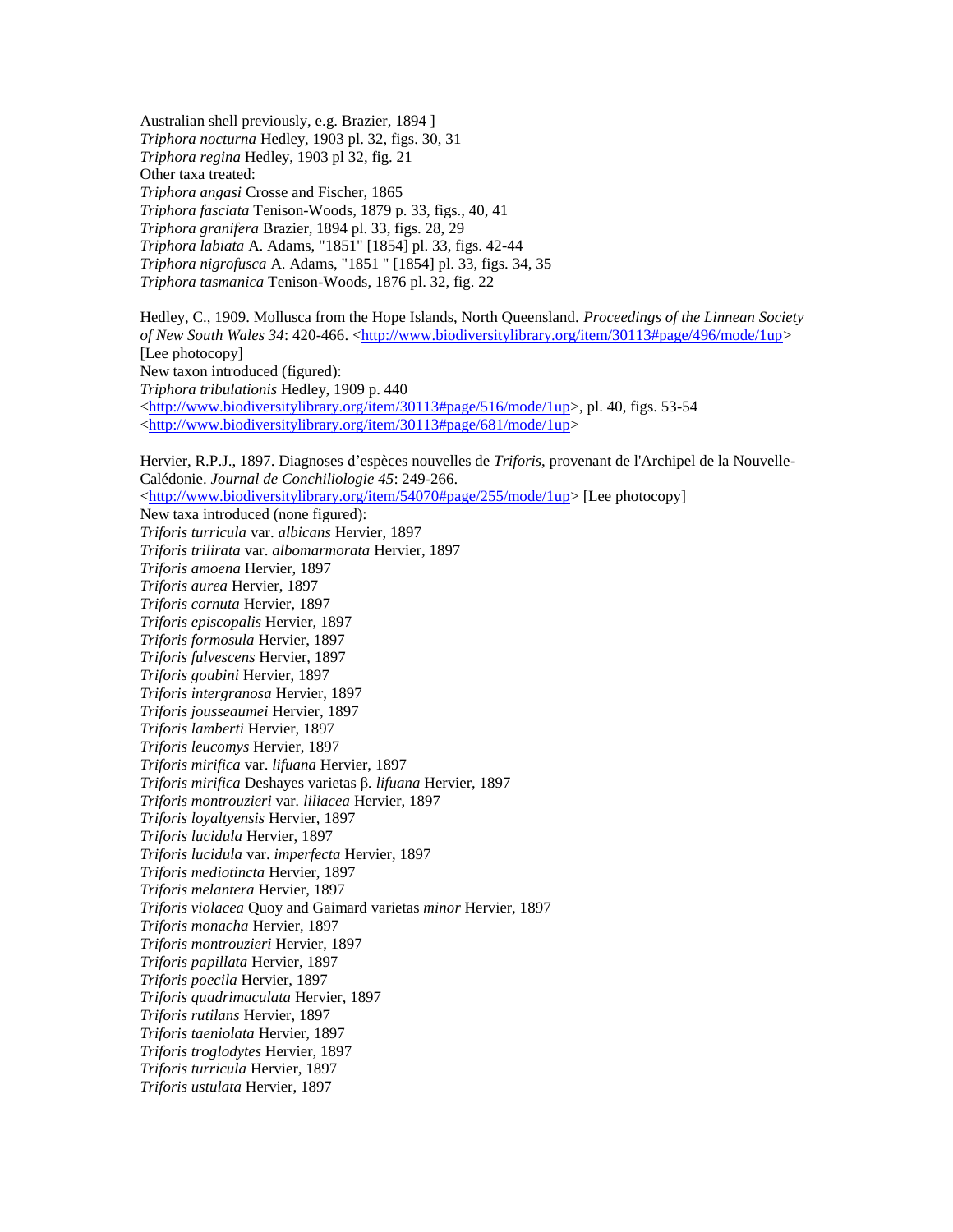Hervier, R.P.J., 1898. Descriptions d'espèces nouvelles des mollusques provenant de l'Archipel de la Nouvelle-Calédonie. *Journal de Conchiliologie 46*: 270-313. [<http://www.biodiversitylibrary.org/item/54071#page/276/mode/1up>](http://www.biodiversitylibrary.org/item/54071#page/276/mode/1up) [Title page and pls. 15-17 Lee photocopy] New taxa introduced: *Triforis (Mastonia) turricula* Hervier, 1897 Variété β. *albicans* Hervier, 1898 p. 306 [not figured] *Triforis (Mastonia) amoena* Hervier, 1897 Variété *basirufa* Hervier, 1898 p. 310 [not figured] *Triforis (Mastonia) lucidula* Hervier, 1897 Variété β*. imperfecta* Hervier, 1898 p. 302 [not figured] *Triforis (Inella) rutilans* Hervier, 1897 Variété β. *violascens* Hervier, 1898 p. 288 [not figured] Others treated; many figured on pls. 15 [<http://www.biodiversitylibrary.org/item/54071#page/391/mode/1up>](http://www.biodiversitylibrary.org/item/54071#page/391/mode/1up), 16 [<http://www.biodiversitylibrary.org/item/54071#page/393/mode/1u>](http://www.biodiversitylibrary.org/item/54071#page/393/mode/1up), and 17 [<http://www.biodiversitylibrary.org/item/54071#page/395/mode/1up>](http://www.biodiversitylibrary.org/item/54071#page/395/mode/1up): *Triforis (Viriola) trilirata* Var. β *albomarmorata* Hervier, 1897 p. 311 [not figured] *Triforis (Mastonia) amoena* Hervier, 1897 p. 308; pl. 17, fig. 11 *Triforis (Inella) rutilans* Hervier, 1897 p. 286; pl. 16, figs. 4, 4a *Triforis (Inella) aurea* Hervier, 1897 p. 288; pl. 16, fig. 5 *Triforis (Inoforis) cornuta* Hervier, 1897 p. 270; pl. 15, figs. 1, 1a *Triforis (Inella) episcopalis* Hervier, 1897 p. 283; pl. 16, figs. 2, 2a *Triforis (Inoforis) formosula* Hervier, 1897 p. 277; pl. 15, figs. 5,m 5a *Triforis (Mastonia) fulvescens* Hervier, 1897 p. 294; pl. 17, fig. 1 *Triforis (Inoforis) goubini* Hervier, 1897 p. 275; pl. 15, figs. 3, 3a *Triforis (Viriola) intergranosa* Hervier, 1897 p. 311; pl. 17, fig. 12 *Triforis (Inoforis) jousseaumei* Hervier, 1897 p. 273; pl. 15, figs. 4, 4a *Triforis (Mastonia) 7erti* Hervier, 1897 p. 302; pl. 17, fig. 7 *Triforis (Mastonia) leucomys* Hervier, 1897 p. 300; pl. 17, fig. 5 *Triforis (Inoforis) mirifica* Deshayes varietas β*. lifuana* Hervier, 1897 p. 272; pl. 15, figs. 2, 2a *Triforis (Mastonia) lucidula* Hervier, 1897 p. 301; pl. 17, fig. 6 *Triforis (Mastonia) loyaltyensis* Hervier, 1897 p. 289; pl. 16, fig. 6 *Triforis (Mastonia) mediotincta* Hervier, 1897 p. 297; pl. 17, fig. 3 *Triforis (Inella) melantera* Hervier, 1897 p. 285; pl. 16, figs. 3, 3a *Triforis (Mastoniaeformis) violacea* Quoy and Gaimard varietas *minor* Hervier, 1897 p. 280; pl. 15, figs. 7, 7a *Triforis (Mastonia) monacha* Hervier, 1897 p. 291; pl. 16, fig. 7 *Triforis (Inella) montrouzieri* Hervier, 1897 p. 281; pl. 16, figs. 1, 1a *Triforis (Inella) montrouzieri* Varietas β*. liliacea* Hervier, 1897 p. 283 [not figured] *Triforis (Mastonia) papillata* Hervier, 1897 p. 295; pl. 17, fig. 2 *Triforis (Inoforis) poecila* Hervier, 1897 p. 278; pl. 15, figs. 6, 6a *Triforis (Viriola) connata* Montrouzier Var. β *poecila* Hervier, 1897 p. 310 [not figured] *Triforis (Triforis (Mastonia) quadrimaculata* Hervier, 1897 p. 307, pl. 17, fig 10 *Triforis (Mastonia) taeniolata* Hervier, 1897 p. 293; pl. 16, fig. 8 *Triforis (Mastonia) troglodytes* Hervier, 1897 p. 304; pl. 17, fig. 8 *Mastonia) turricula* Hervier, 1897 p. 305; pl. 17, fig. 9 *Triforis (Mastonia) ustulata* Hervier, 1897 p. 298; pl. 17, fig. 4 Hinds, R. B., 1843a. Descriptions of new shells from the collection of Captain Belcher, R.N., C.B, &c. *Annals and Magazine of Natural History 11*: 16-21. [<http://biodiversitylibrary.org/item/19570#page/30/mode/1up>](http://biodiversitylibrary.org/item/19570#page/30/mode/1up); [<http://books.google.com/books?id=7oI5AAAAcAAJ&pg=PA16&lpg=PA16&dq=Triphoris+deshayes+ty](http://books.google.com/books?id=7oI5AAAAcAAJ&pg=PA16&lpg=PA16&dq=Triphoris+deshayes+type+species&source=bl&ots=tv_xF1W63l&sig=Zsh3oRmVZ4CSJwFwubQQ9e5BOic&hl=en&sa=X&ei=rsyYUrSKM4r4oAST2oHoAw&ved=0CD4Q6AEwAw#v=onepage&q=Triphoris%20deshayes%20type%20species&f=false) [pe+species&source=bl&ots=tv\\_xF1W63l&sig=Zsh3oRmVZ4CSJwFwubQQ9e5BOic&hl=en&sa=X&ei=r](http://books.google.com/books?id=7oI5AAAAcAAJ&pg=PA16&lpg=PA16&dq=Triphoris+deshayes+type+species&source=bl&ots=tv_xF1W63l&sig=Zsh3oRmVZ4CSJwFwubQQ9e5BOic&hl=en&sa=X&ei=rsyYUrSKM4r4oAST2oHoAw&ved=0CD4Q6AEwAw#v=onepage&q=Triphoris%20deshayes%20type%20species&f=false) [syYUrSKM4r4oAST2oHoAw&ved=0CD4Q6AEwAw#v=onepage&q=Triphoris%20deshayes%20type%2](http://books.google.com/books?id=7oI5AAAAcAAJ&pg=PA16&lpg=PA16&dq=Triphoris+deshayes+type+species&source=bl&ots=tv_xF1W63l&sig=Zsh3oRmVZ4CSJwFwubQQ9e5BOic&hl=en&sa=X&ei=rsyYUrSKM4r4oAST2oHoAw&ved=0CD4Q6AEwAw#v=onepage&q=Triphoris%20deshayes%20type%20species&f=false)  $0$ species $&$ f=false > [Lee photocopy] New taxa introduced (none figured, but 20 of these 27 are figured in Hinds, 1844*, q.v*.): *Ino* Hinds, 1843 p. 17 [<http://www.biodiversitylibrary.org/item/54087#page/41/mode/1up>](http://www.biodiversitylibrary.org/item/54087#page/41/mode/1up) TS *Triphoris* 

*(Ino) gigas* Hinds, 1843 SD Jousseaume, 1884 [homonym; see *Inella* Bayle, 1879]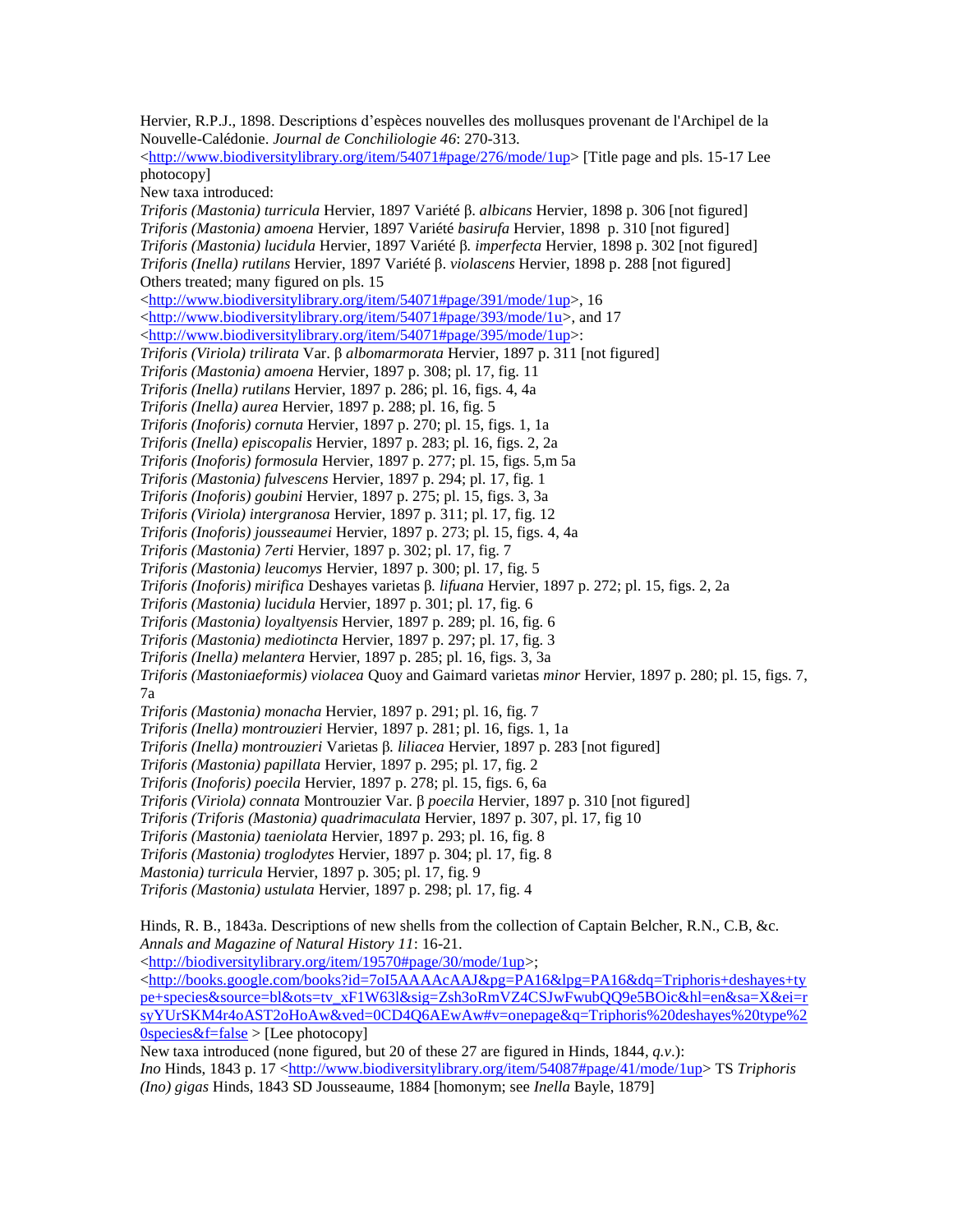*Mastonia* Hinds, 1843 p. 19 <*http://biodiversitylibrary.org/item/19570#page/33/mode/1up> TS Triphoris (Mastonia) ruber* Hinds, 1843 SD Gray, 1847: 154. *Sychar* Hinds, 1843 p. 19 TS *Triphoris (Sychar) vitreus* Hinds, 1843 MT *Triphoris aemulans* Hinds, 1843 *Triphoris affinis* Hinds, 1843 *Triphoris asperrimus* Hinds, 1843 *Triphoris bilix* Hinds, 1843 *Triphoris caelebs* Hinds, 1843 *Triphoris cancellatus* Hinds, 1843 *Triphoris candidus* Hinds, 1843 *Triphoris carteretensis* Hinds, 1843 *Triphoris clemens* Hinds, 1843 *Triphoris concinnus* Hinds, 1843 *Triphoris coestus* Hinds, 1843 *Triphoris concors* Hinds, 1843 *Triphoris corrugatus* Hinds, 1843 *Triphoris elegans* Hinds, 1843 *Triphoris gigas* Hinds, 1843 *Triphoris grayii* Hinds, 1843 *Triphoris hilaris* Hinds, 1843 *Triphoris maxillaris* Hinds, 1843 *Triphoris metcalfei* Hinds, 1843 *Triphoris micans* Hinds, 1843 *Triphoris monilifer* Hinds, 1843 *Triphoris roseus* Hinds, 1843 *Triphoris ruber* Hinds, 1843 *Triphoris sculptus* Hinds, 1843 *Triphoris tristis* Hinds, 1843 *Triphoris vittatus* Hinds, 1843 *Triphoris vitreus* Hinds, 1843 *Triphoris vulpinus* Hinds, 1843

Hinds, R.B., 1843b. On two new species of *Triphoris*, in the collection of H. Cuming Esq. *Proc. Zool. Soc. London 11*: 22-23. [<http://www.biodiversitylibrary.org/item/96442#page/390/mode/1up>](http://www.biodiversitylibrary.org/item/96442#page/390/mode/1up) [Lee photocopy] New taxa introduced (none figured): *Triphoris collaris* Hinds, 1843 *Triphoris pagodus* Hinds, 1843

Hinds, R.B., 1844. *Zoology of the voyage in H.M.S. Sulphur*. Smith, Hedder, and Co., London. Pp. 1-72 + i-iv + plates 1- 21. [<http://www.biodiversitylibrary.org/item/114183#page/7/mode/1up>](http://www.biodiversitylibrary.org/item/114183#page/7/mode/1up) [Lee photocopy] [pp. 27-31 [<http://www.biodiversitylibrary.org/item/114183#page/41/mode/1up>](http://www.biodiversitylibrary.org/item/114183#page/41/mode/1up); plate 8 [<http://www.biodiversitylibrary.org/item/114183#page/117/mode/1up>](http://www.biodiversitylibrary.org/item/114183#page/117/mode/1up)] discusses and figures 20 of the 27 spp. introduced by Hinds in 1843a: *Triphoris asperrimus* Hinds, 1843 Fig. 10 *Triphoris bilix* Hinds, 1843 Fig. 5 *Triphoris cancellatus* Hinds, 1843 Fig. 6 *Triphoris carteretensis* Hinds, 1843 Fig. 17 *Triphoris clemens* Hinds, 1843 Fig. 16 *Triphoris concinnus* Hinds, 1843 Fig. 20 *Triphoris concors* Hinds, 1843 Fig. 2 *Triphoris corrugatus* Hinds, 1843 Fig. 7 *Triphoris elegans* Hinds, 1843 Fig. 11 *Triphoris gigas* Hinds, 1843 Fig. 1 *Triphoris hilaris* Hinds, 1843 Fig. 18 *Triphoris maxillaris* Hinds, 1843 Fig. 8 *Triphoris micans* Hinds, 1843 Fig. 9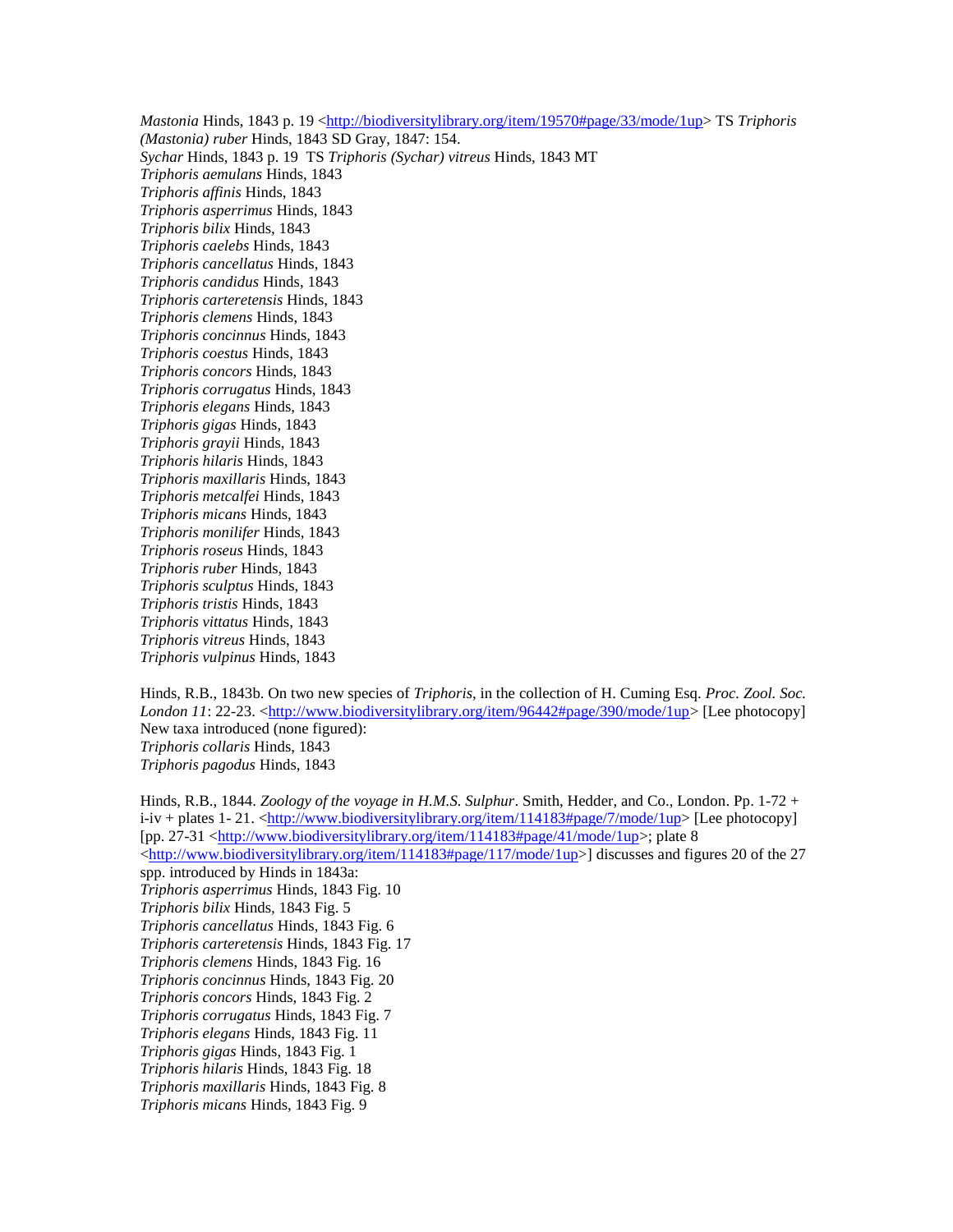*Triphoris monilifer* Hinds, 1843 Fig. 14 *Triphoris roseus* Hinds, 1843 Fig. 19 *Triphoris ruber* Hinds, 1843 Fig. 15 *Triphoris sculptus* Hinds, 1843 Fig. 3 *Triphoris vittatus* Hinds, 1843 Fig. 4 *Triphoris vitreus* Hinds, 1843 Fig. 12 *Triphoris vulpinus* Hinds, 1843 Fig. 13

Issel, A., 1869. *Malacologia del Mar Rosso: ricerche zoologiche e paleontologiche*. Biblioteca Malacologica, Pisa. i-xi +  $1-387$ , + pls. 1-5. [<http://www.biodiversitylibrary.org/item/43995#page/9/mode/1up>](http://www.biodiversitylibrary.org/item/43995#page/9/mode/1up) pp. 278-281 [<http://www.biodiversitylibrary.org/item/43995#page/296/mode/1up>](http://www.biodiversitylibrary.org/item/43995#page/296/mode/1up), pl. 4, figs. 3, 4, 5 [<http://www.biodiversitylibrary.org/item/43995#page/421/mode/1up>](http://www.biodiversitylibrary.org/item/43995#page/421/mode/1up) [Lee photocopy] New taxa introduced (most figured): *Triphoris acicula* Issel, 1869 p. 4, figs. 3 *Triphoris atomus* Issel, 1869 pl. 4, figs. 4 *Triphoris perlatus* Issel, 1869 unfigured *Triphoris* species Issel, 1869 pl. 4, figs. 5 Other taxa treated: *Triphoris adamsi* Deshayes, 1863 *Triphoris angustissimus* Deshayes, 1863

Jay, M., 2007. Triphoridae (Mollusca: Gastropoda) of Reunion Island (Indian Ocean): types revisited. *Novapex 8*(2): 31-42. Figures/designates type material of all 14 species described from the island. Aside from types, several other, generally better preserved, specimens of many of these spp. are figured. He comments on frequency of occurrence and synonymy/validity. [Lee .pdf] *Triphora adamsi* (Deshayes, 1863) holotype MNHN 1579 *Mastonia aegele* Jousseaume, 1884 syntype MNHN 0741 Fig. 42 [Type locality Nouvelle Calédonie and Île Bourbon, but not found on Reunion by Jay] *Triphora angustissima* (Deshayes, 1863) neotype MNHN 9478 *Obesula bourbonica* Jousseaume, 1896 syntype MNHN 0728 *Mastoniaeformis chaperi* Jousseaume, 1884 syntype 0478 *Triphora crenulata* (Deshayes, 1863) syntype MNHN 0721 [may = *T. elegans* (Hinds, "1842")] *Triphora distincta* (Deshayes, 1863) neotype MNHN 9489 *Triphora formosa* (Deshayes, 1863) neotype MNHN 9487 *Triphora hindsi* (Deshayes, 1863) neotype MNHN 9490 *Mastonia interpictus* [sic] Jousseaume, 1896 holotype MNHN 1575 *Triphora mirifica* (Deshayes, 1863) neotype MNHN 9491 *Triphora pupaeformis* (Deshayes, 1863) neotype MNHN 9492 *Triphora reevei* (Deshayes, 1863) neotype MNHN 9493 *Triphora trilirata* (Deshayes, 1863) syntype MNHN 1676

Jousseaume, [F.P.], 1884. Monographie des Triforidae. *Bulletins de la Société Malacologique de France 1*: 217-270, [<http://www.biodiversitylibrary.org/item/51550#page/233/mode/1up>](http://www.biodiversitylibrary.org/item/51550#page/233/mode/1up), pl. 4 [<http://www.biodiversitylibrary.org/item/51550#page/267/mode/1up>](http://www.biodiversitylibrary.org/item/51550#page/267/mode/1up). [Lee photocopy] Some types figured by Jay (2007), *q.v.* Great annotated bibliography in beginning of paper. New taxa introduced (all species figured): Triforidae Jousseaume, 1884 TG *Triforis* Deshayes, 1834 OD *Euthymia* Jousseaume, 1884 [*non* Stel, 1876] TS *Euthymia regalis* Jousseaume, 1884 OD; homonym; replacement name *Euthymella* Thiele, 1929 *Iniforis* Jousseaume, 1884 TS *Iniforis malvaceus* Jousseaume, 1884 OD *Mastoniaeforis* Jousseaume, 1884 TS *Mastoniaeforis chaperi* Jousseaume, 1884 OD *Metalepsis* Jousseaume, 1884 TS *Triforis singularis* Deshayes OD *Stylia* Jousseaume, 1884 TS *Triforis grignonensis* Deshayes, 1866 OD; homonym of *Stylia* Robineau-Desvoidy, 1830. Replacement name: *Epetrium* Harris and Burrows, 1891: 112 *Trituba* Jousseaume, 1884 TS *Triforis bitubulatus* Baudon, 1856 OD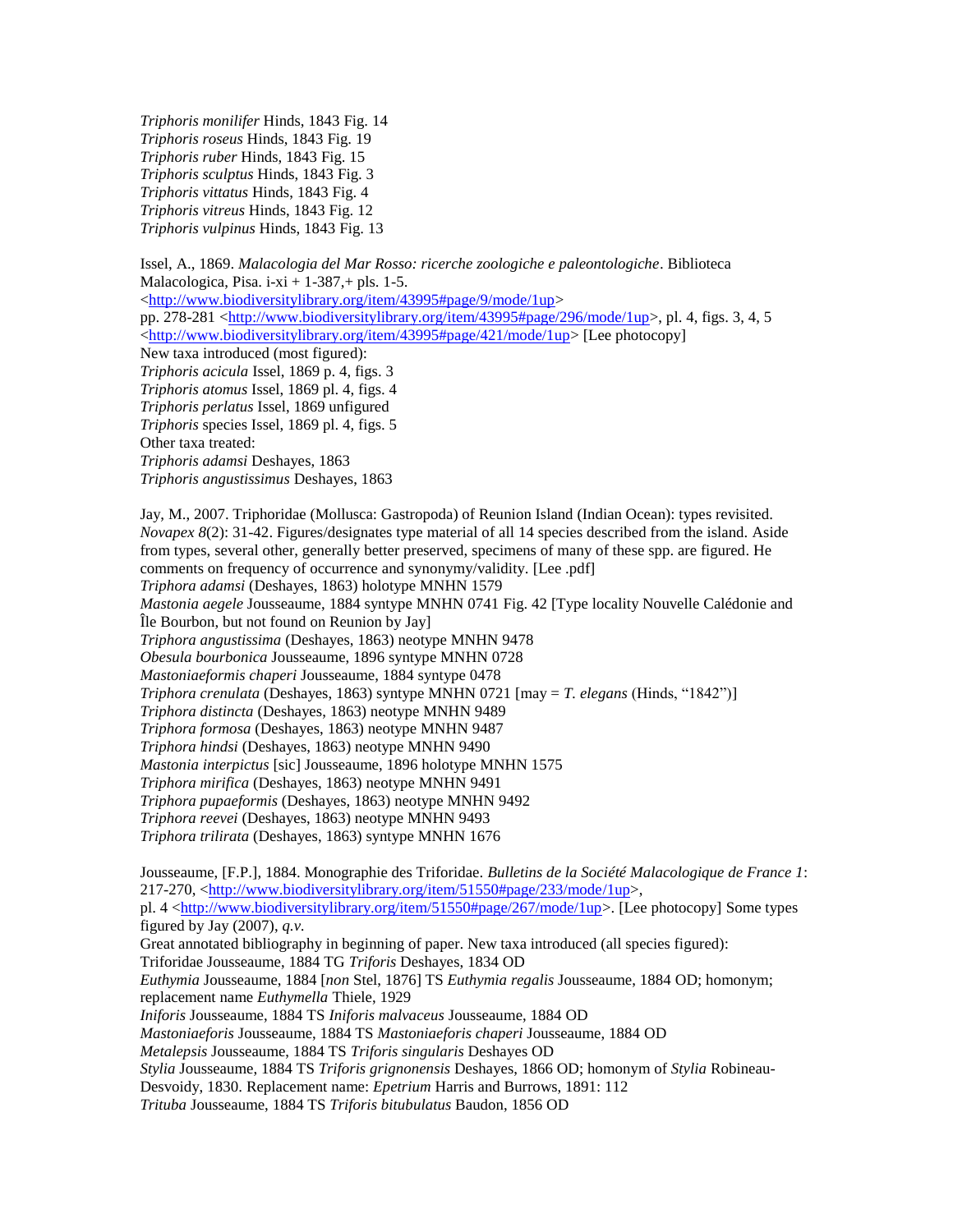*Viriola* Jousseaume, 1884 TS *Viriola bayani* Jousseaume, 1884 OD *Mastonia aegle* Jousseaume, 1884 fig. 12 *Triforis arthuri* Jousseaume, 1884 Replacement name for *Triphoris variegatus* A. Adams, 1854 thought to be a secondary homonym of "*Cerithium variegatum* C.B. Adams," a nonexistent nomen. Unavailable (?except for homonymy). *Viriola bayani* Jousseaume, 1884 fig. 20 *Inella blainvilli* [sic] Jousseaume, 1884 fig. 6 *Mastoniaeforis chaperi* Jousseaume, 1884 figs. 4, 5 *Mastonia cnodax* Jousseaume, 1884 fig. 14 *Iniforis douvillei* Jousseaume, 1884 fig. 3 *Mastonia ducosensis* Jousseaume, 1884 fig. 10 *Triforis dunkeri* Jousseaume, 1884: 222 Replacement name for *Triforis cingulata* Dunker, 1860 non *Triphoris cingulatus* A. Adams, 1854 [junior objective synonym of *Triforis tricincta* Dunker, 1882] *Mastonia funebris* Jousseaume, 1884 fig. 15 *Mastonia limosa* Jousseaume, 1884 fig. 16 *Iniforis malvaceus* Jousseaume, 1884 figs. 1, 2 *Inella mariae* Jousseaume, 1884 fig. 7 *Mastonia obesula* Jousseaume, 1884 fig. 17 *Triphora peasi* Jousseaume, 1884: 222 Replacement name for *Triphoris affinis* Pease, 1861 non *Triphoris affinis* Hinds, 1843 [West Indies]; see also *Triphorus peasei* Tryon, 1872. *Euthymia regalis* Jousseaume, 1884 fig. 18 *Inella rossiteri* Jousseaume, 1884 fig. 9 *Mastonia servaini* Jousseaume, 1884 fig. 11 *Euthymia tibialis* Jousseaume, 1884 fig. 19 *Mastonia tricolor* Jousseaume, 1884 fig. 13 *Inella xystica* Jousseaume, 1884 fig. 8 Jousseaume, [F.P.], 1896. Triphoridae de La Mer Rouge recueillis et décrits. *Bulletin de la Société Philomathique de Paris 9(2): 71-77.* [<http://www.biodiversitylibrary.org/item/99769#page/79/mode/1up>](http://www.biodiversitylibrary.org/item/99769#page/79/mode/1up) [Lee photocopy]. Some types figured by Jay (2007), *q.v.* New taxa introduced (orthography/terminations *sic*): *Mastonia algens* Jousseaume, 1896 *Mastonia alveatus* Jousseaume, 1896 *Obesula borbonica* Jousseaume, 1896 *Euthymia colzumensis* Jousseaume, 1896 *Inella ile* Jousseaume, 1896 *Mastonia iniqua* Jousseaume, 1896 *Mastonia interpictus* Jousseaume, 1896 *Mastonia issa* Jousseaume, 1896 *Inella moenades* Jousseaume, 1896 *Viriola morychus* Jousseaume, 1896 *Obesula? mus* Jousseaume, 1896 *Inella numerosa* Jousseaume, 1896 *Obesula pantherina* Jousseaume, 1896 *Mastonia peanites* Jousseaume, 1896 *Inella perimensis* Jousseaume, 1896

*Mastonia plectra* Jousseaume, 1896 *Obesula senilis* Jousseaume, 1896

*Mastonia tulipa* Jousseaume, 1896

Other taxa mentioned (not otherwise treated, authorities not given, orthography/terminations *sic*):

*Mastonia adamsi* (Deshayes, 1863)

*Mastonia aegele* (Jousseaume, 1884) *Mastoniaeformis chaperi* (Jousseaume, 1884)

*Iniforis consors* (Hinds, 1843) *Viriola corrugatus* (Hinds, 1843)

*Mastonia distinctus* (Deshayes, 1863)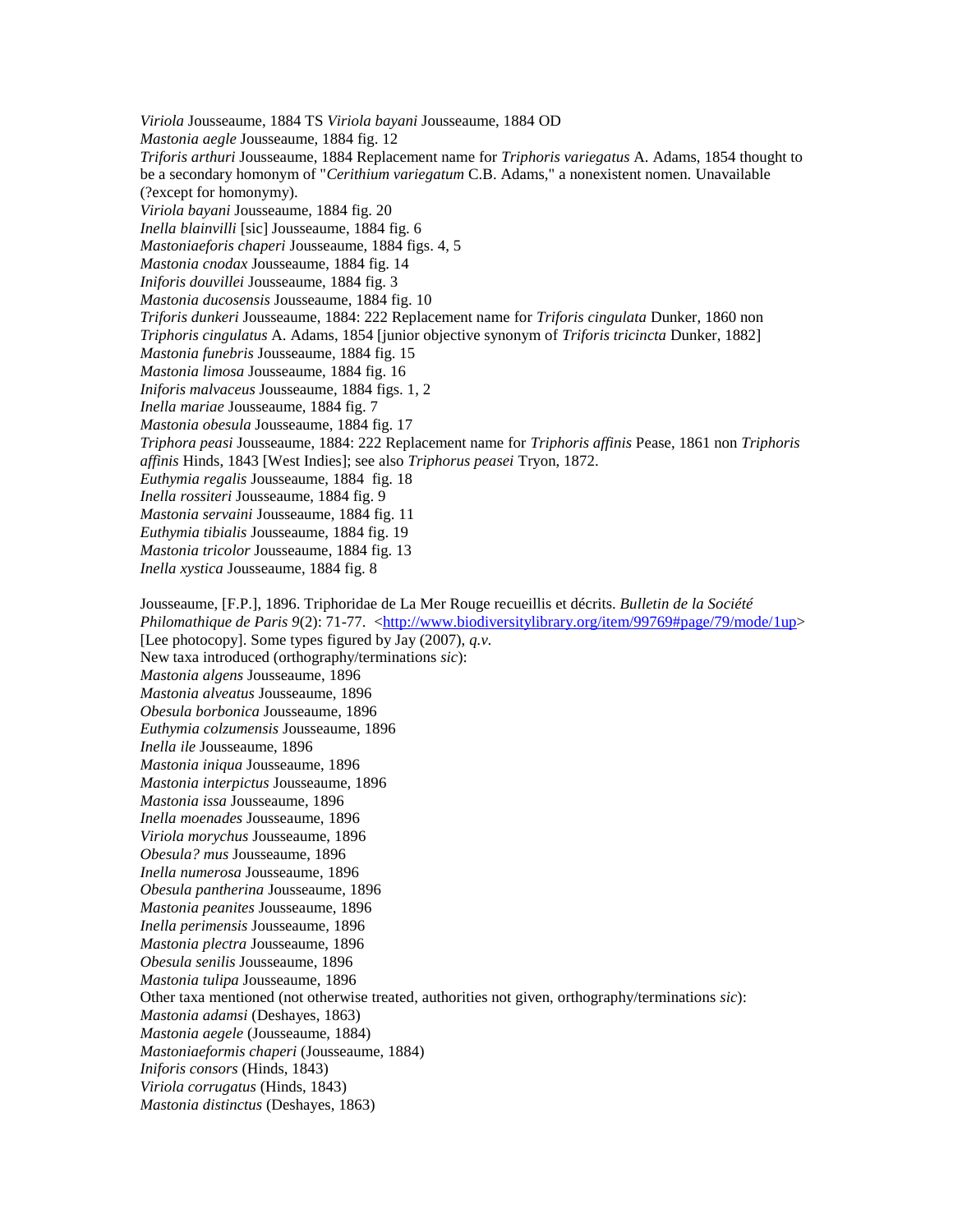*Mastonia ducosensis* Jousseaume, 1884 *Mastonia formosus* (Deshayes, 1863) *Mastonia hindsi* (Deshayes, 1863) *Inella mariei* Jousseaume, 1884 *Mastonia monilifer* (Hinds, 1843) *Mastonia perlatus* (Issel, 1869) *Iniforis reevei* (Deshayes, 1863) *Inella rossiteri* Jousseaume. 1884 *Mastonia servaini* Jousseaume. 1884 *Mastonia tricolor* Jousseaume. 1884 *Viriola triliratus* (Deshayes, 1863) *Mastonia tristoma quadrilineata* "Dunker, 1881" unavailable name; nude name in Jousseaume (1896)

Kay, E.A., 1979. *Hawaiian marine shells Reef and shore fauna of Hawaii Section 4: Mollusca* [*Bernice P. Bishop Museum Special Publication 64*(4)]. Bishop Museum Press, Honolulu. xviii + pp. 1-653 (incl. 195 pls.). [Lee library] New taxa introduced (all figured): *Metaxia albicephala* Kay, 1979 48 L, M *Metaxia brunnicephala* Kay, 1979 48 E, F, K *Triphora chrysolitha* Kay, 1979 51 B, G, H *Triphora earlei* Kay, 1979 52 D, E *Viriola fallax* Kay, 1979 50 C, G *Iniforis hinuhinu* Kay, 1979 48 H *Triphora laddi* Kay, 1979 51 D *Triphora keiki* Kay, 1979 52 F *Triphora thanuumi* Kay, 1979 52 A, B *Inella* sp. 49K Kay, 1979 *Inella* sp. 49L Kay, 1979

Kosuge, S., 1961a. On the family Triphoridae (Gastropoda) from Amami Islands (1). *Venus 21*(3): 308- 316, pl. 19. [Lee photocopy] New taxa introduced (all figured): *Triphora alba* Kosuge, 1961 pl. 19, fig. 2 [Primary junior homonym; *non* Fenaux, 1843] *Triphora albogranosa* Kosuge, 1961 pl. 19, fig. 7 *Triphora bellula* Kosuge, 1961 pl. 19, fig. 10 *Triphora fusiformis* Kosuge, 1961 pl. 19, fig. 4 Other taxa treated (all figured): *Triphora concors* Hinds, 1843 pl. 19, fig. 8 *Triphora formosula* (Hervier, 1897) pl. 19, fig. 9 *Triphora jousseaumei* (Hervier, 1897) pl. pl. 19, fig. 3 *Triphora lifuana* (Hervier, 1897) pl. 19, fig. 5 *Triphora poecila* (Hervier, 1897) pl. 19, fig. 6 *Triphora speciosa* A. Adams and Reeve, 1850 pl. 19, fig. 1

Kosuge, S., 1961b. On the family Triphoridae (Gastropoda) from Amami Islands (2). *Venus, 21*(4): 413- 415, pl. 22. [Lee photocopy] One *nomen nudum*; figured: *Viriola kanamarui* Oyama ms pl. 22, fig. 10 Other taxa treated (all figured): *Viriola cancellata* (Hinds, 1843) pl. 22, fig. 1 *Viriola connata* (Montrouzier, 1861) pl. 22, fig. 4 *Viriola corrugata* (Hinds, 1843) pl. 22, fig. 6 *Viriola flammulata* (Pease, 1861) pl. 22, fig. 3 *Viriola incisa* (Pease, 1861) pl. 22, fig. 9 *Viriola intercalaris* (Gould, 1861) pl. 22, fig. 8 *Viriola intergranosa* (Hervier, 1897) pl. 22, fig. 7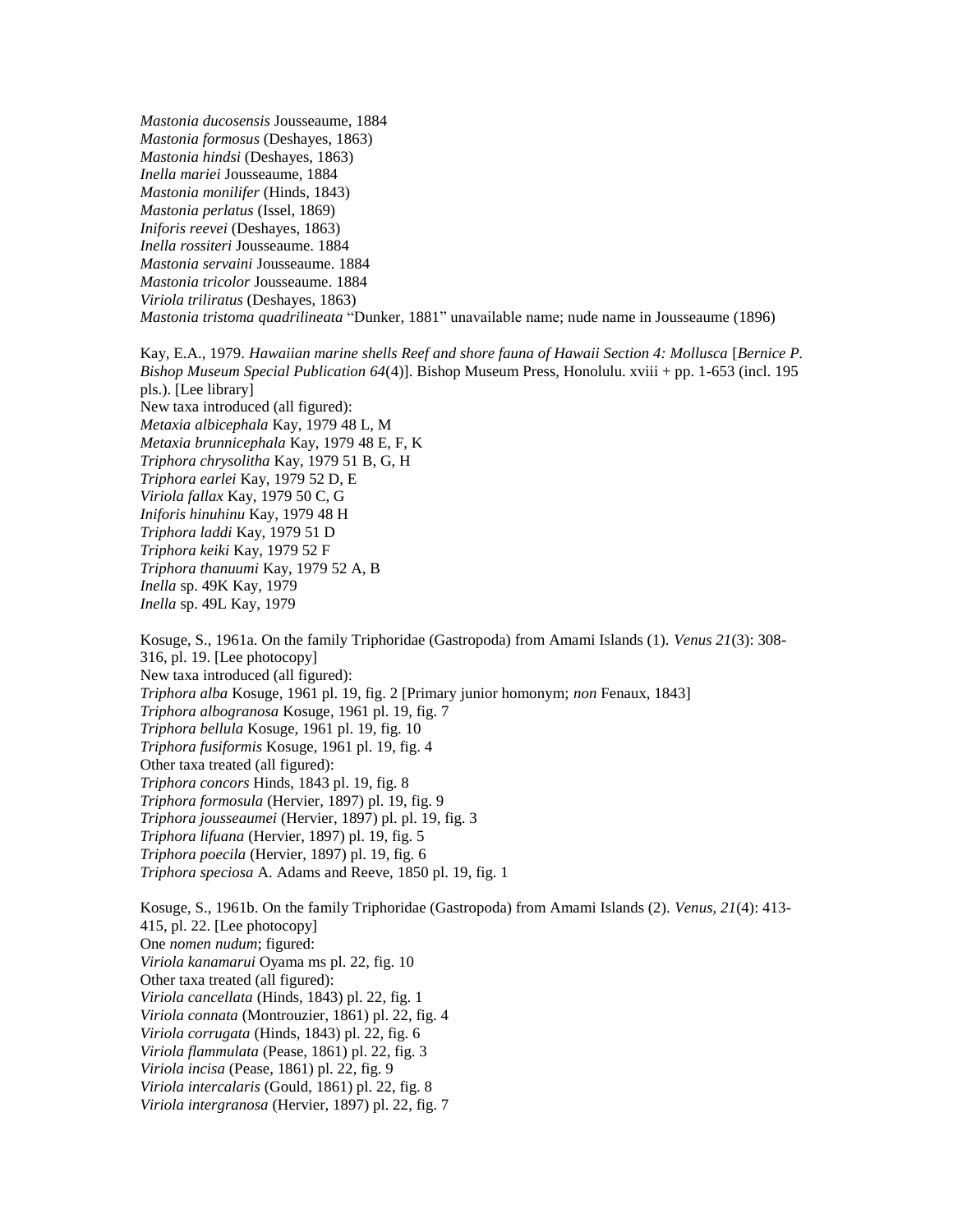*Viriola pagoda* (Hinds, 1843) pl. 22, fig. 2 *Viriola tricincta* (Dunker, 1882) pl. 22, fig. 5

Kosuge, S., 1962a. Descriptions of 10 new species and 1 new subspecies of the family Triphoridae (Mollusca) from Shino-misaki, Kii Peninsula, central Japan, with a list of hitherto known species. *Bulletin of the National Science Museum (Tokyo) 6*(2): 78-89, pls. 8, 9, 10. [Lee reprint] New taxa introduced (all figured): *Inella aculeata* Kosuge, 1962a pl. 8, fig. 3 *Notosinister atratus* Kosuge, 1962a pl. 8, fig. 5; pl. 9, fig. 5 *Isotriphora bilineata* Kosuge, 1962a pl. 10, fig. 5 *Notosinister hervieri* Kosuge, 1962a pl. 10, fig. 1 *Isotriphora kurodai* Kosuge, 1962a pl. 10, fig. 7 *Notosinister kawamurai* Kosuge, 1962a pl. 10, fig. 3 *Cautor maculosus macmichaeli* Kosuge, 1962a pl. 10, fig. 8 *Notosinister millepunctatus* Kosuge, 1962a pl. 10, fig. 4 *Notosinister pallidus* Kosuge, 1962a pl. 10 fig. 10 [non *Triphoris pallidus* Pease] *Notosinister pusillus* Kosuge, 1962a pl. 9, fig. 10 *Triphora undata* Kosuge, 1962a pl. 8, fig. 1 Other taxa treated (figured as noted; all with ranges in Japanese waters): *Notosinister aegle* (Jousseaume, 1884) pl. 10, fig. 6 *Triphora albogranosa* Kosuge, 1961 *Notosinister alveolatus* (A. Adams and Reeve, 1850) pl. 9, fig. 2 *Triphora cancellata* Hinds, 1843 *Notosinister cinguliferus* (Pease, 1861) pl. 9, fig. 6 *Triphora concors* Hinds, 1843 *Viriola connata* (Montrouzier, 1861) *Notosinister conspersus* (E.A. Smith, 1875) pl. 9, fig. 9 *Notosinister coralinus* (Laseron, 1958) pl. 10, fig. 9 *Triphora corrugata* Hinds, 1843 *Notosinister crassulus* (von Martens, 1880) pl. 9, fig. 4 *Viriola flammulata* (Pease, 1861) *Triphora fusiformis* Kosuge, 1961 *Inella granicostata* Kosuge, 1962a [*nomen nudum*; made available in Kosuge, 1962b] pl. 8, fig. 5 *Viriola incisa* (Pease, 1861) *Euthymella isaotakii* Kosuge, 1962a [*nomen nudum*; made available in Kosuge, 1962b] pl. 8, fig. 6 *Inella japonica* Kuroda and Kosuge ms [*nomen nudum*; made available in Kuroda and Kosuge,1963] pl. 9, fig. 1 *Triphora jousseaumei* (Hervier, 1897) *Viriola kanamarui* Kosuge, 1962a [*nomen nudum*] *Mastonia lamberti* (Hervier, 1897) pl. 8, fig. 9 *Triphora lifuana* (Hervier, 1897) *Notosinister limosus* (Jousseaume, 1884) pl. 9, fig. 8 *Mastonia mammifera* (Hinds, 1843) pl. 8, fig. 8 *Inella maxillaris* (Hinds, 1843) pl. 8, fig. 4 *Notosinister multigyratus* (Yokoyama, 1922) pl. 8, fig. 12 *Notosinister obesulus* (Jousseaume, 1884) pl. 9, fig. 7 *Notosinister otsuensis* (Yokoyama, 1920) pl. 10, fig. 2 *Viriola pagoda* (Hinds, 1843) *Mastonia papillata* (Hervier, 1897) pl. 8, fig. 11 *Triphora poecila* (Hervier, 1897) *Inella pyramidalis* (A. Adams and Reeve, 1850) *Mastonia rubra* (Hinds, 1843) pl. 8, fig. 7 *Viriola tricincta* (Dunker, 1882) *Notosinister thetis* (Hedley, 1899) pl. 9, fig. 11 *Notosinister tristomus* (Blainville, 1828) pl. 9, fig. 12 *Notosinister turriculus* (Hervier, 1897) pl. 9, fig. 3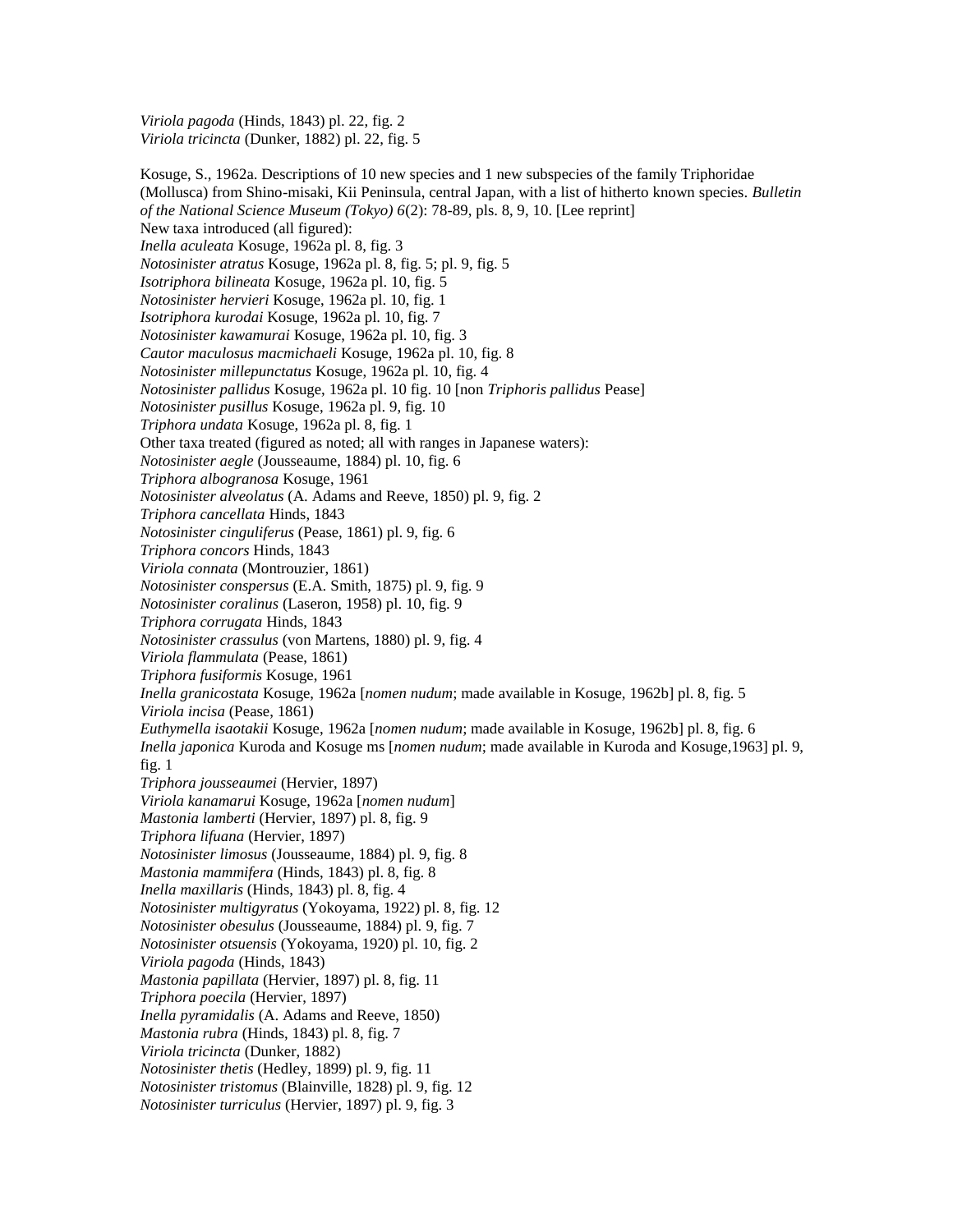*Mastonia ustulata* (Hervier, 1897) pl. 8, fig. 10 *Inella verrucosa* (A. Adams and Reeve, 1850) pl. 8, fig. 2

Kosuge, S., 1962b. On the family Triphoridae (Gastropoda) from Amami Islands (3). *Venus 22*(2): 119- 129, pls. 78. [Lee photocopy] New taxa introduced (all figured in text drawings and plates): *Inella granicostata* Kosuge, 1962b pl. 8, fig. 11 *Euthymella isaotakii* Kosuge, 1962b pl. 8, fig. 18 *Inella lanceolata* Kosuge, 1962b pl. 8, fig. 16 *Euthymella lutea* Kosuge, 1962b pl. 8, fig17 *Inella multitecta* Kosuge, 1962b pl. 8, fig. 13 *Inella spicula* Kosuge, 1962b pl. 8, fig. 14 *Mastonia squalida* Kosuge, 1962b pl. 8, fig. 19 *Mastonia sqamosa* Kosuge, 1962b pl. 8, fig. 15 *Inella subfenestrata* Kosuge, 1962b pl. 8, fig. 12 Other taxa treated (all figured): *Inella asperrima* (Hinds, 1843) pl. 7, fig. 4 *Mastonia lamberti* (Hervier, 1897) pl. 7, fig. 5 *Inella maxillaris* (Hinds, 1843) pl. 7, fig. 2 *Mastonia monilifera* (Hinds, 1843) pl. 7, fig. 7 *Mastonia papillata* (Hervier, 1897) pl. 7, fig. 9 *Inella pyramidalis* (A. Adams and Reeve, 1850) pl. 7, fig. 3 *Liniphora restis* (Laseron, 1958) pl. 7, fig. 6 *Mastonia rubra* (Hinds, 1843) pl. 7, fig. 10 *Mastonia ustulata* (Hervier, 1897) pl. 7, fig. 8 *Inella verrucosa* (A. Adams and Reeve, 1850) pl. 7, fig. 1 Kosuge, S., 1963a. On the family Triphoridae (Gastropoda) from Amami Islands (4). *Venus 22*(3): 240- 257, pls. 1417. [Lee photocopy] New taxa introduced (all figured both in text drawings and plates): *Notosinister candefactum* Kosuge, 1963a pl. 16, fig. 24 *Notosinister confusus* Kosuge, 1963a pl. 17, fig. 34 *Cautor cybaeus* Kosuge, 1963a pl. 17, fig. 37 *Notosinister iwaotakii* Kosuge, 1963a pl. 16, fig. 27 *Inella japonica* Kuroda and Kosuge ms [*nomen nudum*; made available in Kuroda and Kosuge, 1963] *Notosinister nitidus* Kosuge, 1963a pl. 16, fig. 25 *Cautor puniceus* Kosuge, 1963a pl. 17, fig. 35 *Cautor pygmaeus* Kosuge, 1963a pl. 17, fig. 36 *Notosinister rufotinctus* Kosuge, 1963a pl. 16, fig. 26 *Notosinister tessellatus* Kosuge, 1963a pl. 16, fig. 38 *Notosinister testaceus* Kosuge, 1963a pl. 16, fig. 21 Described in 1962a and also figured in this paper: *Notosinister atratus* Kosuge, 1962a pl. 16, fig. 22 *Notosinister hervieri* Kosuge, 1962a pl. 16, fig. 23 *Notosinister kawamurai* Kosuge, 1962a *nomen nudum* pl. 15, fig. 20 [and Kosuge, 1963a pl. 15, fig. 17] *Isotriphora kurodai* Kosuge, 1962a pl. 17, fig. 31 *Cautor maculosus macmichaeli* Kosuge, 1962a pl. 17, fig. 30 *Notosinister millepunctatus* Kosuge, 1962a pl. 16, fig. 29 Other taxa treated (all figured): *Notosinister aegle* (Jousseaume, 1884) pl. 15, fig. 12 *Notosinister alveolatus* (A. Adams and Reeve, 1850) pl. 14, fig. 2 *Notosinister cinguliferus* (Pease, 1861) pl. 14, fig. 4 *Notosinister coralinus* (Laseron, 1958) pl. 15, fig. 18 *Notosinister episcopalis* (Hervier, 1897) pl. 15, fig. 10 *Notosinister granulatus* (A. Adams and Reeve, 1850) pl. 14, fig. 3 *Cautor hungerfordi* (G.B. Sowerby III, 1914) pl. 17, fig. 32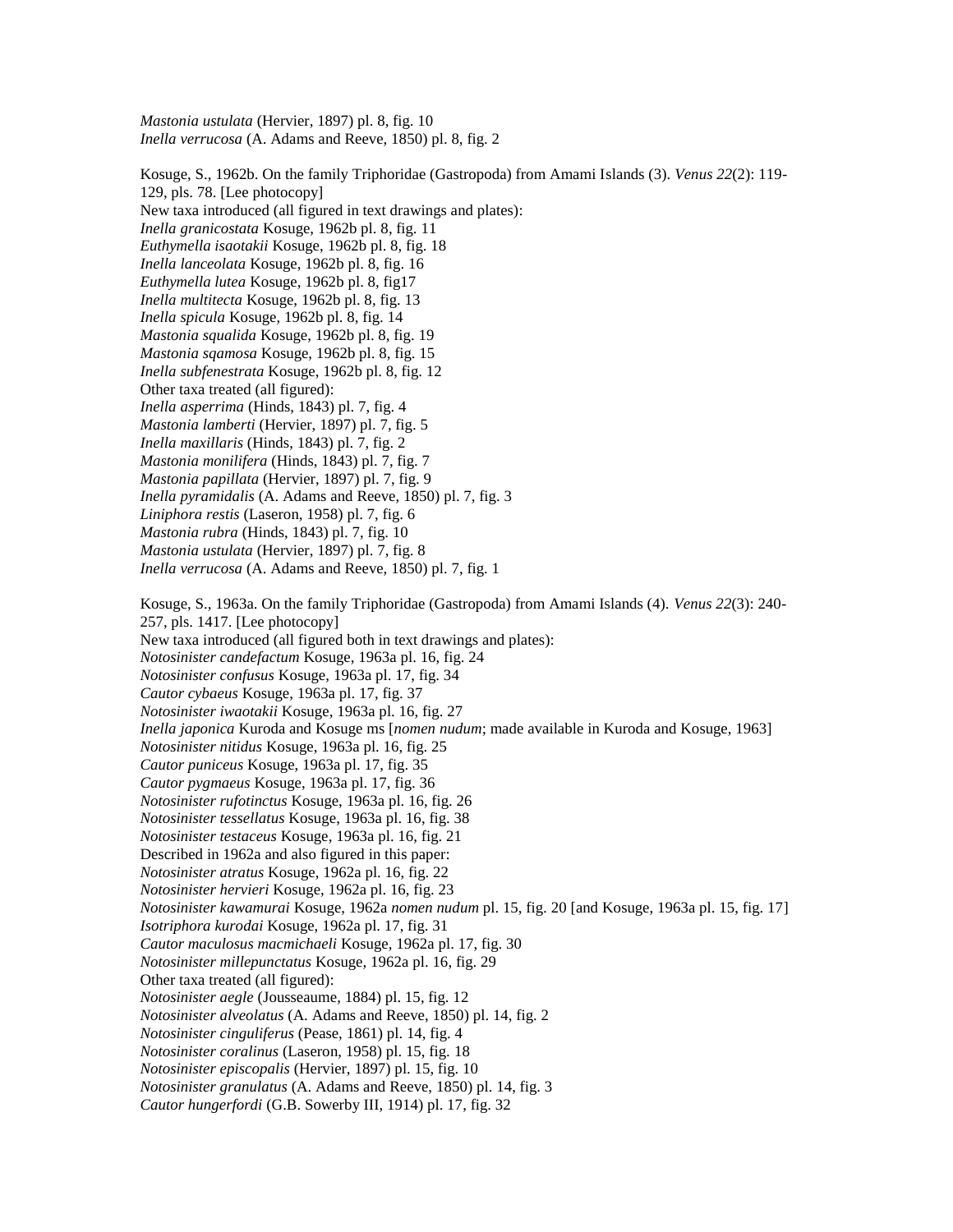*Notosinister limosus* (Jousseaume, 1884) pl. 14, fig. 5 *Notosinister lucidulus* (Hervier, 1897) pl. 14, fig. 9 *Cautor marcedus* (Laseron, 1958) pl. 17, fig. 38 *Notosinister monacha* (Hervier, 1897) pl. 14, fig. 7 *Notosinister multigyratus* (Yokoyama, 1922) pl. 15, fig. 15 *Notosinister obesulus* (Jousseaume, 1884) pl. 14, fig. 6 *Notosinister otsuensis* (Yokoyama, 1920) pl. 15, fig. 16 *Notosinister quadrimaculatus* (Hervier, 1897) pl. 15, fig. 19 *Notosinister rufulus* (Watson, 1886) pl. 14, fig. 8 *Notosinister rutilans* (Hervier, 1897) pl. 15, fig. 10 *Notosinister thetis* (Hedley, 1899) pl. 15, fig. 14 *Notosinister tristomus* (Blainville, 1828) pl. 14, fig. 1 *Cautor tubularis* (Laseron, 1958) pl. 17, fig. 33 *Notosinister turriculus* (Hervier, 1897) pl. 15, fig. 11

Kosuge, S., 1963b. On the family Triphoridae (Gastropoda) from Amami Islands (5). *Venus 22*(3): 257- 263, pl. 18. [Lee photocopy] New taxa propose (all figured): *Inella chrysalis* Kosuge, 1963b pl. 18, fig. 4 *Notosinister graphius* Kosuge, 1963b pl. 18, fig. 6 *Triphora ikukoae* Kosuge, 1963b pl. 18, fig. 1 *Euthymella leucocephala* Kosuge, 1963b pl. 18, fig. 5 *Sychar ryosukei* Kosuge, 1963b pl. 18, fig. 2 Also treated (figured): *Mastonia claviculata* (Laseron, 1958) pl. 18, fig. 3 *Mastonia crassulus* (von Martens, 1880) pl. 18, fig.

Kosuge, S., 1974. Descriptions of six new species of the family Triphoridae (Gastropoda: Mollusca) in the collection of the Smithsonian Institution, U.S. National Museum of Natural History. *Pavona 1*: 1-4, pl. 1. [Lee reprint] New taxa introduced (all figured): *Triphora fuscolineae* Kosuge, 1974 pl. 1, fig. 1 *Mastonia guamensis* pl. 1, fig. 3 *Triphora inclara* pl. 1, fig. 2 *Cautor minutula* Kosuge, 1972 pl. 1, fig. 6 *Inella planaria* pl. 1, fig. 4 *Cosmotriphora serrata* Kosuge, 1975 pl. 1, fig. 5

Kuroda, T. and S. Kosuge, 1963. Description of a new species of the family Triphoridae. *Venus 22*(3): 264-265. [Lee photocopy] New taxon introduced (previously a *nomen nudum* with pl. 15, fig. 20 in Kosuge, 1963a; also figured in Kosuge, 1962a pl. 9, fig. 1): *Inella japonica* Kuroda and Kosuge, 1963

Laseron, C., 1954 <[http://australianmuseum.net.au/Uploads/Journals/17382/628\\_complete.pdf](http://australianmuseum.net.au/Uploads/Journals/17382/628_complete.pdf)> [use Internet Explorer, not Mozilla Firefox] New taxa introduced:

Laseron, C., 1958. The family Triphoridae (Mollusca) from northern Australia, also Triphoridae from Christmas Island (Indian Ocean). *Australian Journal of Marine and Freshwater Research 9(*4): 569-658. [Lee reprint] New taxa introduced (all species figured): *Aclophora* Laseron, 1958 TS *A. robusta* Laseron, 1958 OD *Contraforis* Laseron, 1958 TS *C. insulana* Laseron, 1958 OD *Coriophora* Laseron, 1958 TS *C. negrita* Laseron, 1958 OD *Distophora* Laseron, 1958 TS *D. distorta* Laseron, 1958 OD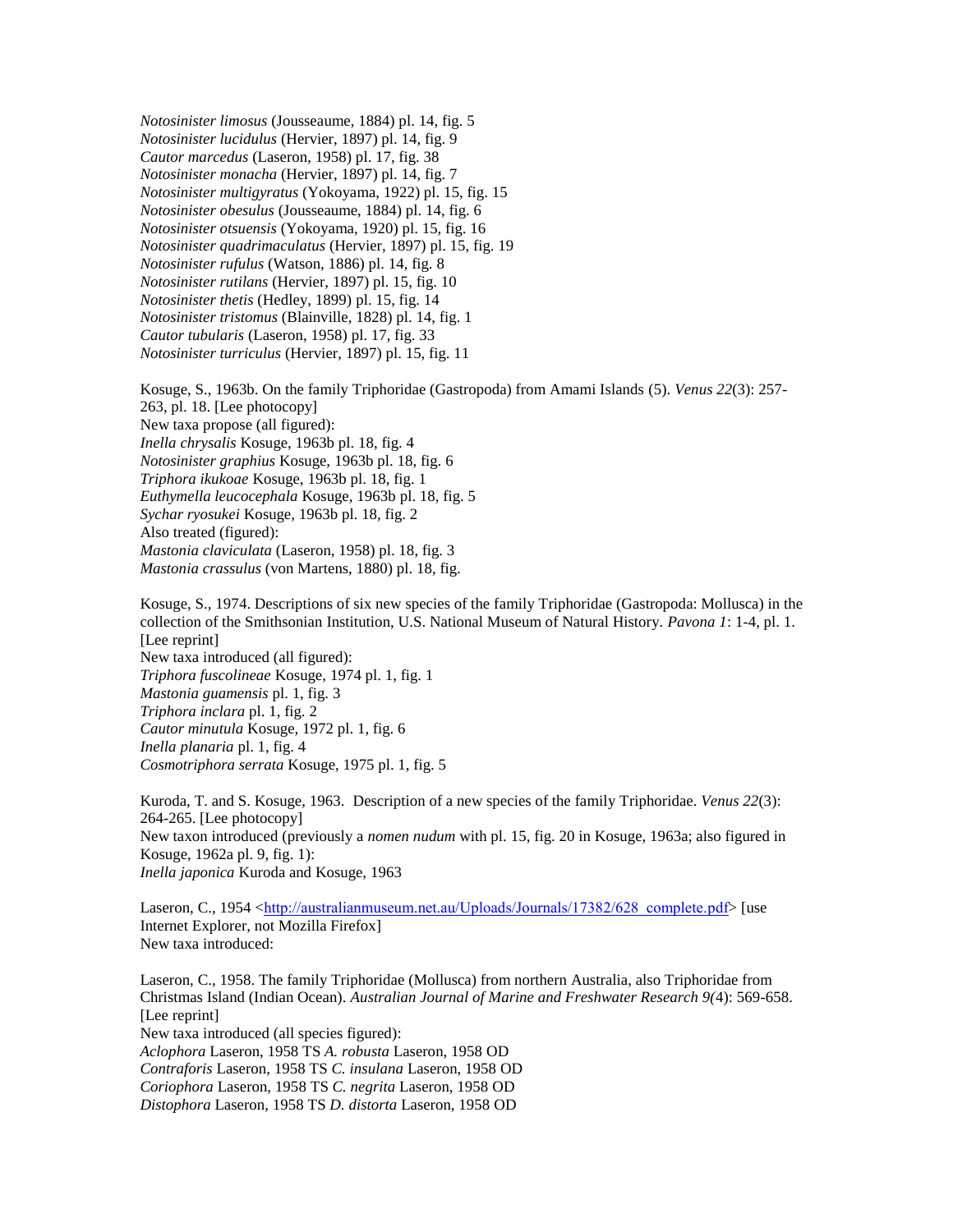*Epiforis* Laseron, 1958 TS *E. australis* Laseron, 1958 OD *Liniphora* Laseron, 1958 TS *L. restis* Laseron, 1958 OD *Mesophora* Laseron, 1958 TS *M. bowenensis* Laseron, 1958 OD *Nanaphora* Laseron, 1958 TS *N. torquesa* Laseron, 1958 OD *Opimaphora* Laseron, 1958 TS O*. sarcira* Laseron, 1958 OD *Orbitophora* Laseron, 1958 TS *O. iredalei* Laseron, 1958 OD *Subulophora* Laseron, 1958 TS *S. exporrecta* Laseron, 1958 OD *Tetraphora* Laseron, 1958 TS *T. mapoonensis* Laseron, 1958 OD *Torresophora* Laseron, 1958 TS *T. elongata* Laseron, 1958 OD *Inella acicula* Laseron, 1958 *Opimaphora albescens* Laseron, 1958 *Mesophora albocaelarea* Laseron, 1958 *Opimaphora albogemmata* Laseron, 1958 *Mesophora albomicra* Laseron, 1958 *Aclophora albozonata* Laseron, 1958 *Euthymella alternata* Laseron, 1958 *Aclophora alveata* Laseron, 1958 *Mastonia anomala* Laseron, 1958 *Mesophora arafura* Laseron, 1958 *Mesophora aspergata* Laseron, 1958 *Epiforis australis* Laseron, 1958 *Aclophora axialis* Laseron, 1958 *Tetraphora borealis* Laseron, 1958 *Mesophora bowenensis* Laseron, 1958 *Mesophora calcara* Laseron, 1958 *Nanaphora caloundra* Laseron, 1958 *Aclophora cancellata* Laseron, 1958 *Coriophora capricornia* Laseron, 1958 *Coriophora claviculta* Laseron, 1958 *Aclophora conferta* Laseron, 1958 *Notosinister constricta* Laseron, 1958 *Mesophora continens* Laseron, 1958 *Opimaphora coralina* Laseron, 1958 *Nanaphora cylindrica* Laseron, 1958 *Epiforis decorata* Laseron, 1958 *Triphora diminuta* (Laseron, 1958) *Distophora distorta* Laseron, 1958 *Mesophora dolicha* Laseron, 1958 *Torresphora elongata* Laseron, 1958 *Iniforis violaceus evanidus* Laseron, 1958 C*oriophora eximia* Laseron, 1958 *Subulophora exporrecta* Laseron, 1958 *Coriophora fulva* Laseron, 1958 *Mastonia funebris* Laseron, 1958 *Notosinister hopensis* Laseron, 1958 *Opimaphora impara* Laseron, 1958 *Coriophora inconspicua* Laseron, 1958 *Subulophora indianica* Laseron, 1958 *Opimaphora inflata* Laseron, 1958 *Mesophora iniqua* Laseron, 1958 *Contraforis insulana* Laseron, 1958 *Opimaphora integra* Laseron, 1958 *Coriophora intermissa* Laseron, 1958 *Orbitophora iredalei* Laseron, 1958 *Mastonia iris* Laseron, 1958 *Aclophora islandica* Laseron, 1958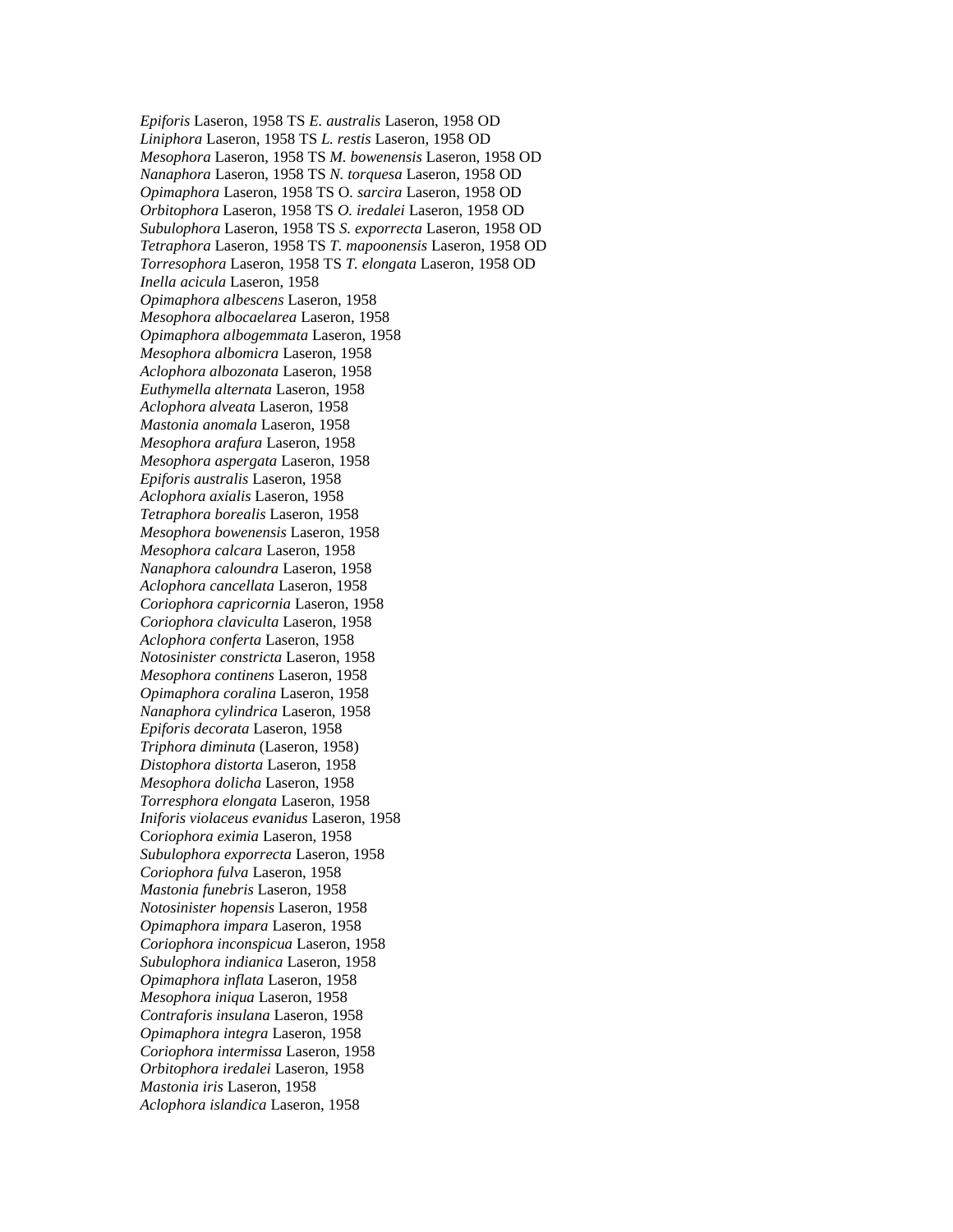*Aclophora kerslakei* Laseron, 1958 *Aclophora linearis* Laseron, 1958 *Opimaphora litorea* Laseron, 1958 *Nanaphora mamilla* Laseron, 1958 *Tetraphora mapoonensis* Laseron, 1958 *Coriophora marceda* Laseron, 1958 *Subulophora marginata* Laseron, 1958 *Mesophora mellita* Laseron, 1958 *Nanaphora melwardi* Laseron, 1958 *Opimaphora metellona* Laseron, 1958 *Notosinister micans* Laseron, 1958 *Subulophora minima* Laseron, 1958 *Nanaphora minuta* Laseron, 1958 *Coriophora mistura* Laseron, 1958 *Opimaphora molecula* Laseron, 1958 *Coriophora monovitta* Laseron, 1958 *Coriophora montuosa* Laseron, 1958 *Nanaphora murrayensis* Laseron, 1958 *Coriophora negrita* Laseron, 1958 *Coriophora nigrogranosa* Laseron, 1958 *Viriola oceanica* Laseron, 1958 *Mastonia obtusa* Laseron, 1958 *Iniforis ordinata* Laseron, 1958 *Mesophora pallenta* Laseron, 1958 *Euthymella pannata* Laseron, 1958 *Mesophora pavimenta* Laseron, 1958 *Euthymella pilea* Laseron, 1958 *Iniforis porrecta* Laseron, 1958 *Coriophora progressa* Laseron, 1958 *Nanaphora projecta* Laseron, 1958 *Mesophora pura* Laseron, 1958 *Mesophora purpurea* Laseron, 1958 *Mastonia queenslandica* Laseron, 1958 *Epiforis radix* Laseron, 1958 *Liniphora restis* Laseron, 1958 *Coriophora retusa* Laseron, 1958 *Aclophora robusta* Laseron, 1958 *Mesophora rufosutura* Laseron, 1958 *Nanaphora rufozonata* Laseron, 1958 *Mesophora sardonyx* Laseron, 1958 *Notosinister stipara* Laseron, 1958 *Opimaphora sarcira* Laseron, 1958 *Notosinister stricta* Laseron, 1958 *Subulophora strigosa* Laseron, 1958 *Notosinister subaura* Laseron, 1958 *Notosinister subulata* Laseron, 1958 *Coriophora tigris* Laseron, 1958 *Mesophora torpedo* Laseron, 1958 *Nanaphora torqueta* Laseron, 1958 *Opimaphora trichroma* Laseron, 1958 *Nanaphora tricolor* Laseron, 1958 *Aclophora tropica* Laseron, 1958 *Nanaphora truncis* Laseron, 1958 *Iniforis tuberia* Laseron, 1958 *Coriophora tubularis* Laseron, 1958 *Coriophora vermicula* Laseron, 1958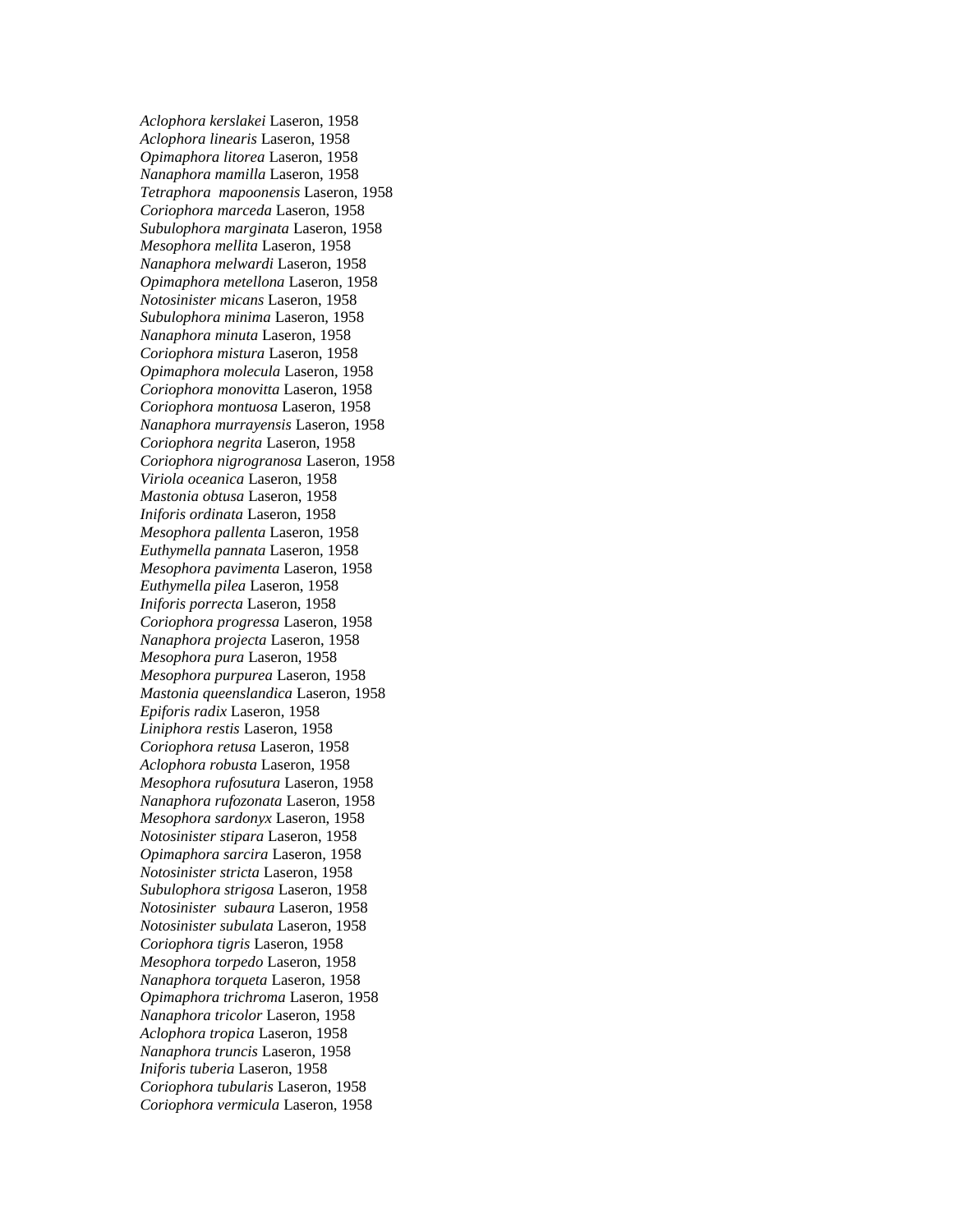*Subulophora virgina* Laseron, 1958 *Subulophora whitleyi* Laseron, 1958 *Iniforis zonata* Laseron, 1958 Other taxa treated (almost all figured): *Orbitophora albomarmorata* (Hervier, 1897) *Iniforis cornuta* (Hervier, 1897) [not figured] *Viriola corrugata* (Hinds, 1843) *Mesophora dolicha* (Watson, 1886) *Iniforis ducosensis* (Jousseaume, 1884) [not figured] *Viriola excelsior* (Melvill & Standen, 1899) *Mastonia funebris* Jousseaume, 1884 *Inella gigas* (Hinds, 1843) *Aclophora grandiosa* (Laseron, 1954) *Triphora iniqua* (Jousseaume, 1884) *Iniforis jousseaumei* (Hervier, 1897) [not figured] *Euthymella regalis* (Jousseaume, 1884) *Mastonia ruber* [sic] (Hinds, 1843) *Notosinister rufula* (Watson, 1886) *Iniforis violaceus* (Quoy & Gaimard, 1834)

Malacolog 4.1.1 [editor G. Rosenberg, 2009] Western Atlantic Triphoridae < <http://www.malacolog.org/wasp.php?mode=taxon&target=Triphoridae> >: *Triphora abacoensis* Rolán & Redfern, 2008 *Triphora abrupta* Dall, 1881 *Latitriphora albida* (A. Adams, 1854) *Triphora amicorum* Rolán & Fernández-Garcés, 2008 *Triphora angasi* Crosse & Fischer, 1865 [Extralimital] *Inella apexbilirata* Rolán & Fernández-Garcés, 2008 *Cheirodonta apexcrassum* Rolán & Fernández-Garcés 1994 *Marshallora apexdiversus* Rolán & Lee, 2008 *Cosmotriphora arnoldoi* Faber & Moolenbeek, 1991 *Monophorus ateralbus* Rolán & Fernández-Garcés, 1994 *Triphora atlantica* E.A. Smith, 1890 *Eutriphora auffenbergi* Rolán & Lee, 2008 *Triphora bathyraphe* E.A. Smith, 1890 *Eutriphora bermudensis* (Bartsch, 1911) *Inella bigemma* (Watson, 1880) *Strobiligera brychia* Bouchet & Guillemot, 1988 *Triphora calva* Faber & Moolenbeek, 1991 *Sagenotriphora candidula* Rolán & Lee, 2008 *Triphora caracca* Dall, 1927 *Triphora caribbeana* Treece, 1980 [Not available] *Iniforis carmelae* Rolán & Fernández-Garcés, 1993 *Iniforis casta* (Hinds, 1843) *Inella colon* (Dall, 1881) *Inella compsa* (Dall, 1927) *Triphora cylindrellus* Dall, 1881 *Triphora dealbata* (C.B. Adams, 1850) *Cheirodonta decollata* Rolán & Fernández-Garcés, 1994 *Nototriphora decorata* (C.B. Adams, 1850) *Inella differens* Rolán & Lee, 2008 *Inella dinea* (Dall, 1927) *Cosmotriphora dupliniana* (Olsson, 1916) *Triphora ellyae* Jong & Coomans, 1988 *Triphora elvirae* Jong & Coomans, 1988 *Inella enopla* (Dall, 1927)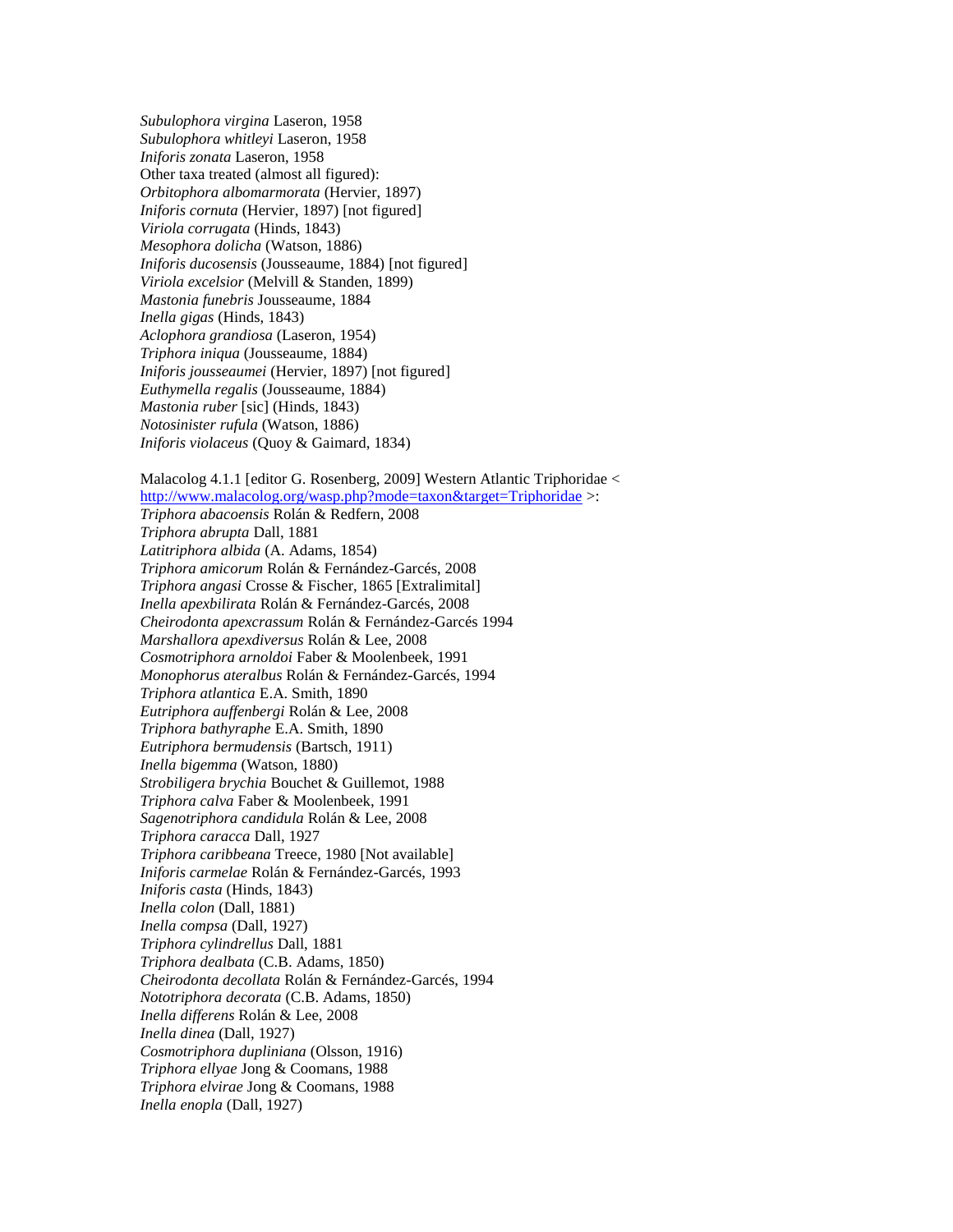*Triphora exigua* (C.B. Adams, 1850) [Dubious name] *Inella faberi* Rolán & Fernández-Garcés, 2008 *Inella gaesona* (Dall, 1927) *Triphora georgiana* Dall, 1927 *Triphora grenadensis* Rolán & Lee, 2008 *Triphora guadaloupensis* Rolán & Fernández-Garcés, 2008 *Isotriphora guanahacabibes* Rolán & Fernández-Garcés, 2008 *Inella harryleei* Rolán & Fernández-Garcés, 2008 *Triphora hebes* (Watson, 1880) *Triphora hemphilli* Bartsch, 1907 *Triphora hircus* Dall, 1881 *Iniforis immaculata* Rolán & Fernández-Garcés, 1993 *Triphora inaudita* Rolán & Lee, 2008 *Triphora indigena* Dall, 1927 *Inella inflata* (Watson, 1880) *Inella intermedia* (Dall, 1881) *Similiphora intermedia* (C.B. Adams, 1850) *Triphora lilacina* Dall, 1889 *Inella longissima* (Dall, 1881) *Triphora martii* Rolán & Fernández-Garcés, 1995 *Triphora medinae* Parodiz, 1955 *Cosmotriphora melanura* (C.B. Adams, 1850) *Inella meteora* (Dall, 1927) *Cheirodonta miskitorum* Rolán & Luque, 1999 *Marshallora modesta* (C.B. Adams, 1850) *Triphora nanum* (C.B. Adams, 1850) [Dubious name] *Marshallora nicaraguensis* Rolán & Luque, 1999 *Marshallora nichupte* Rolán & Cruz-Abrego, 1996 *Marshallora nigrocincta* (C.B. Adams, 1839) *Inella noduloides* Rolán & Fernández-Garcés, 2008 *Mesophora novem* (Usticke, 1969) *Monophorus olivaceus* (Dall, 1889) *Cosmotriphora oreodoxa* (Olsson & Harbison, 1953) *Cosmotriphora ornata* (Deshayes, 1832) *Marshallora ostenta* Rolán & Fernández-Garcés, 2008 *Sagenotriphora osclausum* (Rolán & Fernández-Garcés, 1995) *Isotriphora peetersae* (Moolenbeek & Faber, 1989) *Triphora pfeifferi* Crosse & Fischer, 1865 [Extralimital] *Inella pinarena* Espinosa, Ortea & Fernández-Garcés, 2007 *Inella pompona* (Dall, 1927) *Triphora portoricensis* Rolán & Redfern, 2008 *Inella pseudolongissima* Rolán & Fernández-Garcés, 2008 *Triphora pseudonovem* Rolán & Lee, 2008 *Iniforis pseudothomae* Rolán & Fernández-Garcés, 1993 *Inella pseudotorticula* Rolán & Lee, 2008 *Triphora pusilla* (L. Pfeiffer, 1840) *Triphora pyrrha* Henderson & Bartsch, 1914 *Triphora recta* E.A. Smith, 1890 *Triphora rushii* Dall, 1889 *Aclophora sagei* Rolán & Fernández-Garcés, 1995 *Inella sarissa* (Dall, 1889) *Inella sentoma* (Dall, 1927) *Inella slapcinskyi* Rolán & Fernández-Garcés, 2008 *Triphora somersi* Peile, 1926 [Not available] *Isotriphora taenialba* Rolán & Espinosa, 1994 *Inella torticula* (Dall, 1881)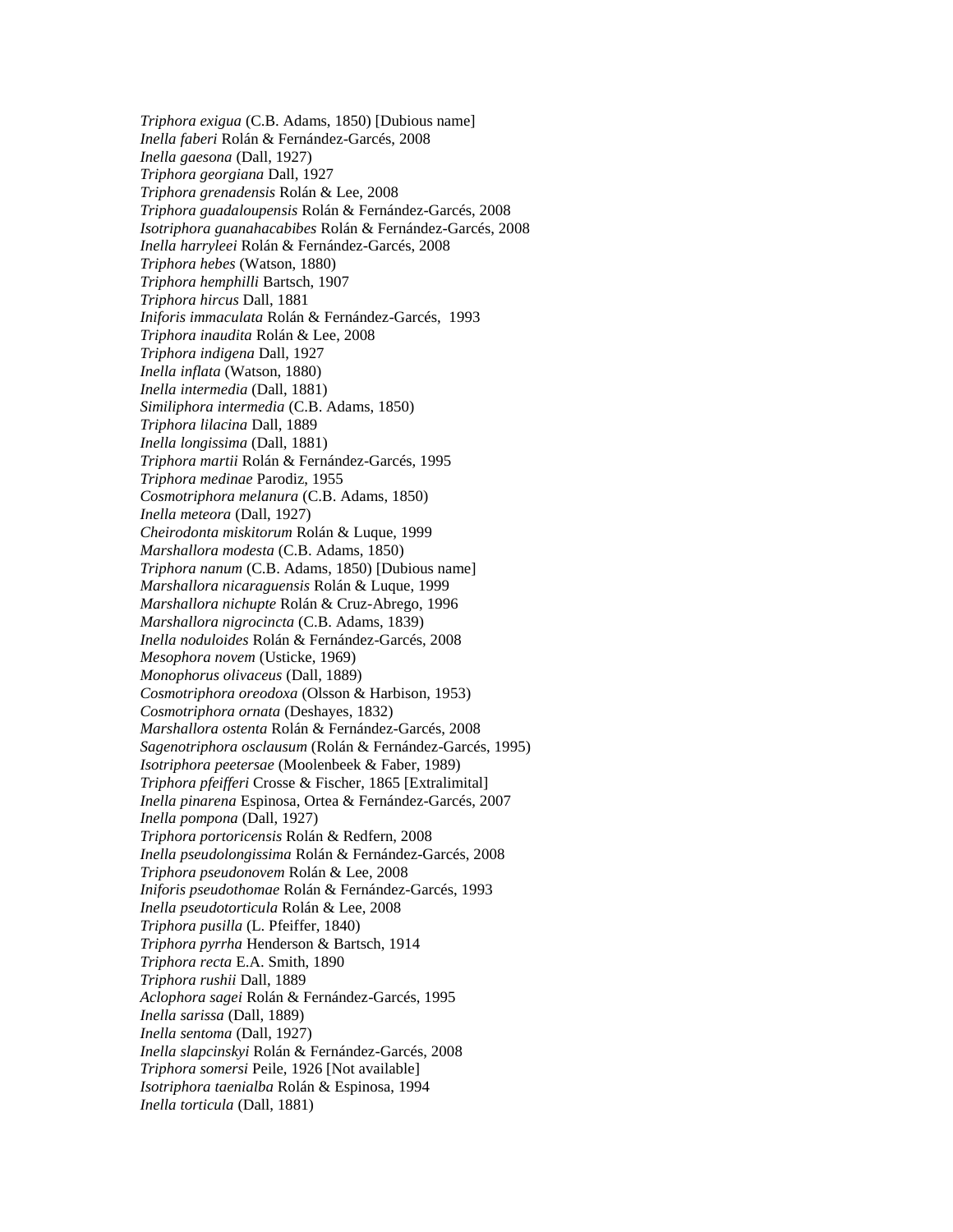*Inella triserialis* (Dall, 1881) *Iniforis turristhomae* (Holten, 1802) *Triphora turtlebayensis* Rolán & Lee, 2008 *Inella undebermuda* Rolán & Lee, 2008 *Inella unicornium* Simone, 2006 *Cheirodonta verbernei* (Moolenbeek & Faber, 1989) *Triphora yociusi* Rolán & Lee, 2008

*Metaxia abrupta* (Watson, 1880) *Metaxia espinosai* Rolán & Fernández-Garcés, 1992 *Metaxia excelsa* Faber & Moolenbeek, 1991 *Metaxia metaxa* (delle Chiaje, 1828) *Metaxia prompta* Rolán & Fernández-Garcés, 2008 *Metaxia propinqua* Rolán & Fernández-Garcés, 2008 *Metaxia propria* Rolán & Fernández-Garcés, 2008 *Metaxia rugulosa* (C.B. Adams, 1850) *Metaxia taeniolata* (Dall, 1889) *Metaxia vicina* (C.B. Adams, 1850)

Marshall, B.A., 1977. *New Zealand Journal of Zoology 4*: 111-117. [not seen] New taxon introduced (p. 111): Metaxiinae B.A. Marshall, 1977 T.G. *Metaxia* Monterosato, 1884 Other taxa treated: *Seilarex* Iredale, 1924 TS *Seila attenuata* Hedley, 1900 OD

Marshall, B.A., 1979. Additional dextral triphorids (Mollusca: Gastropoda) from New Zealand. *New Zealand Journal of Zoology* 6: 397-404. [Lee reprint] New taxa introduced (both figured): *Metaxia solitaria* B.A. Marshall, 1979 fig 1 G-I *Socienna cracens* B.A. Marshall, 1979 fig. 2 A-C, H [Cerithiopsidae] Other taxa treated (figured species indicated): Metaxiinae B.A. Marshall, 1977 *Socienna* Finlay, 1927: 385 TS *Cerithiopsis apicosta* May, 1920 OD [Cerithiopsidae] *Metaxia duplicarinata* (Powell, 1940) fig. 1 D-F *Metaxia exaltata* (Powell, 1930) *Metaxia maoria* (Finlay, 1930) fig 1 A-C [Cerithiopsidae: *Socienna* fide Powell, 1979, but not by WoRMS]

Marshall, B.A., 1980. The systematic position of *Triforis* Deshayes (Mollusca: Gastropoda). *New Zealand Journal of Zoology* 7: 85-88. [Lee reprint] Taxa clarified: Triforidae Jousseaume, 1884 is in Cerithiopsoidea, not Triphoroidea *Triforis* Deshayes, 1834 TS *T. plicatus* Deshayes, 1834 [Eocene of Paris Basin] MT is not a subsequent misspelling of *Triphora* Blainville, 1828. It is the type genus of Triforidae Jousseaume, 1884 and the group belongs in the Cerithiopsoidea based on radular morphology of the Recent *T. (Granditriforis) blacki* B.A. Marshall, 1977. Other taxa treated: Triforinae Jousseaume, 1884 *Granditriphoris* Kosuge, 1967 TS *Triforis (Granditriforis) tanseiae* Kosuge, 1967 OD [Cerithiopsoidea] *Triforis (Granditriforis) blacki* B.A. Marshall, 1977 [Cerithiopsoidea] *Triforis plicatus* Deshayes, 1834 [Cerithiopsoidea]

Marshall, B.A., 1983. A revision of the Recent Triphoridae of southern Australia. *Records of the Australian Museum*. *Supplement 2*: 1-119. 15 Dec.

[<http://australianmuseum.net.au/Uploads/Journals/17607/102\\_complete.pdf>](http://australianmuseum.net.au/Uploads/Journals/17607/102_complete.pdf). [Lee reprint] New taxa introduced (all species figured; none has generic assignment changed):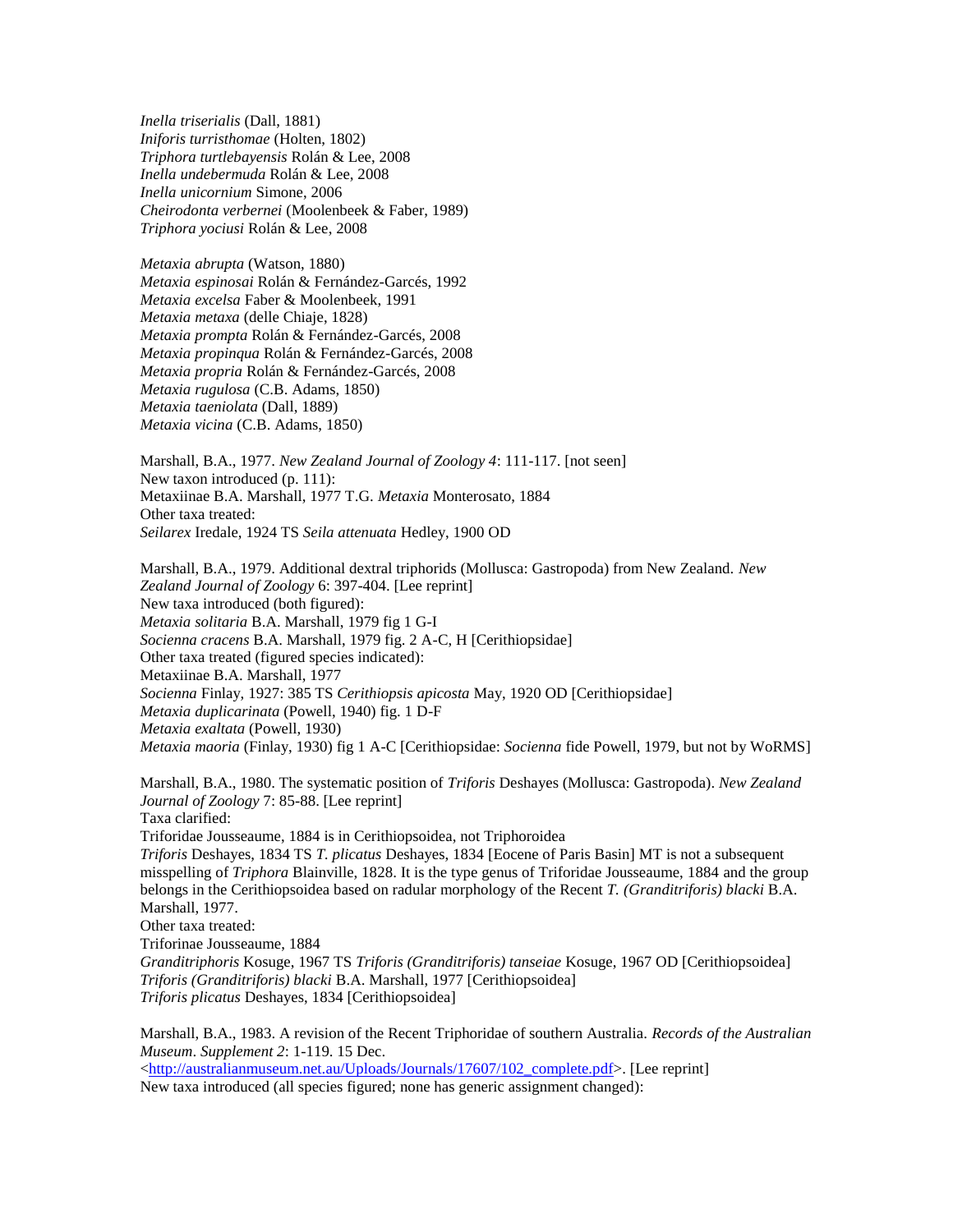*Aclophoropsis* B.A. Marshall, 1983: 75 TS *Triphoris festiva* A. Adams, "1851" [1854] Recent, S. Australia (figured herein) OD.

*Cheirodonta* B.A. Marshall, 1983: 79 TS *Cerithium perversum* var. *pallescens* Jeffreys, 1867 Recent, E. Atlantic OD

*Hedleytriphora* B.A. Marshall, 1983: 36 TS *Triforis fasciata* Tenison-Woods, 1879 (figured herein) OD *Latitriphora* B.A. Marshall, 1983: 542 TS *Triphora latilirata* Verco 1909 Recent, S. Australia (figured herein) OD

*Nototriphora* B.A. Marshall, 1983: 65 TS *Notosinister euporia* Powell, 1937 Recent, New Zealand (figured herein) OD.

*Sagenotriphora* B.A. Marshall, 1983: 29 TS *Triphora ampulla* Hedley, 1903 Recent, S. Australia and N New Zealand (figured herein) OD.

Viriolopsis B.A. Marshall, 1983: 49 TS *V. occidua* B.A. Marshall, 1983 Recent, S. Australia (figured herein) OD.

*Isotriphora amethystina* B.A. Marshall, 1983

*Monophorus australica* B.A. Marshall, 1983

*Hedleytriphora basimacula* B.A. Marshall, 1983

*Inella carinata* B.A. Marshall, 1983

*Aclophora hedleyi* B.A. Marshall, 1983

*Inella intercalaris* B.A. Marshall, 1983

*Inella kimblae* B.A. Marshall, 1983

*Euthymella kosugei* B.A. Marshall, 1983

*Bouchetriphora marrowi* B.A. Marshall, 1983

*Inella obtusa* B.A. Marshall, 1983

*Viriolopsis occidua* B.A. Marshall, 1983

*Teretriphora ponderorum* B.A. Marshall, 1983

*Obesula profundior* B.A. Marshall, 1983

*Eutriphora pseudocana* B.A. Marshall, 1983

*Isotriphora simulata* B.A. Marshall, 1983

*Viriola truncata* B.A. Marshall, 1983

*Nototriphora unicarinata* B.A. Marshall, 1983

*Isotriphora vercoi* B.A. Marshall, 1983

*Nototriphora vestita* B.A. Marshall, 1983

Other taxa treated (all taxa treated at species level are figured; a few may have generic assignments changed from his by OBIS. Many, but not all, type species figured as indicated):

*Aclophora* Laseron, 1958 TS *A. robusta* Laseron, 1958 Recent, Queensland (figured herein) OD.

*Adelacerithium* Ludbrook, 1941 TS *A. merulatum* Ludbrook (1941: 90) **Pliocene**, Australia MT.

*Biforina* Bucquoy, Dautzenberg, & Dollfus, 1884 TS *Trochus perversus* Linnaeus, 1758 Recent, Mediterranean OD; obj. = *Monophorus* Grillo, 1877.

*Callitriphora* Cotton, 1947: 669 TS *Triforis wilkinsoni* Tenison-Woods, 1879 (233, pl. 20, fig. 9) **Middle Miocene,** Australia OD.

*Cautor* Finlay, 1927: 384 TS *Triphora lutea* Suter, 1908 (39; pl. 3, fig. 50) Recent, New Zealand OD. *Cautotriphora* Laws, 1940: 51 TS *C. simulans* Laws, 1940 (51; fig. 24) **Lower Pleistocene**, New Zealand OD.

*Cinctriphora* Olsson and Harbison, 1953: 296 TS *Triphoris bartschi* Olsson, 1916 Yorktown and Duplin **"Miocene,"** VA and NC, USA (Olsson and Harbison, 1953: 297; pl. 43, figs. 7, 7a) OD.

*Contraforis* Laseron, 1958 TS *C. insulana* Laseron, 1958 Recent, Indo-Pacific OD; = *Mastoniaeforis* Jousseaume, 1884 (action herein).

*Coriophora* Laseron, 1958: 602 TS *C. negrita* Laseron, 1958 Recent, W Pacific (figured herein); = *Mesophora* Laseron, 1958.

*Cosmotriphora* Olsson and Harbison, 1953: 295 TS *Cerithium melanura* C.B. Adams, 1850 Recent, West Indies OD.

*Distophora* Laseron, 1958: 613 = *Teretriphora* Finlay, 1927 (TS figured herein).

*Eocautor* Eames, 1951: 47 *Triphora (Eocautor) soriensis* Eames, 1951 **Upper Eocene**, Pakistan (Eames, 1947: 47, pl. 2, fig. 55) OD.

*Epetrium* Harris and Burrows, 1891: 112 Replacement name for *Stylia* Jousseaume, 1884 [*non* Robineau-Desvoidy, 1830] TS *Triforis grignonensis* Deshayes (1866: 238; pl. 82, figs. 6, 7) **Eocene**, Paris Basin OD.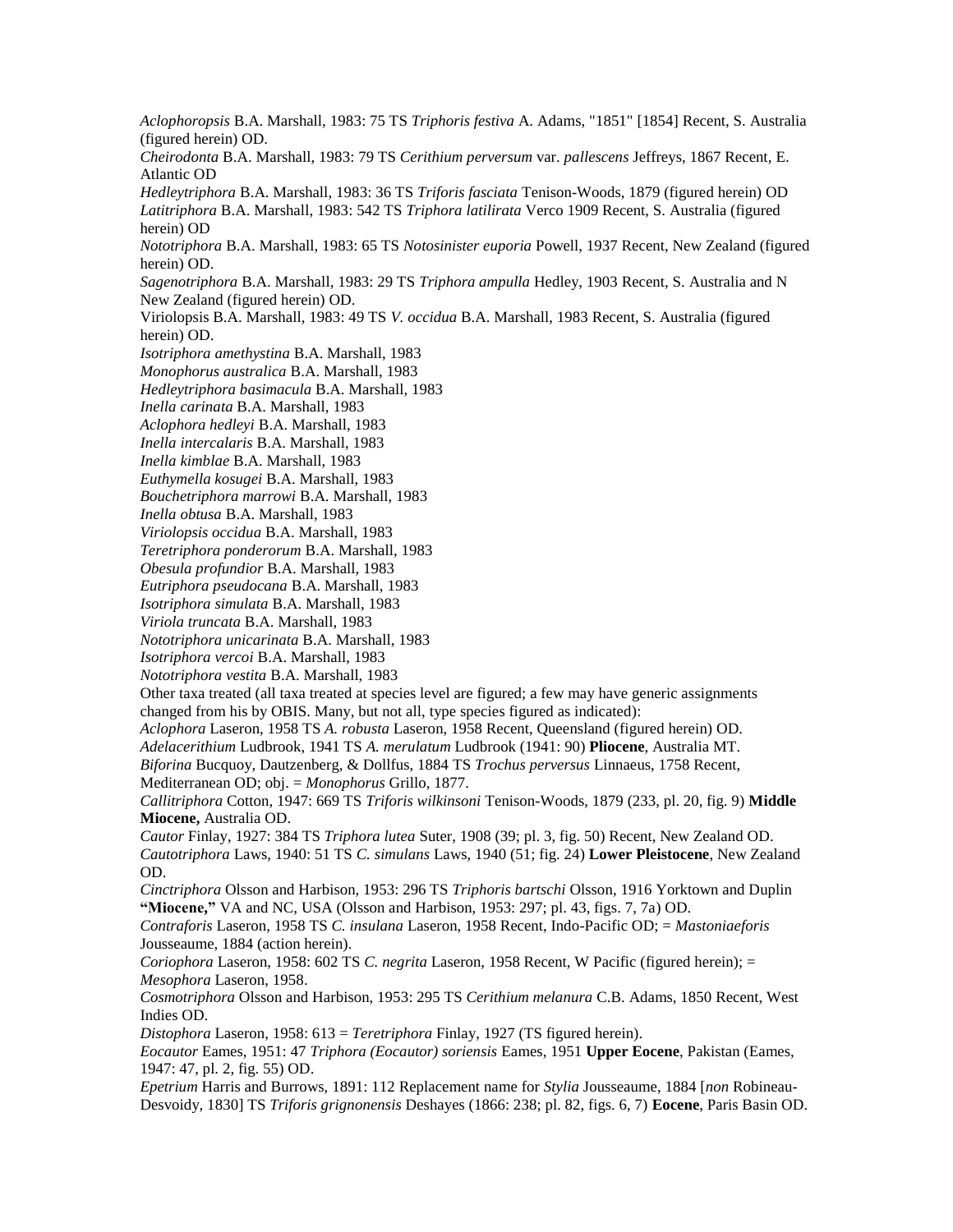*Epiforis* Laseron, 1958: 582 = *Mastoniaeforis* Jousseame, 1884.

*Euthymella* Thiele, 1929: 219; see *Euthymia* Jousseaume, 1884 immediately below.

*Euthymia* Jousseaume, 1884: 237 [*non* Stel, 1876] TS *Euthymia regalis* Jousseaume, 1884 Recent, New

Caledonia (figured therein) OD; homonym, replacement name *Euthymella* Thiele, 1929: 219, *q.v*.

*Eutriphora* Cotton & Godfrey, 1931: TS *Triphora cana* Verco, 1909 Recent, S. Australia (figured herein) OD.

*Hypotriphora* Cotton and Godfrey, 1931:56 TS *Triphora subula* Verco, 1909 Recent, S. Australia (figured herein) OD.

*Inella* Bayle, 1879: 27 Replacement name for *Ino* Hinds, 1843 [*non* Samsuelle, 1817] TS *Tiphoris (Ino) gig*as Hinds, 1843 (figured herein) OD.

*Iniforis* Jousseaume, 1884: 235 TS *I. malvaceous* [error pro *malvaceus*] Jousseaume, 1884 Recent, New Caledonia (figured herein) OD.

*Ino* Hinds, 1843: 18 *non* Samsuelle, 1817; see *Inella* just above.

*Isotriphora* Cotton & Godfrey, 1931: 52 TS *Triforis tasmanica* Tenison-Woods, 1875 Recent, S. Australia (figured herein) OD.

*Liniphora* Laseron, 1958: 638 TS *L. restis* Laseron, 1958 Recent, Christmas Is. OD.

*Liometaxia* Le Renard, 1980: 18 TS *L. laevigata* Le Renard (1980: 18; figs. a-c) **Eocene**, Paris Basin OD. *Litharium* Dall, 1924: 89 TS *Triphora (Litharium) oceanida* Dall, 1924 Recent, Hawaii (figured in Kay, 1979) OD.

*Magnosinister* Laseron, 1954: 157 TS *M. hedleyi* Laseron, 1958 Recent NSW, Australia (figured herein) OD.

*Marshallora* Bouchet, 1983: ? TS *Murex adversus* Montagu, 1803 (figured Bouchet, 1983: figs. 13, 31 "in press") OD.

*Mastonia* Hinds, 1843: 18 TS *Triphora* [error pro *Triphoris*] *(Mastonia) ruber* Hinds, 1843 Recent, Indo-Pacific (figured herein) OD.

*Mastoniaeforis* Jousseaume, 1884: 236 TS *M. chaperi* Jousseaume, 1884 Recent, Indo-Pacific (figured herein) OD.

*Mesophora* Laseron, 1958: 592 TS *M. bowenensis* Laseron, 1958 [= *Triforis fusca* Dunker, 1860] Recent, W. Pacific (figured herein) OD.

*Metalepsis* Jousseaume, 1884: 236 *non* Grote, 1875 TS *Triforis singularis* Deshayes, 1834 **Eocene**, Paris Basin OD [= *Ogivia* Harris and Burrows, 1891] OD.

*Metaxia* Monterosato, 1884: 125 TS *Cerithium rugulosum* "Sowerby" [C.B. Adams, 1850; ? = *Murex metaxae* della Chiaje, 1828, but I think not] SD Cossmann, 1906.

*Monophorus* Grillo, 1877: 58 TS *Trochus perversus* Linnaeus, 1758 Recent, Mediterranean MT. *Nanaphora* Laseron, 1958: 614 TS *N. torquesa* Laseron, 1958 Recent, Queensland, (figured herein) OD. *Norephora* Gründel, 1975: 155 TS *N (N.) granulata* Strauch, 1967 **Upper Oligocene**, Europe OD. *Notosinister* Finlay, 1927: 384 TS *Triphora fascelina* Suter, 1908 (figured herein) OD; = *Monophorus* Grillo, 1877 (action herein).

*Obesula* Jousseaume, 1898: 75 TS *Mastonia obesula* Jousseaume, 1884 OD Recent, New Caledonia (figured herein) OD.

*Ogivia* Harris and Burrows, 1891: 112 Replacement name for *Metalepsis* Jousseaume, 1884 *non* Grote, 1875, *q.v*.

*Opimaphora* Laseron, 1958: 619 TS *O. sarcira* Laseron, 1958 Recent, Queensland (figured herein) OD. *Orbitriphora* Laseron, 1958: 582 TS *O. iredalei* Laseron, 1958 [= *Triphoris cancellatus* Hinds, 1843] Recent, Indo-Pacific (figured herein) OD; = Viriola Jousseaume, 1884 per Kosuge, `965 and herein). *Oriforina* Gründel, 1975: 152 TS *Biforina (Oriforina) praeversa* Gründel, 1975 **Upper Oligocene**, Europe OD.

*Risbecia* Kosuge, 1966: 314 TS *Triphora montrouzieri* Hervier, 1897 (281, pl. 16, figs. 1, 1a) Recent, New Caledonia OD.

*Seilarex* Iredale, 1924: 246 TS *Seila attenuata* Hedley, 1900 Recent, Australia (figured herein) OD. *Sinistroseila* Oliver, 1915: 523 TS *Triforis* [sic] *incisus* [sic] Pease, 1861 Recent, Tropical Pacific OD; = *Viriola* Jousseaume, 1884 (Cernohorsky, 1977; *q.v*.).

*Solosinister* Laseron, 1954: 157 TS *S. pagoda* Laseron, 1954 (157; figs. 27, 27a) [= *Triphoris* cf.

*corrugatus* Hinds, 1843] Recent, NSW OD; = *Viriola* Jousseaume, 1884 (action herein).

*Strobiligera* Dall, 1924: 89 TS *Triphora ibex* Dall, 1881 Recent, W. Atlantic ?OD.

*Subulophora* Laseron, 1958: 610 TS *S. exporrecta* Laseron, 1958 Recent, Indo-Pacific (figured herein) OD.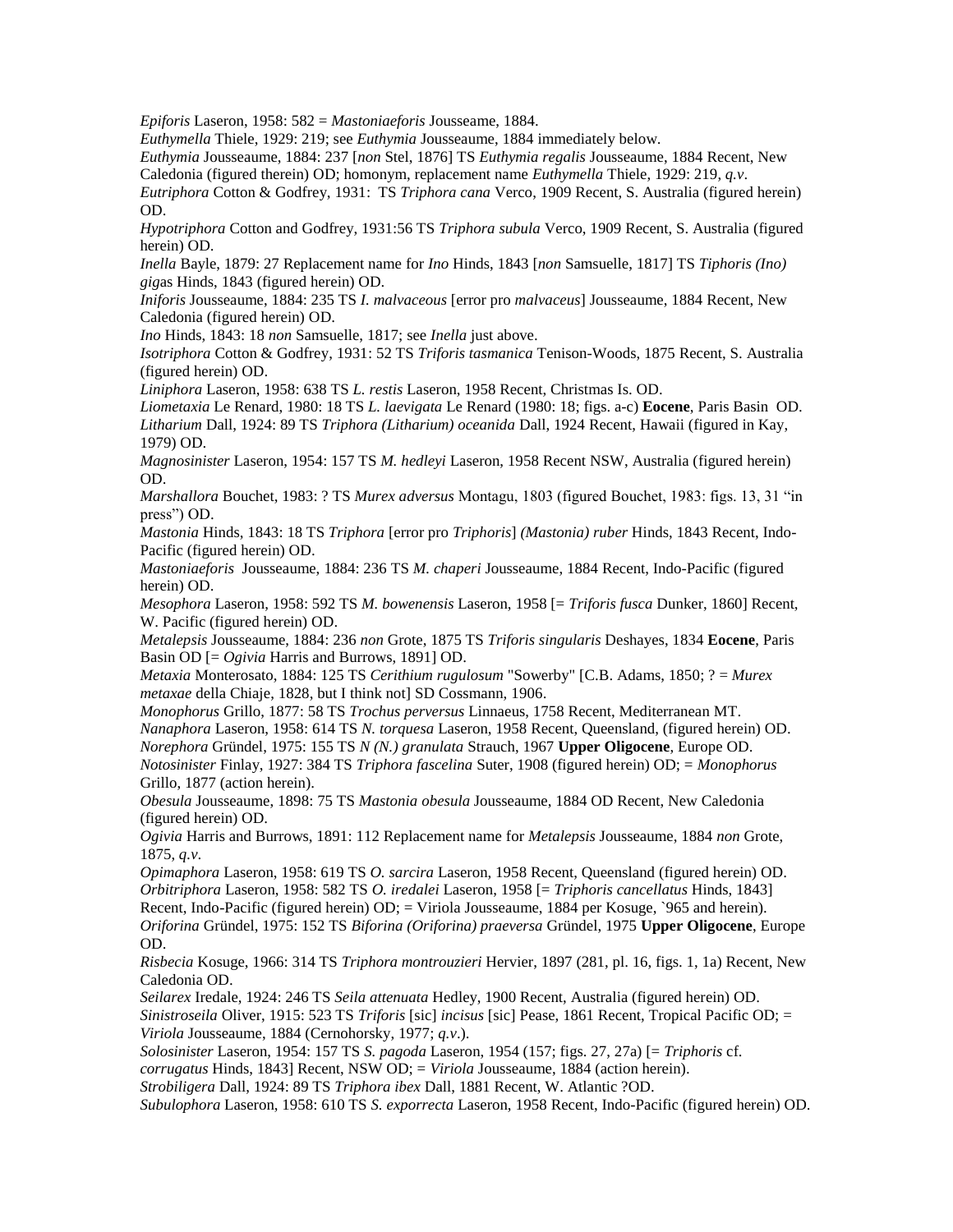*Stylia* Jousseaume, 1884: 236 [*non* Robineau-Desvoidy, 1830] TS *Triforis grignonensis* Deshayes, 1866 **Eocene**, Paris Basin OD; = *Epetrium* Harris and Burrows, 1891; *q.v*. *Sychar* Hinds, 1843: 19 TS *Triphora (Sychar) vitreus* Hinds, 1843 Recent, Straits of Malacca (figured herein) OD. *Talophora* Gründel, 1975: 157 TS *Norephora (Talophora) subulata* Laseron, 1958 Recent, E. Australia (figured herein) OD. *Teretriphora* Finlay, 1927: 384 TS *Triphora huttoni* Suter, 1908 Recent, New Zealand (figured herein) OD. *Tetraphora* Laseron, 1958: 625 TS *T. mapoonensis* Laseron, 1958 Recent, Queensland (figured herein) OD. *Torresphora* Laseron, 1958: 585 TS *T. elongata* Laseron, 1958 (figs. 22, 23) Recent, Queensland OD; = *Euthymella* Thiele, 1929 (action herein). *Triphora* Blainville, 1818: 344 TS *T. gemmatum* Blainville, 1828 Recent, Mauritius (figured herein) MT. *Tristoma* "Deshayes" Menke, 1830: 57 Introduced in the synonymy of *Cerithium* Bruguière, 1789. *Nomen nudum*. *Viriola* Jousseaume, 1884: 238 TS *V. bayani* Jousseaume, 1884 (267; pl. 4, fig. 20) Recent, New Caledonia OD. *Opimaphora albogemmata* Laseron, 1958 *Notosinister alborda* Laseron, 1954 *Triphora albovittata* Hedley, 1903 *Sagenotriphora ampulla* (Hedley, 1903) *Monophorus angasi* (Crosse & Fischer, 1865) *Bouchetriphora aspergata* (Laseron, 1958) *Eutriphora armillata* (Verco, 1909) *Mesophora aspergata* Laseron, 1958 *Isotriphora aureovincta* (Verco, 1910) [appears to be unavailable; quadrinominal] *Eutriphora cana* (Verco, 1909) *Aclophora conferta* Laseron, 1958 *Viriola corrugata* (Hinds, 1843) *Isotriphora disjuncta* (Verco, 1909) *Isotriphora echina* Laseron, 1954 *Hedleytriphora elata* (Thiele, 1930) *Triphoris elegans* Hinds, 1843 *Viriolopsis fallax* (Kay, 1979) *Notosinister fulvalinearis* Laseron, 1954 *Metaxia fuscoapicata* Thiele, 1930 *Triforis fasciata* Tenison-Woods, 1879 *Triphoris festivus* A. Adams, "1851" [1854] *Triforis fusca* Dunker, 1860 *Triphora gemmata* Blainville, 1828 *Teretriphora gemmegens* (Verco, 1909) *Notosinister glaciala* Laseron, 1954 *Notosinister grandiosa* Laseron, 1954 *Triforis graniferus* Brazier, 1894 *Triphoris granosus* Pease, 1871 *Magnosinister hedleyi* Laseron, 1954 *Triphora iniqua* (Jousseaume, 1898) *Triphora innotabilis* Hedley, 1903 *Cheirodonta labiata* (A. Adams, "1851" [1854]) *Triphora kesteveni* Hedley, 1903 *Triphora maculosa* Hedley, 1903 *Obesula mamillata* (Verco, 1909) *Tetraphora* (Unplaced) *mcgilpi* (Cotton, 1953) *Triphoris nigrofuscus* A. Adams, "1851" [1854]) *Isotriphora nivea* (Verco, 1909) *Obesula obesula* (Jousseaume, 1884) *Inella obliqua* May, 1915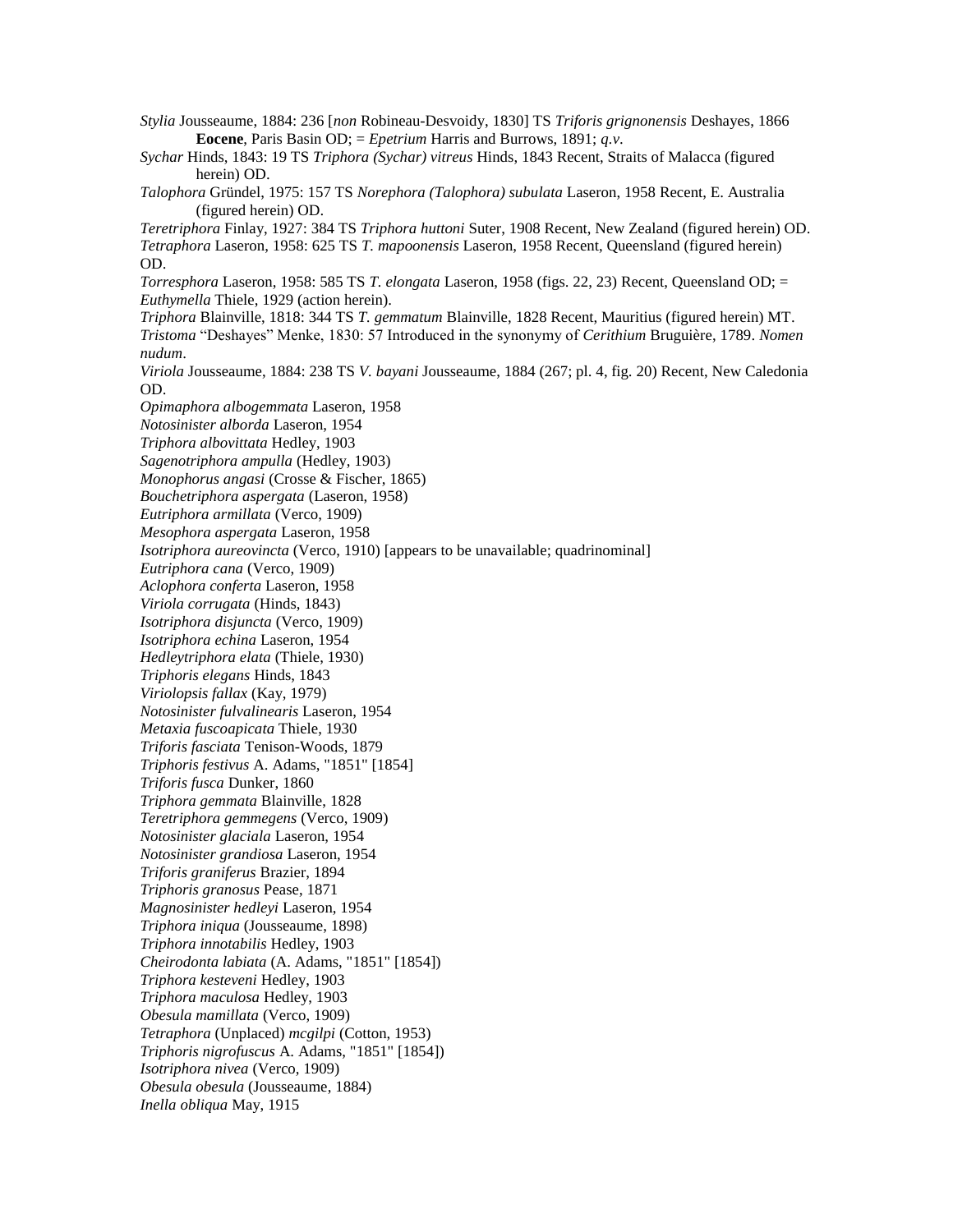*Mastoniaeforis ofuensis* (F. Baker & Spicer, 1935) *Solosinister pagoda* Laseron, 1954 *Triphoris pallidus* Pease, 1871 *Notosinister pocula* Laseron, 1954 *Opimilda protolineata* Laseron, 1951 *Triphora regina* Hedley, 1903 *Notosinister robusta* Laseron, 1954 *Subulophora rutilans* (Hervier, 1897) *Opimaphora sarcira* Laseron, 1958 *Triphoris scitulus* A. Adams, "1851" [1854] *Teretriphora spica* (Verco, 1909) *Inella spina* (Verco, 1909) *Notosinister stramentia* Laseron, 1954 *Hypotriphora subula* (Verco, 1909) *Notosinister subulata* Laseron, 1958 *Triphora taeniolata* Hervier, 1897 *Triforis tasmanica* Tenison-Woods, 1876 *Triphora tribulationis* Hedley, 1909 *Nanaphora tricolor* Laseron, 1958 *Notosinister tricolor* Laseron, 1954 *Opimaphora triticea* (Pease, 1861) *Seilarex turritelliformis* (Angas, 1877) *Notosinister univitta* Laseron, 1954 *Seilarex verconis* Cotton, 1951 *Aclophora xystica* (Jousseaume, 1884)

Marshall, B.A., 1984. Adelacerithiinae: a new subfamily of the Triphoridae (Mollusca: Gastropoda). *Journal of Molluscan Studies 50*: 78-84. [Lee reprint] New taxa introduced: Adelacerithiinae B.A. Marshall, 1984 TG *Adelacerithium* Ludbrook, 1941 *Adelacerithium mirabile* B.A. Marshall, 1984 figs. A,B, D-E, G-H, J-L. New Zealand, Holocene. Other taxa treated: *Adelacerithium* Ludbrook, 1941 TS *Adelacerithium merulatum* Ludbrook, 1941: 90 MT Pliocene, Australia. *Adelacerithium merulatum* Ludbrook, 1941 fig, C, F, I.

Marshall, B.A., 1994. Part 2. An unusual triphorid (Mollusca: Gastropods) from the Moluccas, Indonesia. in *Results of the Rumphius Biohistorical Expedition to Ambon (1990)*: 39-43. [Lee reprint]

*Tetraphora* (*Costatophora)* B.A. Marshall, 1994 TS (OM) *Triforis serranus* P.J. Fischer, 1927

Martens, E. von, 1880. Mollusken. pp. 181-352

 $\langle$ https://archive.org/stream/beitrgezurmeer181352mb#page/n6/mode/1up> in Möbius, K. [ed.], Beiträge *zur Meeresfauna der Insel Mauritius und der Seychellen.* New taxon introduced (figured): *Triforis crassula* Martens, 1880 p. 282  $\langle$ https://archive.org/stream/beitrgezurmeer181352mb#page/282/mode/1up>; pl. 22, fig. 1 [<https://archive.org/stream/beitrgezurmeer181352mb#page/n186/mode/1up>](https://archive.org/stream/beitrgezurmeer181352mb#page/n186/mode/1up) (Mauritius). other taxa treated: *Triforis acicula* Issel, 1869 *Triforis adamsi* Deshayes, 1863 *Triforis angustissima* Deshayes, 1863 *Triforis concinna* Hinds, 1843 *Triforis crenulata* Deshayes, 1863 *Triforis distincta* Deshayes, 1863 *Triforis formosa* Deshayes, 1863 *Triforis hindsi* Deshayes, 1863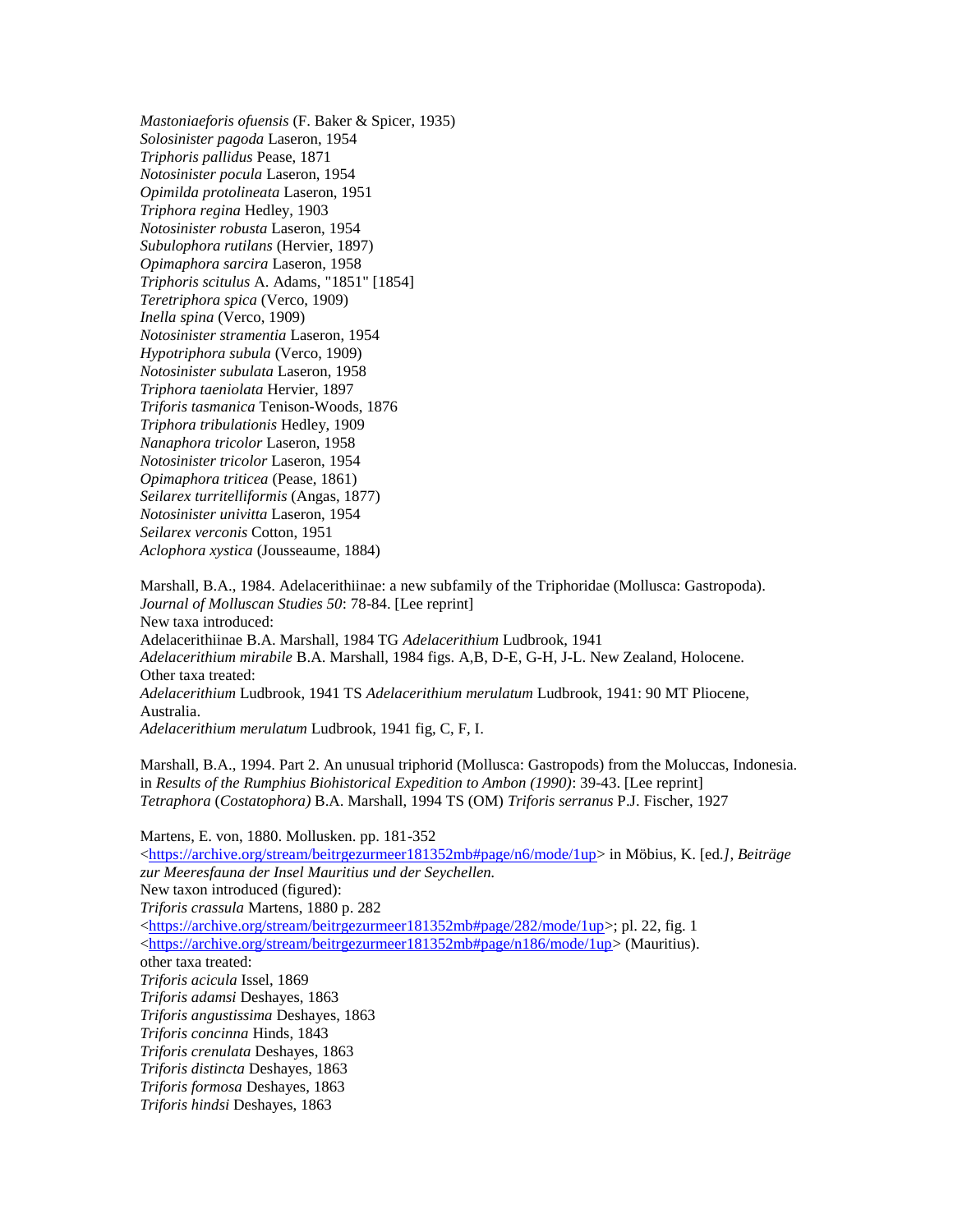*Triforis mirifica* Deshayes, 1863 *Triforis monilifera* Hinds, 1843 *Triforis pupaeformis* Deshayes, 1863 *Triforis reevei* Deshayes, 1863 *Triforis rosea* Hinds, 1843 *Triforis sculpta* Hinds, 1843 *Triforis trilirata* Deshayes, 1863 *Triforis violacea* Quoy and Gaimard, 1834

May, W.L., 1903. On Tenison-Woods' types in the Tasmanian Museum, Hobart. *Papers and Proceedings of the Royal Society of Tasmania (1902)*: 106-114. [<http://www.biodiversitylibrary.org/item/38565#page/168/mode/1up>](http://www.biodiversitylibrary.org/item/38565#page/168/mode/1up) No new taxa introduced, but (p. 111): Type of *Triforis tasmanica* Tenison-Woods, 1876 in Tasmanian Museum, Hobart. Synonymized *Triforis tasmanica* var. A Tenison-Woods, 1876, type in Tasmanian Museum, Hobart, with

*Triphoris pfeifferi* Crosse and P. Fischer, 1865.

May, W.L., 1910. Additions to the catalogue of the marine shells of Tasmania. *Papers and Proceedings of the Royal Society of Tasmania (1910)*: 306-316.

[<http://www.biodiversitylibrary.org/item/38530#page/348/mode/1up>](http://www.biodiversitylibrary.org/item/38530#page/348/mode/1up) No new taxa introduced, but (p. 309):

*Triphora albovittata. T. cana, T. cinerea, T. disjuncta, T. epallaxa*, and *T. spina* first recorded from Tasmanian waters.

May. W.I., 1912. Further additions to the Tasmanian Mollusca. *Papers and Proceedings of the Royal Society of Tasmania (1912)*: 41-48 + pl. 2 [<http://www.biodiversitylibrary.org/item/38544#page/75/mode/1up>](http://www.biodiversitylibrary.org/item/38544#page/75/mode/1up) New taxon introduced: *Cerithiopsis trisculpta* May, 1912 (p. 46; pl. 2, fig 4) [<http://www.biodiversitylibrary.org/item/38544#page/80/mode/1up>](http://www.biodiversitylibrary.org/item/38544#page/80/mode/1up); [<http://www.biodiversitylibrary.org/item/38544#page/74/mode/1up>](http://www.biodiversitylibrary.org/item/38544#page/74/mode/1up)

May, W.L., 1915. Additions to the marine Mollusca catalogue of Tasmania with descriptions of new species. *Papers and Proceedings of the Royal Society of Tasmania (1915)*: 75-99 + pls. 1-8. [<http://www.biodiversitylibrary.org/item/38542#page/87/mode/1up>](http://www.biodiversitylibrary.org/item/38542#page/87/mode/1up) New taxon introduced: *Triphora obliqua* May, 1915 (p. 91; pl. 4, figs. 21, 21a). [<http://www.biodiversitylibrary.org/item/38542#page/103/mode/1up>](http://www.biodiversitylibrary.org/item/38542#page/103/mode/1up);

[<http://www.biodiversitylibrary.org/item/38542#page/115/mode/1up>](http://www.biodiversitylibrary.org/item/38542#page/115/mode/1up)

May, W.L., 1919. New species of Tasmanian Mollusca, with critical remarks on described species, and additions to the list. *Papers and Proceedings of the Royal Society of Tasmania (1915)*: 55-69 + pls. 14-17 [<http://www.biodiversitylibrary.org/item/38347#page/97/mode/1up>](http://www.biodiversitylibrary.org/item/38347#page/97/mode/1up) New taxon introduced: *Cerithiopsis apicostata* May. 1919 (p. 64-65; pl. 16, figs. 21, 21a)

[<http://www.biodiversitylibrary.org/item/38347#page/110/mode/1up>](http://www.biodiversitylibrary.org/item/38347#page/110/mode/1up); [<http://www.biodiversitylibrary.org/item/38347#page/107/mode/1up>](http://www.biodiversitylibrary.org/item/38347#page/107/mode/1up)

Melvill, J.C. & R. Standen, 1899. Report on the marine mollusca obtained during the first expedition of Prof. A.C. Haddon to the Torres Straits, in 1888-89. *Journal of the Linnean Society of London 27*: 150-206 [<http://www.biodiversitylibrary.org/item/98709#page/184/mode/1up>](http://www.biodiversitylibrary.org/item/98709#page/184/mode/1up) [Lee photocopy] New taxon introduced:

*Triforis (Ino) excelsior* Melvill and Standen, 1899 p. 166 [<http://www.biodiversitylibrary.org/item/98709#page/200/mode/1up>](http://www.biodiversitylibrary.org/item/98709#page/200/mode/1up), pl. 10, fig. 5 [<http://www.biodiversitylibrary.org/item/98709#page/242/mode/1up>](http://www.biodiversitylibrary.org/item/98709#page/242/mode/1up) other taxon treated: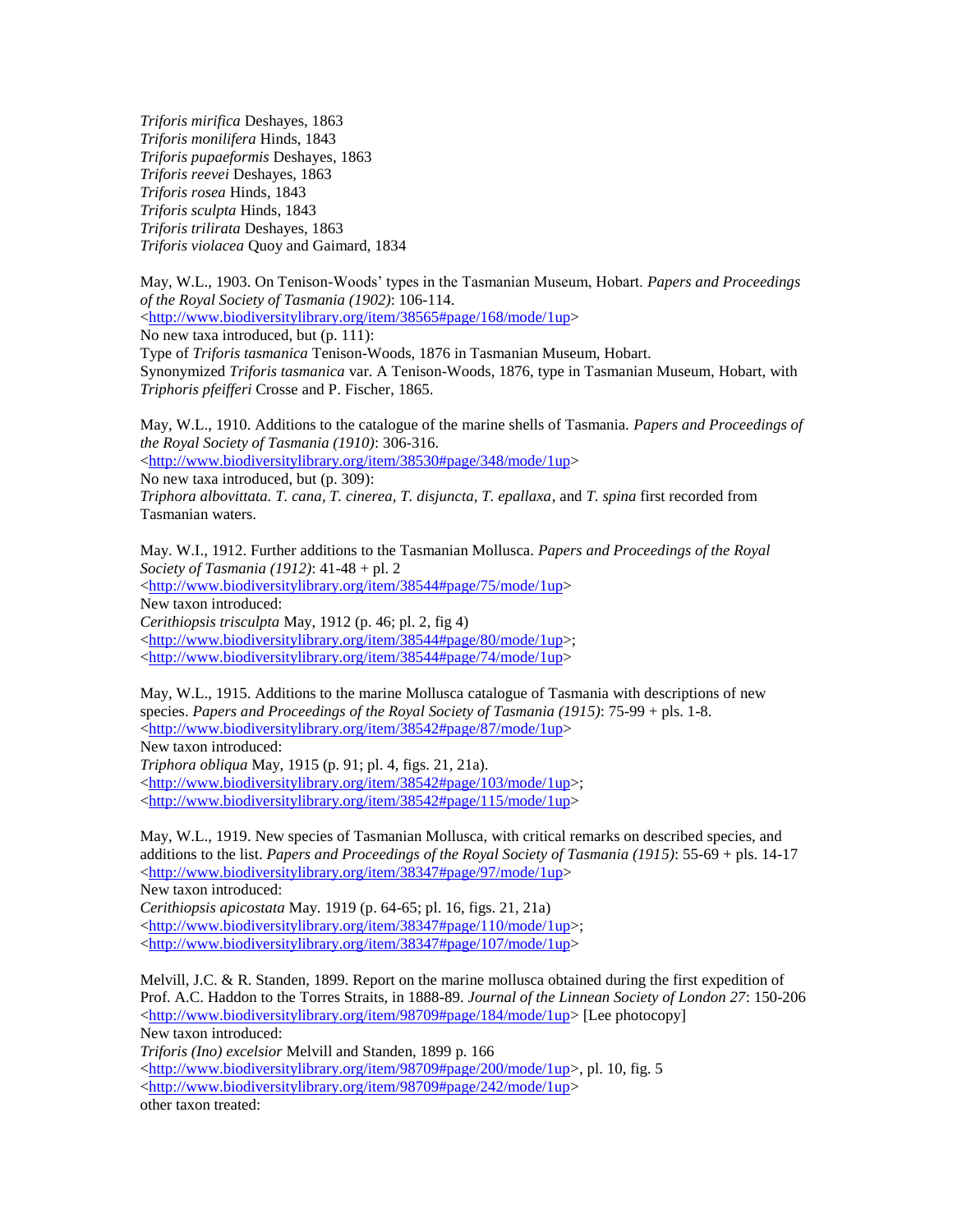*Triforis gigas* Hinds, 1843 p. 166

Monterosato, T. di M. A.,1884. *Nomenclatura generica e specifica di alcune conchiglie Mediterranee*. Monterosato, Palermo, Italy. Pp. 1-152.

[<http://www.biodiversitylibrary.org/item/109711#page/3/mode/1up>](http://www.biodiversitylibrary.org/item/109711#page/3/mode/1up)

New taxon introduced (p. 125 [<http://www.biodiversitylibrary.org/item/109711#page/129/mode/1up>](http://www.biodiversitylibrary.org/item/109711#page/129/mode/1up)): *Metaxia* Monterosato, 1884 TS *Cerithium rugulosum* "Sowerby" [C.B. Adams, 1850] SD Cossmann, 1906, ? = *Murex metaxae* della Chiaje, 1828

[Montrouzier *in*] Souverbie, M. and R.P. Montrouzier, 1861. Descriptions d'éspèces nouvelles de l'Archipel Calédonien. *Journal de Conchyliologie 10*: 231-248. [<http://www.biodiversitylibrary.org/item/52231#page/237/mode/1up](http://www.biodiversitylibrary.org/item/52231#page/237/mode/1up) > [Lee photocopy] New taxon introduced (figured): *Cerithium (Triphoris) connatum* Montrouzier *in* Souverbie and Montrouzier, 1861: 236

[<http://www.biodiversitylibrary.org/item/52231#page/242/mode/1up>](http://www.biodiversitylibrary.org/item/52231#page/242/mode/1up); pl. 9, fig. 4  $\langle$ http://www.biodiversitylibrary.org/item/52231#page/459/mode/1up> type figure (immature)

Ödikmen, H., 2013. Substitute names for three preoccupied generic names in Gastropoda. *Munis Entomology & Zoology 8*(1): 252-256. [<http://www.munisentzool.org/yayin/vol8/issue1/252-256.pdf>](http://www.munisentzool.org/yayin/vol8/issue1/252-256.pdf) p. 254: "The genus *Mesophora* Laseron, 1958 is a junior homonym of the valid [*sic*] genus group name *Apocephalus* (*Mesophora*) Borgmeier, 1937 [Arthroptera: Diptera]. Under the International Code of Zoological Nomenclature (ICZN 1999) it must be rejected and replaced. *Mesophora* Laseron, 1958 has a synonym as *Coriophora* Laseron, 1958. So, I suggest here that *Mesophora* Laseron, 1958 should be replaced with the available replacement name *Coriophora* Laseron, 1958."

Oliver, W.R.B., 1915**.** The Mollusca of the Kermadec Islands. *Transactions of the New Zealand Institute for the year 1914 47*: 509-568. [<http://www.biodiversitylibrary.org/item/22894#page/539/mode/1up>](http://www.biodiversitylibrary.org/item/22894#page/539/mode/1up) New taxon introduced:

*Sinistroseila* Oliver, 1915: 523 TS *Triforis* [sic] *incisus* [sic] Pease, 1861 OM  $\langle$ http://www.biodiversitylibrary.org/item/22894#page/555/mode/1up>. [= *Viriola* Jousseaume, 1884 *fide* Cernohorsky, 1977, *q.v*.]

Pease, W.H., "1860" [1861]. Descriptions of forty-seven new species of shells, from the Sandwich Islands, in the collection of Hugh Cuming. *Proceedings of the Zoological Society of London 1860*: 431-438. [<http://www.biodiversitylibrary.org/item/46225#page/541/mode/1up>](http://www.biodiversitylibrary.org/item/46225#page/541/mode/1up) [Lee photocopy] New taxa introduced (none figured): *Triphoris affinis* Pease, 1861: 434 [Homonym; *non* Hinds, 1843; = *T. peasi* Jousseaume, 1884; see also *Triphoris peasei* Tryon, 1872] *Triphoris alternata* Pease, 1861: 434 [Homonym; *non* C.B. Adams, 1852; = *Triphoris bicolor* Pease, 1868] *Triphoris cingulifera* Pease, 1861: 434 *Triphoris clavata* Pease, 1861: 434 *Triphoris flammulata* Pease, 1861: 434 *Triphoris fucata* Pease, 1861: 433-434 *Triphoris incisa* Pease, 1861: 434 *Bittium tricarinatum* Pease, 1861: 434 [*Metaxia*] *Triphoris triticea* Pease, 1861: 433

Pease, W.H., 1868. Synonymae of marine Gastropodae inhabiting Polynesia. *American Journal of*  Conchology 4: 103-132. [<http://www.biodiversitylibrary.org/item/54513#page/123/mode/1up>](http://www.biodiversitylibrary.org/item/54513#page/123/mode/1up) [Lee photocopy]

*Triphoris bicolor* Pease, 1868 [p. 127. Replacement name for homonymous *Triphoris alternata* Pease, 1861 (senior homonym; reference not cited, but it must be the Panamic *Triphoris alternata* C.B. Adams, 1852]

Pease, W.H., "1870" [1871]. Remarks on the genus *Triphoris* (Desh.), with descriptions of new species. *Proceedings of the zoological Society of London 1870*: 773-777.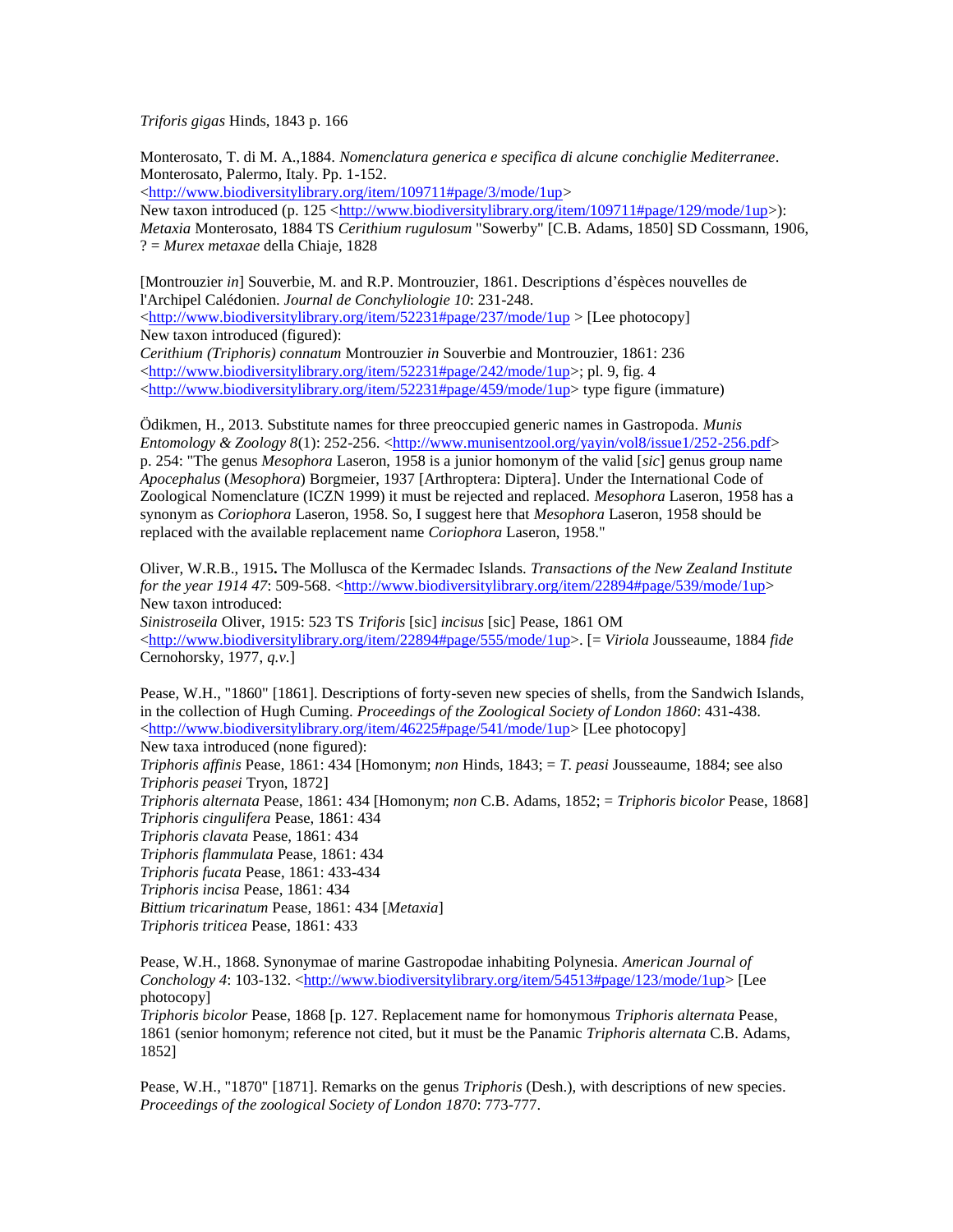[<http://www.biodiversitylibrary.org/item/90543#page/887/mode/1up>](http://www.biodiversitylibrary.org/item/90543#page/887/mode/1up) [Lee photocopy]

New taxa introduced; none figured:

*Triphoris brunneus* Pease, 1871 *Triphoris costatus* Pease, 1871

*Triphoris cylindricus* Pease, 1871

*Triphoris gracilis* Pease, 1871 [biseriatim; Kauai]

*Triphoris gracilis* Pease, 1871 [triseriatim; Kauai; **homonym within the same work**; replacement name: *Triphorus* [sic] *peasei* Tryon (1872: 206) *AJC 7* <

[http://www.biodiversitylibrary.org/item/54065#page/224/mode/1up>](http://www.biodiversitylibrary.org/item/54065#page/224/mode/1up) [Lee photocopy]; see also *T. peasi*  Jousseaume, 1884. Tryon's *Triphorus* is a subsequent incorrect spelling of *Triphoris* as employed by Pease. In turn, *Triphoris* Deshayes, 1832 (*q.v.*) is a subsequent incorrect spelling of *Triphora* Blainville, 1828. *Triphoris granosus* Pease, 1871

*Triphoris maculatus* Pease, 1871

*Triphoris minimus* Pease, 1871

*Triphoris oryza* Pease, 1871

*Triphoris pallidus* Pease, 1871

*Triphoris perfectus* Pease, 1871

*Triphoris punctatus* Pease, 1871

*Triphoris pustulosus* Pease, 1871

*Triphoris robustus* Pease, 1871

*Triphoris similis* Pease, 1871

*Triphoris sulcosus* Pease, 1871

*Triphoris tuberculatus* Pease, 1871

Pilsbry, H.A., 1895 *Catalogue of the Marine Mollusks of Japan, with Descriptions of New Species, and Notes on Others Collected by Frederick Stearns*. Frederick Stearns, Detroit. 196 pp. <<http://www.biodiversitylibrary.org/item/77006#page/74/mode/1up>>

New taxon introduced:

*Triforis purpuratus* Pilsbry, 1895: 58 (unfigured); "unknown type" figured (Higo, Callomon, and Goto, 2001: G1711s)

Quoy, J.R. & J.P. Gaimard, 1834. Zoologie Tome Troisième pp. 1-366

 $\langle$ http://www.biodiversitylibrary.org/item/18540#page/9/mode/1up> *in* Quoy, J.R.C. & J.P. Gaimard, 1832-1835. *Voyage de découvertes de* lAstrolabe. *Exécuté par ordre du Roi pendant les années 1826-1827-1828- 1829, sous le commandement de M. J. Dumont d'Urville. Zoologie, Mollusques*. Vol. 2: 1-320 (1832), 321- 686 (1833); Vol. 3: 1-366 (1834), 367-954 (1835); Atlas: 107 pls. J. Tastu, Paris. [<http://www.biodiversitylibrary.org/bibliography/2132#/summary>](http://www.biodiversitylibrary.org/bibliography/2132#/summary) [Lee photocopy] New taxon introduced (figured):

*Cerithium violaceum* Quoy and Gaimard, 1834 p.134-135

 $\langle$ http://www.biodiversitylibrary.org/item/18540#page/144/mode/1up>; pl. 55, figs. 22-23 (not on-line)

Smith, E.A., 1875. A list of the Gasteropoda collected in Japanese seas by Commander H.C. St. John, R.N. *Annals and Magazine of Natural History 4th series 16*: 103-115. [<http://biodiversitylibrary.org/item/81071#page/117/mode/1up>](http://biodiversitylibrary.org/item/81071#page/117/mode/1up) [Lee photocopy] New taxon introduced (not figured):

*Triphoris conspersus* E.A. Smith, 1875 (pp. 106-107).

Sowerby, G.B. III, 1914. Descriptions of new Mollusca from New Caledonia, Japan, Philippines, and West Africa. *Annals and Magazine of Natural History series 8 vol. 14*: 475-480. [<http://biodiversitylibrary.org/item/61720#page/487/mode/1up>](http://biodiversitylibrary.org/item/61720#page/487/mode/1up) [Lee photocopy] New taxon introduced (figured): *Triphora hungerfordi* G.B. Sowerby III, 1914 pp. 477, 477 [<http://biodiversitylibrary.org/item/61720#page/489/mode/1up>](http://biodiversitylibrary.org/item/61720#page/489/mode/1up), pl. 19, fig. 10 [<http://biodiversitylibrary.org/item/61720#page/549/mode/1up>](http://biodiversitylibrary.org/item/61720#page/549/mode/1up)

Tapparone-Canefri, G., 1877. Contribuzioni per una fauna malacologica della Isole Papuane. IV. Molluschi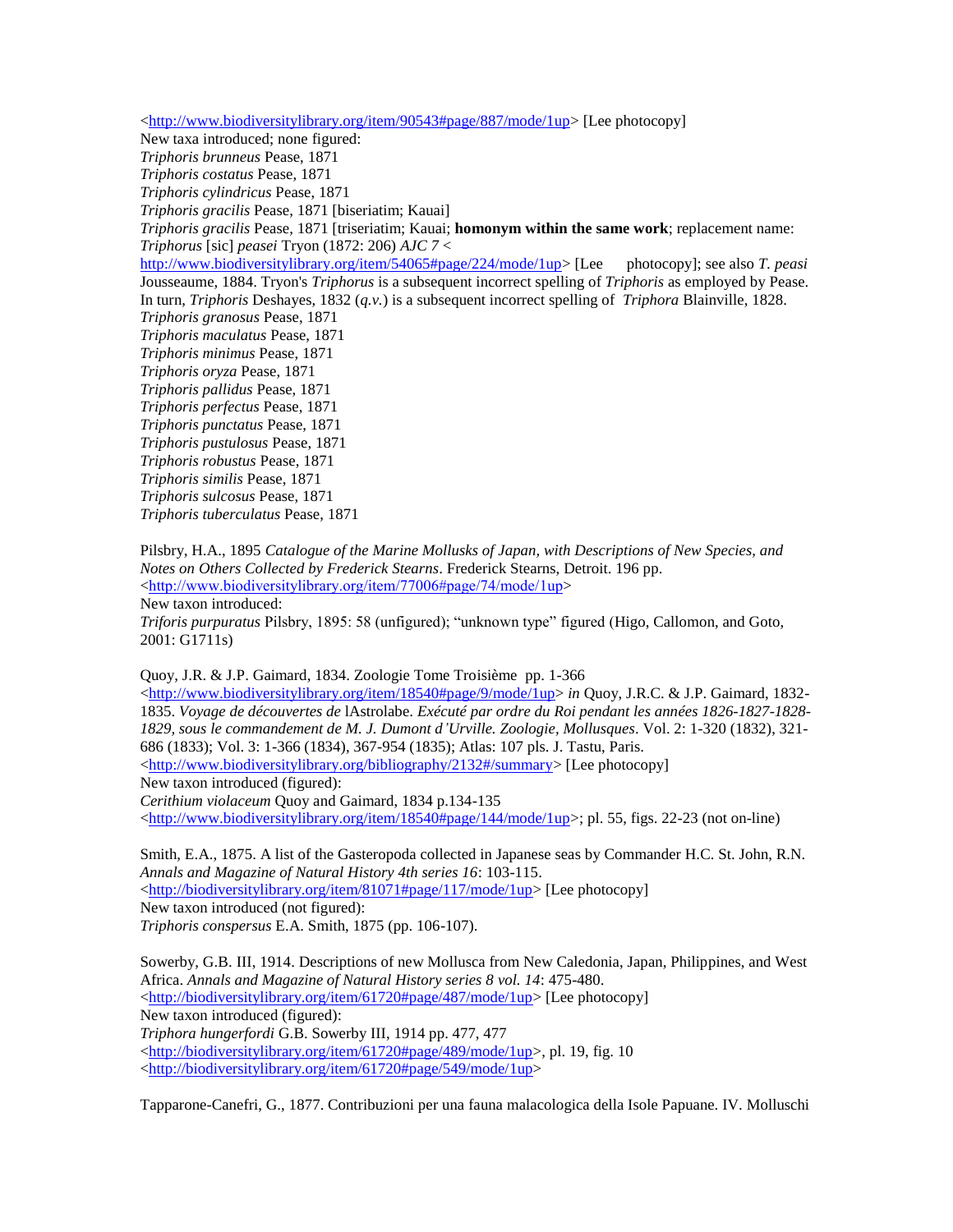raccolti dal sig. L.M. D'Abertis nell-Isola di Sorong (costa nordovest dell Nuova Guinea) nell'anno 1872. *Annali del Museo Civico di Storia Naturale di Genova 9*: [<http://www.biodiversitylibrary.org/item/94504#page/290/mode/1up>](http://www.biodiversitylibrary.org/item/94504#page/290/mode/1up) [Lee photocopy] New taxa introduced (283-284 [<http://www.biodiversitylibrary.org/item/94504#page/295/mode/1up>](http://www.biodiversitylibrary.org/item/94504#page/295/mode/1up); none figured): *Triphoris (Mastonia) lineolatus* Tapparone-Canefri, 1877 *Triphoris (Mastonia) lusorius* Tapparone-Canefri, 1877 *Triphoris* (?*Mastonia) minutissimus* Tapparone-Canefri, 1877 also:

*Triphoris (Ino)* sp. 3 indet.

Tenison-Woods, 1876. On some new species of Tasmanian marine shells. *Papers and Proceedings and Report of the Royal Society of Tasmania for 1875*: 27-29. [<http://www.biodiversitylibrary.org/item/44655#page/51/mode/1up>](http://www.biodiversitylibrary.org/item/44655#page/51/mode/1up) [Lee photocopy] New taxon introduced (unfigured): *Triforis tasmanica* Tenison-Woods, 1876 (p. 28)

Tenison-Woods, 1879. On some new Tasmanian marine shells. *Papers and Proceedings and Report of the Royal Society of Tasmania for 1878*: 32-40. [<http://www.biodiversitylibrary.org/item/44655#page/51/mode/1up>](http://www.biodiversitylibrary.org/item/44655#page/51/mode/1up) [Lee photocopy] New taxon introduced (unfigured):*Triforis fasciata* Tenison-Woods, 1879 (p. 34)

Thiele, J., 1929. *Handbüch der Systematischen Weichtierkünde. Bd 1. Erster Teil*. Gustav Fischer, Jena. vi  $+ 1 - 376.$ New taxa introduced:

*Euthymella* Thiele, 1929: 219. Replacement name for *Euthyma* Jousseaume, 1884 non Stel, 1876

Thiele, J., 1930. Die Fauna Südwest-Australiens; Ergebnisse der Hamburger Südwest -australischen Forschungsreise 1905. Gastropoda und Bivalvia*, Herausgegeben von Prof. Dr. W. Michaelson und Prof. Dr. R. Hartmeyer 5*(8): 561-596. [not seen] New taxa introduced: *Triphora elata* Thiele, 1930: 577; pl. 4, fig. 37. *Metaxia fuscoapicata* Thiele, 1930: 575; fig 26.

Verco, J.C., 1909a. Notes on South Australian marine Mollusca, with descriptions of new species , Part 2. *Transactions of the Royal Society of South Australia 33*: 277- 292. [<http://www.biodiversitylibrary.org/item/109500#page/289/mode/1up>](http://www.biodiversitylibrary.org/item/109500#page/289/mode/1up); plates 22 [<http://www.biodiversitylibrary.org/item/109500#page/441/mode/1up>](http://www.biodiversitylibrary.org/item/109500#page/441/mode/1up), 23 [<http://www.biodiversitylibrary.org/item/109500#page/443/mode/1up>](http://www.biodiversitylibrary.org/item/109500#page/443/mode/1up), and 26  $\langle$ http://www.biodiversitylibrary.org/item/109500#page/449/mode/1up> [Lee photocopy] New taxa introduced: *Triphora* [originally *Triphoris*] *angasi* Crosse and P. Fischer, 1865 var. *leuca* Verco, 1909 *Triphora armillata* Verco, 1909 pl. 22, fig. 5 *Triphora cana* Verco, 1909 pl. 23, figs. 2-4 *Triphora dexia* Verco, 1909 pl. 22, figs. 6-10 *Triphora disjuncta* Verco, 1909 *Triphora epallaxa* Verco, 1909 pl. 22, fig. 1 *Triphora gemmegens* Verco, 1909 pl. 23 , figs. 7, 8 *Triphora latilirata* Verco, 1909 pl. 26, fig. 1 *Triphora* [originally *Triforis*] *tasmanica* Tenison-Woods, 1876 var*. lilacina* Verco, 1909 *Triphora albovittata* Hedley, 1903 var*. mamillata* Verco, 1909 *Triphora* [originally *Triforis*] *tasmanica* Tenison-Woods, 1876 var*. nivea* Verco, 1909 *Triphora spica* Verco, 1909 pl. 23, fig. 1 *Triphora spina* Verco, 1909 pl. 22, figs. 2-4 *Triphora subula* Verco, 1909 pl. 23, figs. 5, 6 Other taxa treated: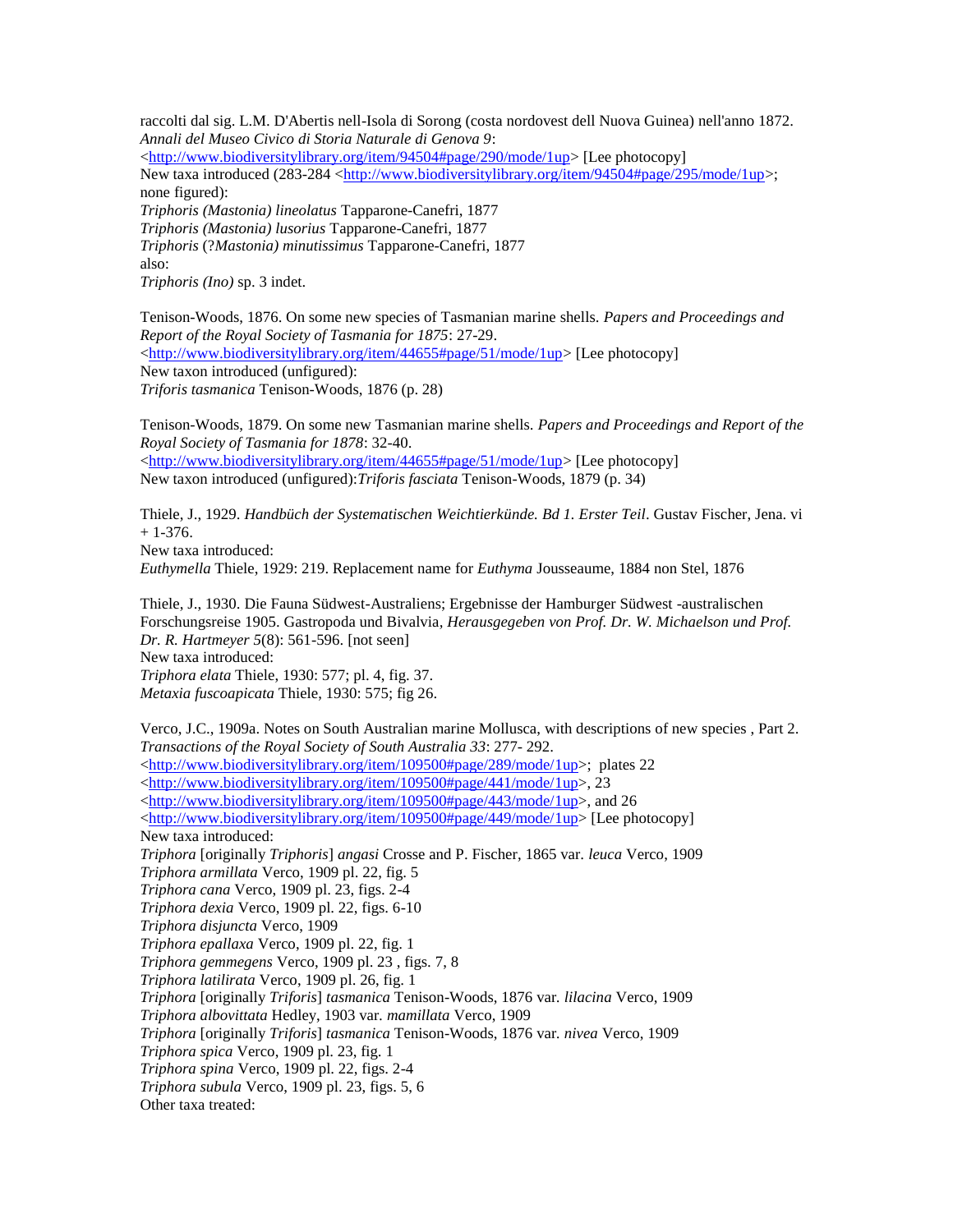*Triphora albovittata* Hedley, 1903 *Triphora ampulla* Hedley, 1903 *Triphora* [originally *Triphoris*] *angasi* Crosse and P. Fischer, 1865 *Triphora cinerea* Hedley, 1903 *Triphora festiva* [originally *Triphoris festivus*] A. Adams, "1851" [1854] *Triphora granifera* [originally *Triphoris graniferus*] Brazier, 1894 *Triphora innotabilis* Hedley, 1903 *Triphora labiata* [originally *Triphoris labiatus*] A. Adams, "1851" [1854] *Triphora maculosa* Hedley, 1903 *Triphora* [originally *Triphoris*] *pfeifferi* Crosse and P. Fischer, 1865 *Triphora regina* Hedley, 1903 *Triphora* [originally *Triforis*] *tasmanica* Tenison-Woods, 1876

Verco, J.C., 1909b. Notes on South Australian marine Mollusca, with descriptions of new species , Part 13. *Transactions of the Royal Society of South Australia 34*: 115-145 [pp. 126-127]. [<http://www.biodiversitylibrary.org/item/109511#page/140/mode/1up>](http://www.biodiversitylibrary.org/item/109511#page/140/mode/1up); pl. 30 [<http://www.biodiversitylibrary.org/item/109511#page/405/mode/1up>](http://www.biodiversitylibrary.org/item/109511#page/405/mode/1up) New taxa introduced: *Triphora novapostrema* Verco, 1910 pl. 30, figs 1-2 *Triphora tasmanica* [originally *Triforis*] Tenison-Woods [, 1876] var*. lilacina* Verco [, 1909] var. *aureovincta* [sic] Verco, 1910 [unavailable by this action; infra-varietal]

Yokoyama, M., 1920. Fossils from the Miura Peninsula and its immediate north. *Journal of the College of Science, Imperial University of Tokyo, vol. 39, art. 6*: 1193, pls. 120. 22 March. [<http://www.biodiversitylibrary.org/item/31184#page/279/mode/1up>](http://www.biodiversitylibrary.org/item/31184#page/279/mode/1up) or  $\langle$ http://www.biodiversityheritagelibrary.org/page/6959694#page/279/mode/1up> [Lee photocopy] New taxon introduced (figured): *Triforis otsuensis* Yokoyama, 1920 pp. 69-70 [<http://www.biodiversitylibrary.org/item/31184#page/347/mode/1up>](http://www.biodiversitylibrary.org/item/31184#page/347/mode/1up), pl. 4, fig. 11 [<http://www.biodiversitylibrary.org/item/31184#page/487/mode/1up>](http://www.biodiversitylibrary.org/item/31184#page/487/mode/1up) [Plio-Pleistocene; Recent occurrence noted by Kosuge (1962a, 1963a)] Other taxa mentioned (neither figured): *Triforis alveolatus* A. Adams, 1854 *Triforis cingulata* Dunker, 1860

Yokoyama, M., 1922. Fossils from the Upper Musashino of Kazusa and Shimosa. *Journal of the College of Science, Imperial University of Tokyo, vol. 44, art. 1*: 1-200 + i-viii + pls. 1-17 facing plate explanations. [<http://www.biodiversitylibrary.org/item/101787#page/7/mode/1up>](http://www.biodiversitylibrary.org/item/101787#page/7/mode/1up) [Lee photocopy] New taxon introduced: *Triforis multigyrata* Yokoyama, 1922 p. 74, 75  $\langle \frac{http://www.biodiversitylibrary.org/item/101787#page/82/mode/1up>}{http://www.biodiversitylibrary.org/item/101787#page/82/mode/1up>}, pl. 5, fig 5$  $\langle$ http://www.biodiversitylibrary.org/item/101787#page/235/mode/1up> [Pleistocene; Recent occurrence noted by Kosuge (1962a, 1963a)] Other taxon treated (figured): *Triforis otsuensis* Yokoyama, 1920 p. 74, pl. 3, fig. 16 [<http://www.biodiversitylibrary.org/item/101787#page/227/mode/1up>](http://www.biodiversitylibrary.org/item/101787#page/227/mode/1up) Watson, R.B., 1886. Report of the Scaphopoda and Gastropoda. *Report of the Scientific Research Voyage of HMS* Challenger *1873-76. Zoology 15*(42): i-v + 1-756 [<http://www.biodiversitylibrary.org/item/18391#page/45/mode/1up>](http://www.biodiversitylibrary.org/item/18391#page/45/mode/1up) [Lee photocopy] New taxa introduced (all figured): *Triforis levukensis* Watson, 1886 p. 561 [<http://www.biodiversitylibrary.org/item/18391#page/613/mode/1up>](http://www.biodiversitylibrary.org/item/18391#page/613/mode/1up), pl. 39, fig. 4 [<http://www.biodiversitylibrary.org/item/18391#page/963/mode/1up>](http://www.biodiversitylibrary.org/item/18391#page/963/mode/1up) [*Triforis bigemma* Watson, 1886 p. 562 [<http://www.biodiversitylibrary.org/item/18391#page/614/mode/1up>](http://www.biodiversitylibrary.org/item/18391#page/614/mode/1up) pl. 43, fig. 6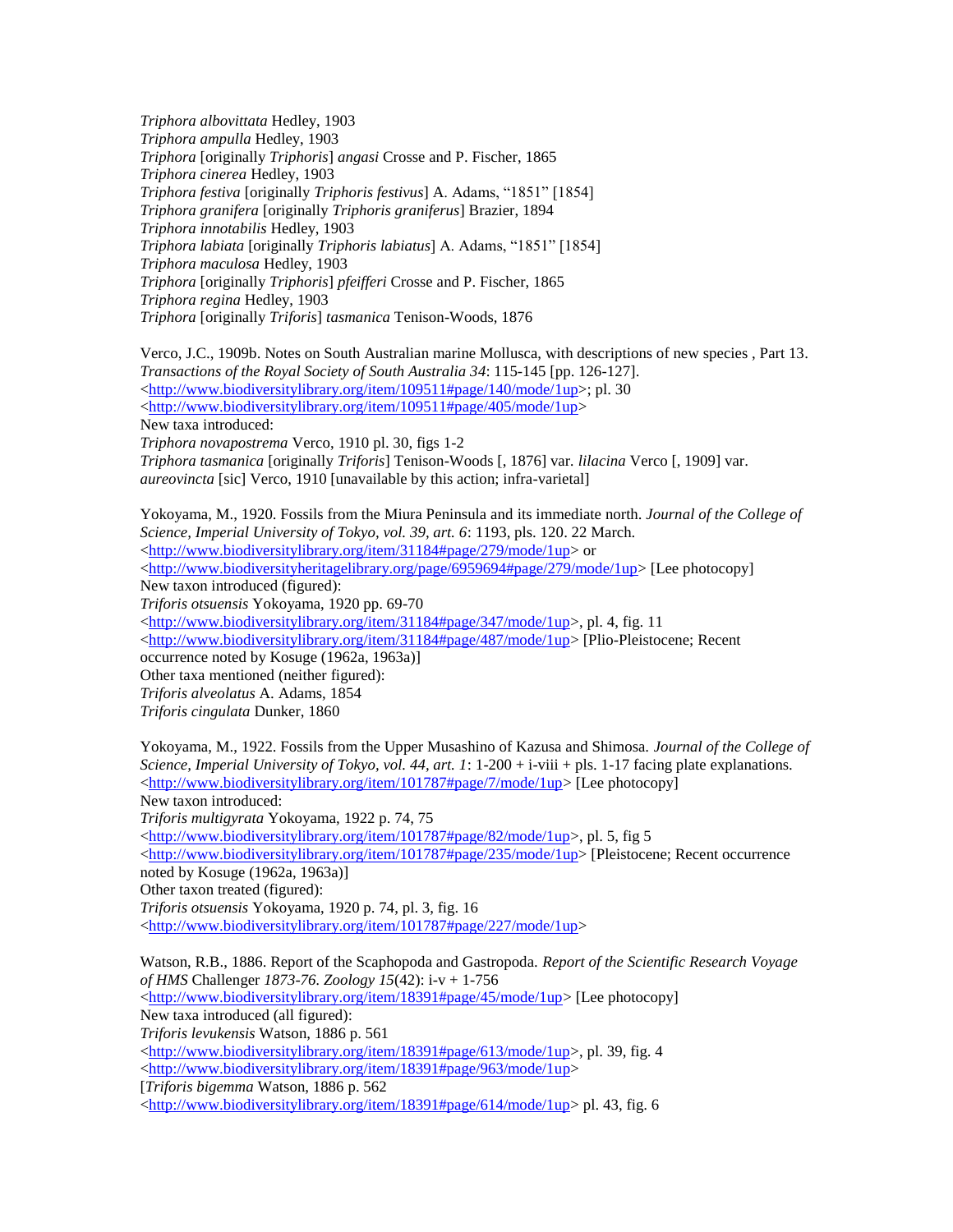[<http://www.biodiversitylibrary.org/item/18391#page/979/mode/1up>](http://www.biodiversitylibrary.org/item/18391#page/979/mode/1up) extralimital] [*Triforis hebes* Watson, 1886 p. 563 [<http://www.biodiversitylibrary.org/item/18391#page/615/mode/1up>](http://www.biodiversitylibrary.org/item/18391#page/615/mode/1up) pl. 43, fig.7 [<http://www.biodiversitylibrary.org/item/18391#page/979/mode/1up>](http://www.biodiversitylibrary.org/item/18391#page/979/mode/1up) extralimital] [*Triforis inflata* Watson, 1886 p. 564 [<http://www.biodiversitylibrary.org/item/18391#page/616/mode/1up>](http://www.biodiversitylibrary.org/item/18391#page/616/mode/1up) pl. 40, fig. 1 [<http://www.biodiversitylibrary.org/item/18391#page/967/mode/1up>](http://www.biodiversitylibrary.org/item/18391#page/967/mode/1up)] *Triforis dolicha* Watson, 1886 p. 565 [<http://www.biodiversitylibrary.org/item/18391#page/617/mode/1up>](http://www.biodiversitylibrary.org/item/18391#page/617/mode/1up) pl. 42, fig. 1 [<http://www.biodiversitylibrary.org/item/18391#page/975/mode/1up>](http://www.biodiversitylibrary.org/item/18391#page/975/mode/1up) *Triforis rufula* Watson, 1886 p. 566 [<http://www.biodiversitylibrary.org/item/18391#page/618/mode/1up>](http://www.biodiversitylibrary.org/item/18391#page/618/mode/1up) pl. 42, fig. 2  $\frac{\text{http://www.biodiversitylibrary.org/item/18391#page/975/mode/1up>}}{$ Other taxa treated: [*Triforis perversa* (Linné, 1767) p. 560 extralimital] WoRMS [editor P. Bouchet, 2013] [<http://www.marinespecies.org/aphia.php?p=taxdetails&id=131>](http://www.marinespecies.org/aphia.php?p=taxdetails&id=131): *Aclophora* Laseron, 1958 *Aclophoropsis* B.A. Marshall, 1983 *Bouchetriphora* B.A. Marshall, 1983 *Cautor* Finlay, 1927 [a masculine noun in Latin; inconsistently thus treated by authors] *Cautotriphora* Laws, 1940 *Cheirodonta* B.A. Marshall, 1983 *Coriophora* Laseron, 1958 + *Mesophora* Laseron, 1958 *Cosmotriphora* Olsson & Harbison, 1953 *Costatophora* B.A. Marshall, 1994 + *Brucetriphora* Beu, 2004 = *Tetraphora* Laseron, 1958 non *Tetraphora* Philippi, 1865 [Diptera]. *Differoforis* Kosuge, 2008 + *Risbecia* Kosuge, 1966 *Euthymella* Thiele, 1929 + *Euthymia* Jousseaume, 1884 + *Torresophora* Laseron, 1958 *Eutriphora* Cotton & Godfrey, 1931 *Hedleytriphora* B.A. Marshall, 1983 *Hypotriphora* Cotton & Godfrey, 1931 *Inella* Bayle, 1879 + Ino Hinds, 1843 (homonym) *Iniforis* Jousseaume, 1884 *Isotriphora* Cotton & Godfrey, 1931 *Latitriphora* B.A. Marshall, 1983 *Liniphora* Laseron, 1958 *Litharium* Dall, 1924 *Magnosinister* Laseron, 1954 + *Macrosinister* Laseron, 1954 *Marshallora* Bouchet, 1985 *Mastonia* Hinds, 1843 *Mastoniaeforis* Jousseaume, 1884 + *Epiforis* Laseron, 1958 *Metaxia* Monterosato, 1884 *Monophorus* Grillo, 1877 + *Biforina* Bucquoy, Dautzenberg & Dollfus, 1884 *Nanaphora* Laseron, 1958 *Notosinister* Finlay, "1926" [1927] *Nototriphora* B.A. Marshall, 1983 *Obesula* Jousseaume, 1897 *Opimaphora* Laseron, 1958 *Pogonodon* Bouchet, 1997 *Sagenotriphora* B.A. Marshall, 1983 *Seilarex* Iredale, 1924 *Similiphora* Bouchet, 1985 *Strobiligera* Dall, 1924 *Subulophora* Laseron, 1958 *Sychar* Hinds, 1843 *Talophora* Gründel, 1975 *Teretriphora* Finlay, 1927 + *Distophora* Laseron, 1958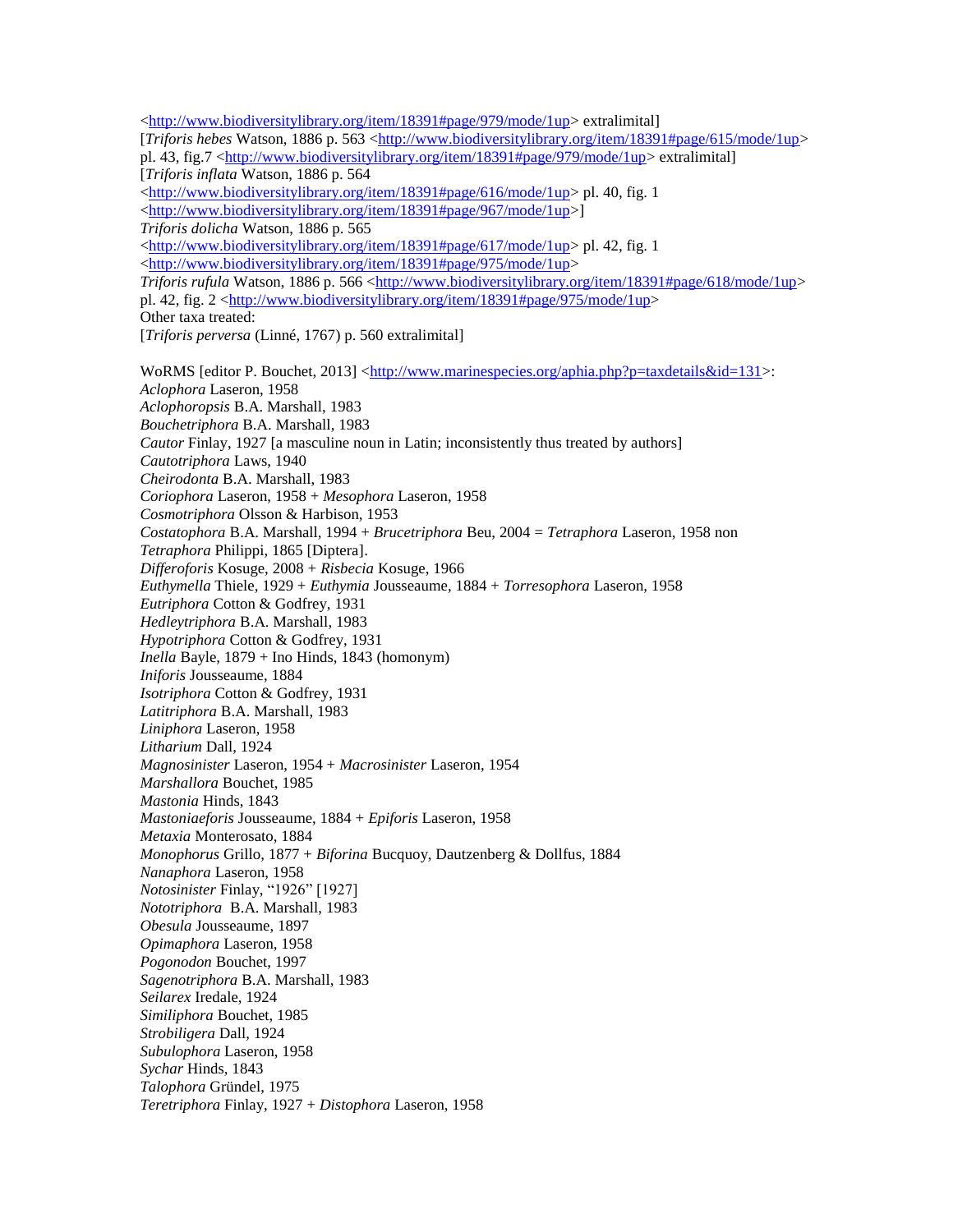*Triphora* Blainville, 1828 + *Triphoris* Deshayes, 1832 + *Triforis* Deshayes, 1834 *Viriola* Jousseaume, 1884 + *Orbitophora* Laseron, 1958 + *Sinistroseila* Oliver, 1915 + *Solosinister*  Laseron, 1954 *Viriolopsis* B.A. Marshall, 1983

Junior synonyms [all installed in the synonymy above]: *Biforina* Bucquoy, Dautzenberg & Dollfus, 1884 = *Monophorus* Grillo, 1877 *Brucetriphora* Beu, 2004 = *Costatophora* B.A. Marshall, 1994 = *Tetraphora* Laseron, 1958 non *Tetraphora* Philippi, 1865 [Diptera]. *Costatophora* B.A. Marshall, 1994 = *Tetraphora* Laseron, 1958 non *Tetraphora* Philippi, 1865 [Diptera]. *Distophora* Laseron, 1958 = *Teretriphora* Finlay, "1926" [1927] *Epiforis* Laseron, 1958 = *Mastoniaeforis* Jousseaume, 1884 *Euthymia* Jousseaume, 1884 = *Euthymella* Thiele, 1929 *Ino* Hinds, 1843 *non* Samsuelle, 1817 = *Inella* Bayle, 1879 *Macrosinister* Laseron, 1954 = *Magnosinister* Laseron, 1954 *Mesophora* Laseron, 1958 = *Coriophora* Laseron, 1958 *Orbitophora* Laseron, 1958 = *Viriola* Jousseaume, 1884 *Risbecia* Kosuge, 1966 = *Differoforis* Kosuge, 2008 *Sinistroseila* Oliver, 1915 = *Viriola* Jousseaume, 1884 *Solosinister* Laseron, 1954 = *Viriola* Jousseaume, 1884 *Torresophora* Laseron, 1958 = *Euthymella* Thiele, 1929 *Triforis* Deshayes, 1834 = *Triphora* Blainville, 1828. *Triphora* Blainville, 1828 and Triphoridae Gray, 1847 are not to be confused with *Triforis* Deshayes, 1834 and Triforidae Jousseaume, 1884, which are phylogenetically distinct and nomenclatorially valid (Marshall, 1980).

*Triphoris* Deshayes, 1832 = *Triphora* Blainville, 1828

Iconographies:

Cernohorsky, W.O., 1978. *Tropical Pacific Marine Shells*. Pacific Publications (Aust.) Ppy. Ltd., Sydney. Pp. 1-352 incl. 68 full p. B&W plates. (Final member of a series of three complementary works) Higo, S., P. Callomon, and Y. Goto, 2001. *Catalogue and bibliography of the marine shell-bearing mollusca of Japan Gastropoda - Bivalvia - Polyplacophora - Scaphopoda. Type figures.* Elle Publications, Osaka. pp. 1-208, incl. numerous color figures.

Johnson, R.I. 1964. The Recent Mollusca of Augustus Addison Gould. *United States National Museum Bulletin 239*: i-v + 1- 182. [<http://www.biodiversitylibrary.org/page/7892487#page/11/mode/1up>](http://www.biodiversitylibrary.org/page/7892487#page/11/mode/1up)

Kay, E.A., 1979. *Hawaiian marine shells Reef and shore fauna of Hawaii Section 4: Mollusca* [*Bernice P. Bishop Museum Special Publication 64(4)*]. Bishop Museum Press, Honolulu. xviii + pp. 1-653 (incl. 195 pls.).

Laseron, C., 1958. The family Triphoridae (Mollusca) from northern Australia, also Triphoridae from Christmas Island (Indian Ocean). *Australian Journal of Marine and Freshwater Research 9(*4): 569-658. Marshall, B.A., 1983. A revision of the Recent Triphoridae of southern Australia. *Records of the Australian Museum*. *Supplement 2*: 1-119. 15 Dec.

[<http://australianmuseum.net.au/Uploads/Journals/17607/102\\_complete.pdf>](http://australianmuseum.net.au/Uploads/Journals/17607/102_complete.pdf)

Okutani, T. [editor], 2000. *Marine Shells in Japan.* Tokai Univ. Press, Tokyo. xlvii + pp. 1-1173 + ii, incl color 542 pls., + several color vignettes in forepp.

Poppe, G.T., 2008. Triphoridae. pp. 724- 731 (incl. 4 pls.) *in* Poppe, G.T. [ed.], 2008. *Philippine Marine Mollusks 1 (Gastropods part 1).* ConchBooks, Hackenheim, Germany. Pp. 1-758 incl. 312 pls. March. Severns, M., 2011. *Shells of the Hawaiian Islands The Sea Shells*. ConchBooks, Hackenheim, Germany. Pp. (1)-564 incl. 224 pls. May.

Tryon, G.W., Genus *Triforis* Deshayes, 1824 pp. 177-191

[<https://archive.org/stream/manualconch09tryorich#page/177/mode/1up>](https://archive.org/stream/manualconch09tryorich#page/177/mode/1up), pls. 37-39

 $\langle$ https://archive.org/stream/manualconch09tryorich#page/n566/mode/1up> *in* Tryon, G.W., 1887. *Manual of Conchology; Structural and Systematic. With illustrations of the Species 9.* Tryon. Philadelphia. Pp1-488 + pls. 1-71. [<https://archive.org/stream/manualconch09tryorich#page/n6/mode/1up>](https://archive.org/stream/manualconch09tryorich#page/n6/mode/1up); [<http://www.biodiversitylibrary.org/item/63218#page/7/mode/1up>](http://www.biodiversitylibrary.org/item/63218#page/7/mode/1up)

Other references:

Bieler, R. and R.E. Petit, 2012. Molluscan taxa in the publications of the Museum Godeffroy of Hamburg,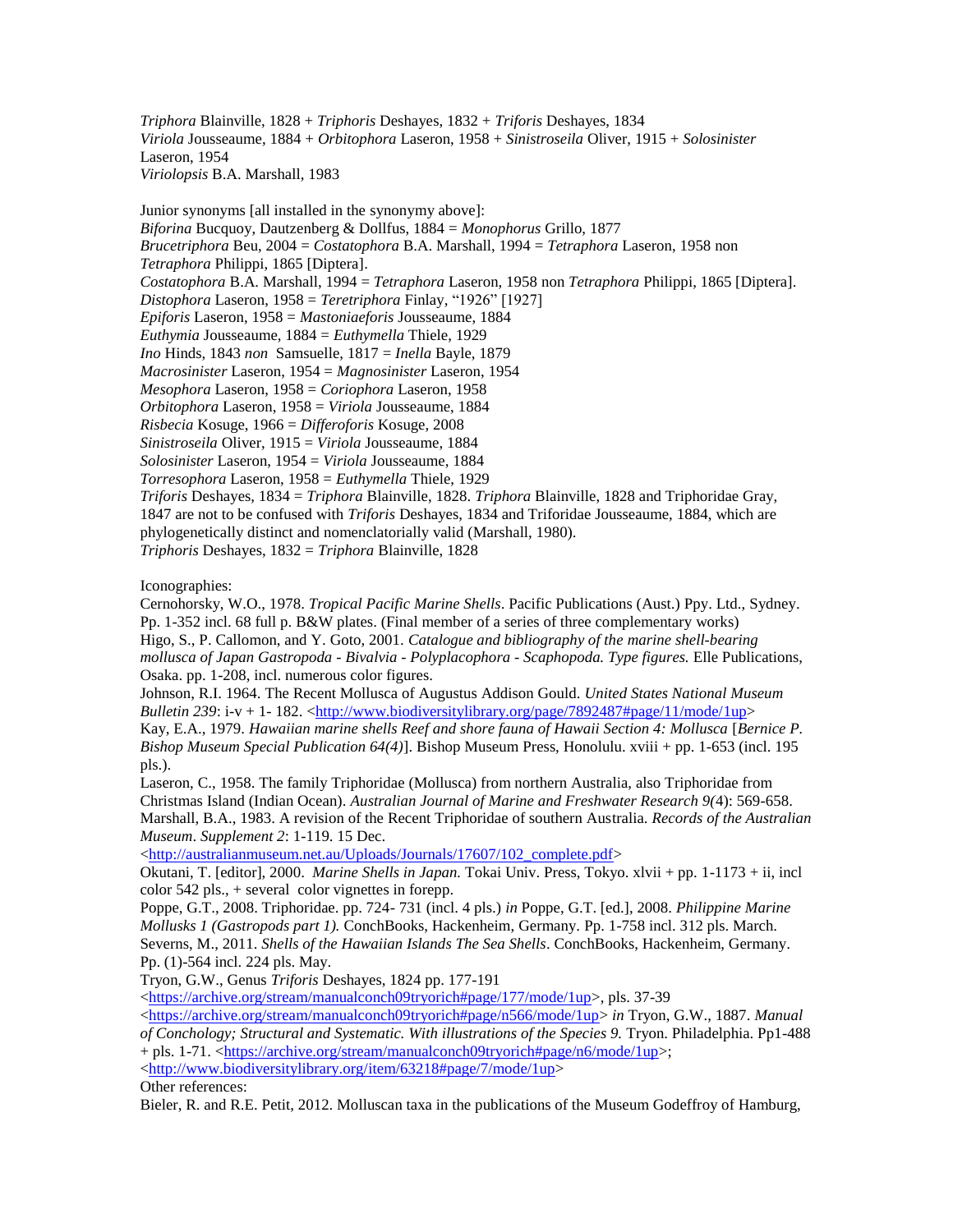with a discussion of the Godeffroy Sales Catalogs (18641884), the *Journal des Museum Godeffroy*  (18731910), and a history of the museum. *Zootaxa* 3511: 180. 9 Oct.  $\langle \text{http://www.mapress.com/zootaxa/2012/f/zt03511p080.pdf} \rangle$ 

Petit, R.E. and M.G. Harasewych, 1990. Catalogue of the superfamily Cancellaroidea Forbes and Hanley, 1851 (Gastropoda: Prosobranchia). *The Nautilus 103 supplement 1*: 1-69. March.

Image databases:

Musém National d'Histoire Naturelle (Paris):

[151] SYNTYPE(S) *[Triforis adamsi](http://science.mnhn.fr/institution/mnhn/collection/im/item/2000-1579)* [Deshayes, 1863 MNHN-IM-2000-1579 L](http://science.mnhn.fr/institution/mnhn/collection/im/item/2000-1579)A REUNION

[116] SYNTYPE(S) *[Mastonia aegle](http://science.mnhn.fr/institution/mnhn/collection/im/item/2000-0741)* Jousseaume, 1884 MNHN- [IM-2000-0741 L](http://science.mnhn.fr/institution/mnhn/collection/im/item/2000-0741)A REUNION

[113] SYNTYPE(S) *[Mastonia](http://science.mnhn.fr/institution/mnhn/collection/im/item/2000-0732) algens* [Jousseaume](http://science.mnhn.fr/institution/mnhn/collection/im/item/2000-0732) [, 1898 MNHN-IM-2000-0732 M](http://science.mnhn.fr/institution/mnhn/collection/im/item/2000-0732)ER ROUGE **D**iibouti

[117] SYNTYPE(S) *[Triforis amonea](http://science.mnhn.fr/institution/mnhn/collection/im/item/2000-1104)* [Hervier, 1898 MNHN-IM-2000-1104 N](http://science.mnhn.fr/institution/mnhn/collection/im/item/2000-1104)OUVELLE-CALÉDONIE Lifou M. le Révérent-Père Goubin

[111] SYNTYPE(S) *[Triforis aurea](http://science.mnhn.fr/institution/mnhn/collection/im/item/2000-0730)* [Hervier, 1898 MNHN-IM-2000-0730 N](http://science.mnhn.fr/institution/mnhn/collection/im/item/2000-0730)OUVELLE-CALÉDONIE Lifou M. le Révérent-Père Goubin

[129] SYNTYPE(S) *[Viriola bayani](http://science.mnhn.fr/institution/mnhn/collection/im/item/2000-1388)* [Jousseaume, 1884 MNHN-IM-2000-1388 N](http://science.mnhn.fr/institution/mnhn/collection/im/item/2000-1388)OUVELLE-CALÉDONIE

[109] SYNTYPE(S) *[Obesula borbonica](http://science.mnhn.fr/institution/mnhn/collection/im/item/2000-0728)* [Jousseaume, 1896 MNHN-IM-2000-0728 L](http://science.mnhn.fr/institution/mnhn/collection/im/item/2000-0728)A REUNION

[110] SYNTYPE(S) *[Inella blainvilli](http://science.mnhn.fr/institution/mnhn/collection/im/item/2000-0729)* [Jousseaume, 1884 MNHN-IM-2000-0729 N](http://science.mnhn.fr/institution/mnhn/collection/im/item/2000-0729)OUVELLE-CALÉDONIE

[80] SYNTYPE(S) *[Mastoniaeforis chaperi](http://science.mnhn.fr/institution/mnhn/collection/im/item/2000-0478)* [Jousseaume, 1884 MNHN-IM-2000-0478 L](http://science.mnhn.fr/institution/mnhn/collection/im/item/2000-0478)A REUNION

[162] SYNTYPE(S) *[Mastonia cnodax](http://science.mnhn.fr/institution/mnhn/collection/im/item/2000-1613)* [Jousseaume, 1884 MNHN-IM-2000-1613 N](http://science.mnhn.fr/institution/mnhn/collection/im/item/2000-1613)OUVELLE-CALÉDONIE

[138] SYNTYPE(S) *[Triforis cornuta](http://science.mnhn.fr/institution/mnhn/collection/im/item/2000-1500)* [Hervier, 1898 MNHN-IM-2000-1500 N](http://science.mnhn.fr/institution/mnhn/collection/im/item/2000-1500)OUVELLE-CALÉDONIE Lifou M. le Révérent-Père Goubin

[107] SYNTYPE(S) *[Euthymia colzumensis](http://science.mnhn.fr/institution/mnhn/collection/im/item/2000-0725)* [Jousseaume, 1898 MNHN-IM-2000-0725 M](http://science.mnhn.fr/institution/mnhn/collection/im/item/2000-0725)ER ROUGE Suez

[15] HOLOTYPE *[Iniforis douvillei](http://science.mnhn.fr/institution/mnhn/collection/im/item/2000-0716)* [Jousseaume, 1884 MNHN-IM-2000-0716 î](http://science.mnhn.fr/institution/mnhn/collection/im/item/2000-0716)LE MAURICE

[105] SYNTYPE(S) *[Mastonia ducosensis](http://science.mnhn.fr/institution/mnhn/collection/im/item/2000-0715)* [Jousseaume, 1884 MNHN-IM-2000-0715 N](http://science.mnhn.fr/institution/mnhn/collection/im/item/2000-0715)OUVELLE-CALÉDONIE

[122] SYNTYPE(S) *[Triforis formosula](http://science.mnhn.fr/institution/mnhn/collection/im/item/2000-1245)* [Hervier, 1898 MNHN-IM-2000-1245 N](http://science.mnhn.fr/institution/mnhn/collection/im/item/2000-1245)OUVELLE-CALÉDONIE Lifou M. le Révérent-Père Goubin

[139] SYNTYPE(S) *[Triforis fulvescens](http://science.mnhn.fr/institution/mnhn/collection/im/item/2000-1501)* [Hervier, 1898 MNHN-IM-2000-1501 N](http://science.mnhn.fr/institution/mnhn/collection/im/item/2000-1501)OUVELLE-CALÉDONIE Lifou M. le Révérent-Père Goubin

[89] SYNTYPE(S) *[Mastonia](http://science.mnhn.fr/institution/mnhn/collection/im/item/2000-0490) funebris* [Jousseaume, 1884 MNHN-IM-2000-0490 N](http://science.mnhn.fr/institution/mnhn/collection/im/item/2000-0490)OUVELLE-CALÉDONIE

[38] NEOTYPE *[Triforis hindsi](http://science.mnhn.fr/institution/mnhn/collection/im/item/2000-9490)* [Deshayes, 1863 MNHN-IM-2000-9490 L](http://science.mnhn.fr/institution/mnhn/collection/im/item/2000-9490)A REUNION Jay

[35] LECTOTYPE *[Mastonia iniqua](http://science.mnhn.fr/institution/mnhn/collection/im/item/2000-1175)* [Jousseaume, 1898 MNHN-IM-2000-1175 N](http://science.mnhn.fr/institution/mnhn/collection/im/item/2000-1175)OUVELLE-CALÉDONIE

[127] SYNTYPE(S) *[Triforis intergranosa](http://science.mnhn.fr/institution/mnhn/collection/im/item/2000-1314)* [Hervier, 1898 MNHN-IM-2000-1314 N](http://science.mnhn.fr/institution/mnhn/collection/im/item/2000-1314)OUVELLE-CALÉDONIE Lifou M. le Révérent-Père Goubin

[147] SYNTYPE(S) *[Mastonia interpictus](http://science.mnhn.fr/institution/mnhn/collection/im/item/2000-1575)* [Jousseaume, 1896 MNHN-IM-2000-1575 L](http://science.mnhn.fr/institution/mnhn/collection/im/item/2000-1575)A REUNION

[101] SYNTYPE(S) *[Mastonia issa](http://science.mnhn.fr/institution/mnhn/collection/im/item/2000-0707)* [Jousseaume, 1898 MNHN-IM-2000-0707 M](http://science.mnhn.fr/institution/mnhn/collection/im/item/2000-0707)ER ROUGE Djibouti

[131] SYNTYPE(S) *[Triforis jousseaumei](http://science.mnhn.fr/institution/mnhn/collection/im/item/2000-1400)* [Hervier, 1898 MNHN-IM-2000-1400 N](http://science.mnhn.fr/institution/mnhn/collection/im/item/2000-1400)OUVELLE-CALÉDONIE Lifou M. le Révérent-Père Goubin

[132] SYNTYPE(S) *[Triforis lamberti](http://science.mnhn.fr/institution/mnhn/collection/im/item/2000-1431)* [Hervier, 1898 MNHN-IM-2000-1431 N](http://science.mnhn.fr/institution/mnhn/collection/im/item/2000-1431)OUVELLE-CALÉDONIE Lifou M. le Révérent-Père Goubin

[87] SYNTYPE(S) *[Triphora lamyi](http://science.mnhn.fr/institution/mnhn/collection/im/item/2000-0486)* [Selli, 1973 MNHN-IM-2000-0486 M](http://science.mnhn.fr/institution/mnhn/collection/im/item/2000-0486)ER ROUGE Golfe de Suez

133] SYNTYPE(S) *[Triforis leucomys](http://science.mnhn.fr/institution/mnhn/collection/im/item/2000-1484)* [Hervier, 1898 MNHN-IM-2000-1484 N](http://science.mnhn.fr/institution/mnhn/collection/im/item/2000-1484)OUVELLE-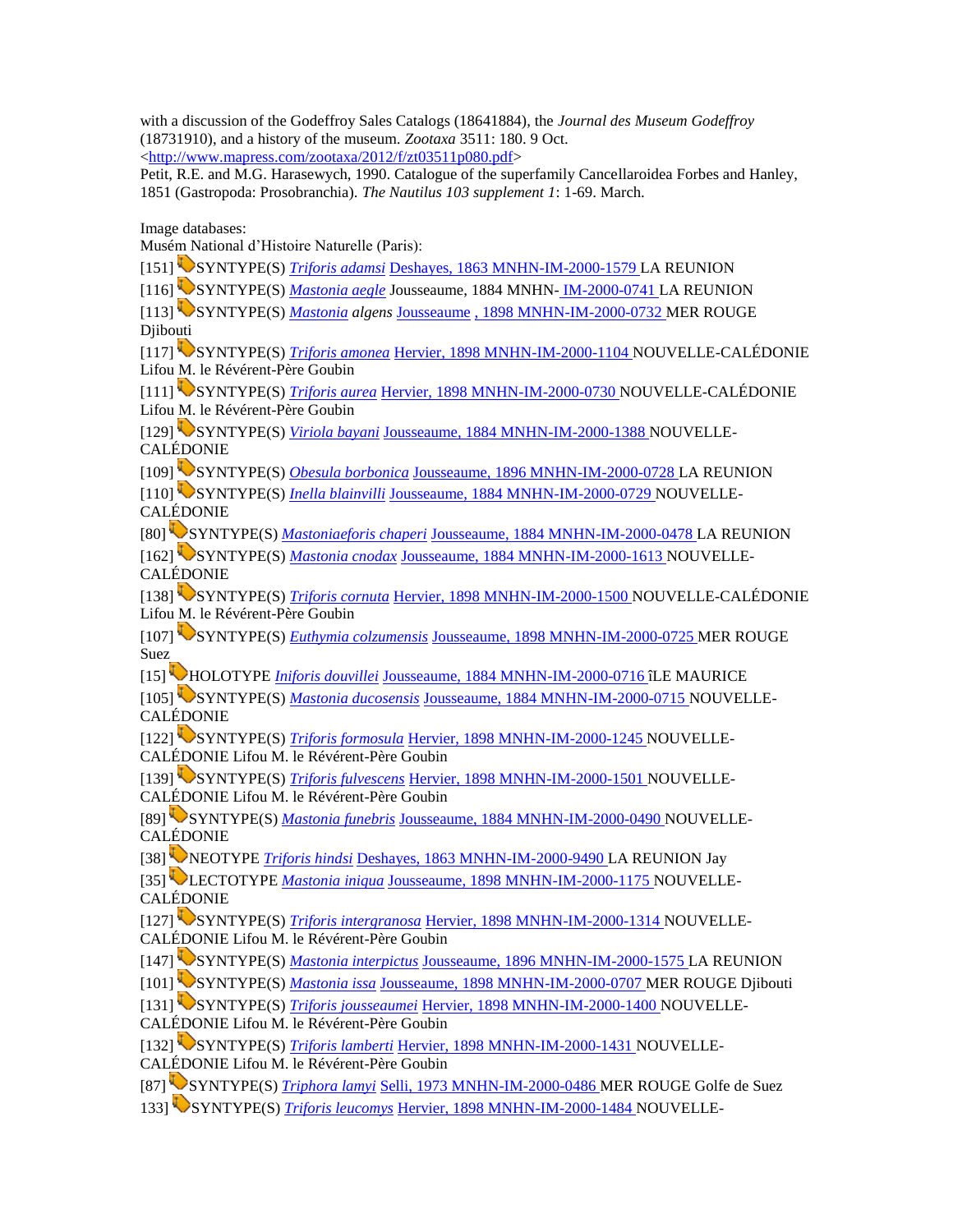CALÉDONIE Lifou M. le Révérent-Père Goubin

[100] SYNTYPE(S) *[Mastonia limosa](http://science.mnhn.fr/institution/mnhn/collection/im/item/2000-0706)* [Jousseaume, 1884 MNHN-IM-2000-0706 N](http://science.mnhn.fr/institution/mnhn/collection/im/item/2000-0706)OUVELLE-CALÉDONIE

[146] SYNTYPE(S) *[Triforis mirifica](http://science.mnhn.fr/institution/mnhn/collection/im/item/2000-1508) var. lifuana* [Hervier, 1898 MNHN-IM-2000-1508 N](http://science.mnhn.fr/institution/mnhn/collection/im/item/2000-1508)OUVELLE-CALÉDONIE Lifou M. le Révérent-Père Goubin

[140] SYNTYPE(S) *[Triforis loyaltyensis](http://science.mnhn.fr/institution/mnhn/collection/im/item/2000-1502)* [Hervier, 1898 MNHN-IM-2000-1502 N](http://science.mnhn.fr/institution/mnhn/collection/im/item/2000-1502)OUVELLE-CALÉDONIE Lifou M. le Révérent-Père Goubin

[36] LECTOTYPE *[Triforis lucidula](http://science.mnhn.fr/institution/mnhn/collection/im/item/2000-1489)* [Hervier, 1898 MNHN-IM-2000-1489 N](http://science.mnhn.fr/institution/mnhn/collection/im/item/2000-1489)OUVELLE-CALÉDONIE Lifou M. le Révérent-Père Goubin

[121] SYNTYPE(S) *Iniforis [malvaceus](http://science.mnhn.fr/institution/mnhn/collection/im/item/2000-1139)* [Jousseaume, 1884 MNHN-IM-2000-1139 N](http://science.mnhn.fr/institution/mnhn/collection/im/item/2000-1139)OUVELLE-CALÉDONIE

[160] SYNTYPE(S) *[Inella mariei](http://science.mnhn.fr/institution/mnhn/collection/im/item/2000-1611)* [Jousseaume, 1884 MNHN-IM-2000-1611 N](http://science.mnhn.fr/institution/mnhn/collection/im/item/2000-1611)OUVELLE-CALÉDONIE

[134] SYNTYPE(S) *[Triforis mediotincta](http://science.mnhn.fr/institution/mnhn/collection/im/item/2000-1490)* [Hervier, 1898 MNHN-IM-2000-1490 N](http://science.mnhn.fr/institution/mnhn/collection/im/item/2000-1490)OUVELLE-CALÉDONIE Lifou M. le Révérent-Père Goubin

[135] SYNTYPE(S) *[Triforis melantera](http://science.mnhn.fr/institution/mnhn/collection/im/item/2000-1493)* [Hervier, 1898 MNHN-IM-2000-1493 N](http://science.mnhn.fr/institution/mnhn/collection/im/item/2000-1493)OUVELLE-CALÉDONIE Lifou M. le Révérent-Père Goubin

[86] SYNTYPE(S) *[Mastonia moenades](http://science.mnhn.fr/institution/mnhn/collection/im/item/2000-0485)* [Jousseaume, 1898 MNHN-IM-2000-0485 M](http://science.mnhn.fr/institution/mnhn/collection/im/item/2000-0485)ER ROUGE Suez

[141] SYNTYPE(S) *[Triforis monacha](http://science.mnhn.fr/institution/mnhn/collection/im/item/2000-1503)* [Hervier, 1898 MNHN-IM-2000-1503](http://science.mnhn.fr/institution/mnhn/collection/im/item/2000-1503) NOUVELLE-CALÉDONIE Lifou M. le Révérent-Père Goubin

[142] SYNTYPE(S) *[Triforis montrouzieri](http://science.mnhn.fr/institution/mnhn/collection/im/item/2000-1504)* [Hervier, 1898 MNHN-IM-2000-1504 N](http://science.mnhn.fr/institution/mnhn/collection/im/item/2000-1504)OUVELLE-CALÉDONIE Lifou M. le Révérent-Père Goubin

[85] SYNTYPE(S) *[Viriola morychus](http://science.mnhn.fr/institution/mnhn/collection/im/item/2000-0484)* [Jousseaume, 1898 MNHN-IM-2000-0484 M](http://science.mnhn.fr/institution/mnhn/collection/im/item/2000-0484)ER ROUGE Djibouti

[157] SYNTYPE(S) *[Obesula mus](http://science.mnhn.fr/institution/mnhn/collection/im/item/2000-1595)* [Jousseaume, 1898 MNHN-IM-2000-1595 M](http://science.mnhn.fr/institution/mnhn/collection/im/item/2000-1595)ER ROUGE Djibouti

[98] SYNTYPE(S) *[Inella numerosa](http://science.mnhn.fr/institution/mnhn/collection/im/item/2000-0509)* [Jousseaume, 1898 MNHN-IM-2000-0509 Y](http://science.mnhn.fr/institution/mnhn/collection/im/item/2000-0509)EMEN Perim, Mer Rouge

[163] SYNTYPE(S) *[Mastonia obesula](http://science.mnhn.fr/institution/mnhn/collection/im/item/2000-1614)* [Jousseaume, 1884 MNHN-IM-2000-1614 N](http://science.mnhn.fr/institution/mnhn/collection/im/item/2000-1614)OUVELLE-CALÉDONIE

[158] SYNTYPE(S) *[Obesula pantherina](http://science.mnhn.fr/institution/mnhn/collection/im/item/2000-1596)* [Jousseaume, 1898 MNHN-IM-2000-1596 M](http://science.mnhn.fr/institution/mnhn/collection/im/item/2000-1596)ER ROUGE Djibouti

[143] SYNTYPE(S) *[Triforis papillata](http://science.mnhn.fr/institution/mnhn/collection/im/item/2000-1505)* [Hervier, 1898 MNHN-IM-2000-1505 N](http://science.mnhn.fr/institution/mnhn/collection/im/item/2000-1505)OUVELLE-CALÉDONIE Lifou M. le Révérent-Père Goubin

[97] SYNTYPE(S) *[Mastonia peanites](http://science.mnhn.fr/institution/mnhn/collection/im/item/2000-0506)* [Jousseaume, 1898 MNHN-IM-2000-0506 D](http://science.mnhn.fr/institution/mnhn/collection/im/item/2000-0506)JIBOUTI Massaouah [83] SYNTYPE(S) *[Inella perimensis](http://science.mnhn.fr/institution/mnhn/collection/im/item/2000-0482)* [Jousseaume, 1898 MNHN-IM-2000-0482 M](http://science.mnhn.fr/institution/mnhn/collection/im/item/2000-0482)ER ROUGE Aden

[154] SYNTYPE(S) *[Triforis perlatus](http://science.mnhn.fr/institution/mnhn/collection/im/item/2000-1582)* Issel, 1869 MNHN-IM-2000-158 [2 L](http://science.mnhn.fr/institution/mnhn/collection/im/item/2000-1582)ocalité inconnue

[32] LECTOTYPE *[Triforis quadrimaculata](http://science.mnhn.fr/institution/mnhn/collection/im/item/2000-0502)* [Hervier, 1898 MNHN-IM-2000-0502 N](http://science.mnhn.fr/institution/mnhn/collection/im/item/2000-0502)OUVELLE-CALÉDONIE Lifou M. le Révérent-Père Goubin

[120] SYNTYPE(S) *[Euthymia regalis](http://science.mnhn.fr/institution/mnhn/collection/im/item/2000-1133)* [Jousseaume, 1884 MNHN-IM-2000-1133 N](http://science.mnhn.fr/institution/mnhn/collection/im/item/2000-1133)OUVELLE-CALÉDONIE

[123] SYNTYPE(S) *[Inella rossiteri](http://science.mnhn.fr/institution/mnhn/collection/im/item/2000-1246)* [Jousseaume, 1884 MNHN-IM-2000-1246 N](http://science.mnhn.fr/institution/mnhn/collection/im/item/2000-1246)OUVELLE-CALÉDONIE

[118] SYNTYPE(S) *[Triforis rutilans](http://science.mnhn.fr/institution/mnhn/collection/im/item/2000-1106)* [Hervier, 1898 MNHN-IM-2000-1106 N](http://science.mnhn.fr/institution/mnhn/collection/im/item/2000-1106)OUVELLE-CALÉDONIE Lifou M. le Révérent-Père Goubin

[153] SYNTYPE(S) *[Mastonia servaini](http://science.mnhn.fr/institution/mnhn/collection/im/item/2000-1581)* [Jousseaume, 1884 MNHN-IM-2000-1581 M](http://science.mnhn.fr/institution/mnhn/collection/im/item/2000-1581)ER ROUGE Aden

[124] SYNTYPE(S) *[Triforis taeniolata](http://science.mnhn.fr/institution/mnhn/collection/im/item/2000-1249)* [Hervier, 1898 MNHN-IM-2000-1249 N](http://science.mnhn.fr/institution/mnhn/collection/im/item/2000-1249)OUVELLE-

CALÉDONIE Lifou M. le Révérent-Père Goubin

[93] SYNTYPE(S) *[Euthymia tibialis](http://science.mnhn.fr/institution/mnhn/collection/im/item/2000-0498)* [Jousseaume, 1884 MNHN-IM-2000-0498 P](http://science.mnhn.fr/institution/mnhn/collection/im/item/2000-0498)OLYNESIE FRANCAISE Tahiti

[130] SYNTYPE(S) *[Mastonia tricolor](http://science.mnhn.fr/institution/mnhn/collection/im/item/2000-1397)* [Jousseaume, 1884 MNHN-IM-2000-1397 N](http://science.mnhn.fr/institution/mnhn/collection/im/item/2000-1397)OUVELLE-